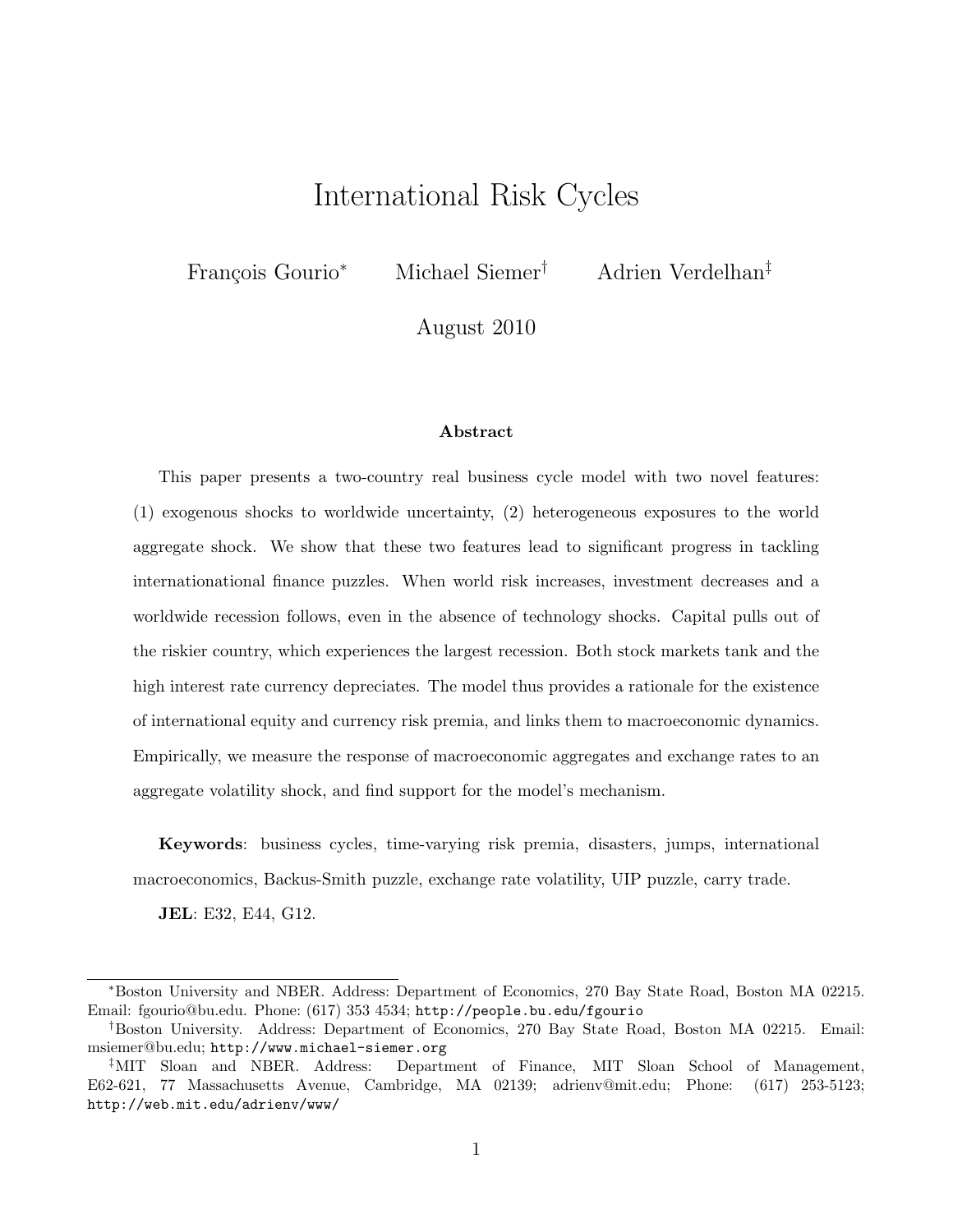## 1 Introduction

Dynamic stochastic general equilibrium models used in international macroeconomics are inconsistent with basic features of asset prices and exchange rates, such as their volatility, their correlation across countries, and their correlation with macroeconomic aggregates. Moreover, they imply very small equity and currency risk premia, in contrast to the large average excess returns which are well documented in the empirical finance literature. This paper tries to make progress in these dimensions by proposing a parsimonious model in the real business cycle tradition of Backus, Kehoe and Kydland (1992).

Our model is based on two simple assumptions: (1) aggregate risk varies over time; (2) countries differ in their exposures to aggregate risk. Backus, Foresi and Telmer (2001) and Lustig, Roussanov and Verdelhan (2009) show that these two assumptions are needed to account for several wellestablished features of the data, such as the failure of the uncovered interest rate parity condition (UIP) or the high average return to a "carry trade" strategy – i.e, borrowing in low interest rate countries and lending in high interest rate countries. We embody their insights in a two-country model with production.

Building on the work of Rietz (1988), Barro (2006), Gabaix (2008), and Gourio (2010), we propose an international real business cycle (RBC) model with a small, stochastically time-varying risk of economic "disaster". Variations in disaster risk lead not only to variations in risk premia and asset prices, but also in macroeconomic quantities. An increase in the probability of disaster leads to a decline of investment and output, because higher uncertainty makes it less attractive to invest. Demand for precautionary savings increase, leading the yield on risk-free assets to fall, while spreads on risky securities increase. These business cycle dynamics occur with no change in total factor productivity (TFP). In our model, the two countries have different riskiness, and the recession and the decline in stock prices are stronger in the more risky country. Capital flows out of the risky economy, as investors seek safety. Finally, the behavior of the real exchange rate turns out to depend on the market structure. In a complete market model, the more risky country currency appreciates, while in a model with incomplete markets and trade costs the more risky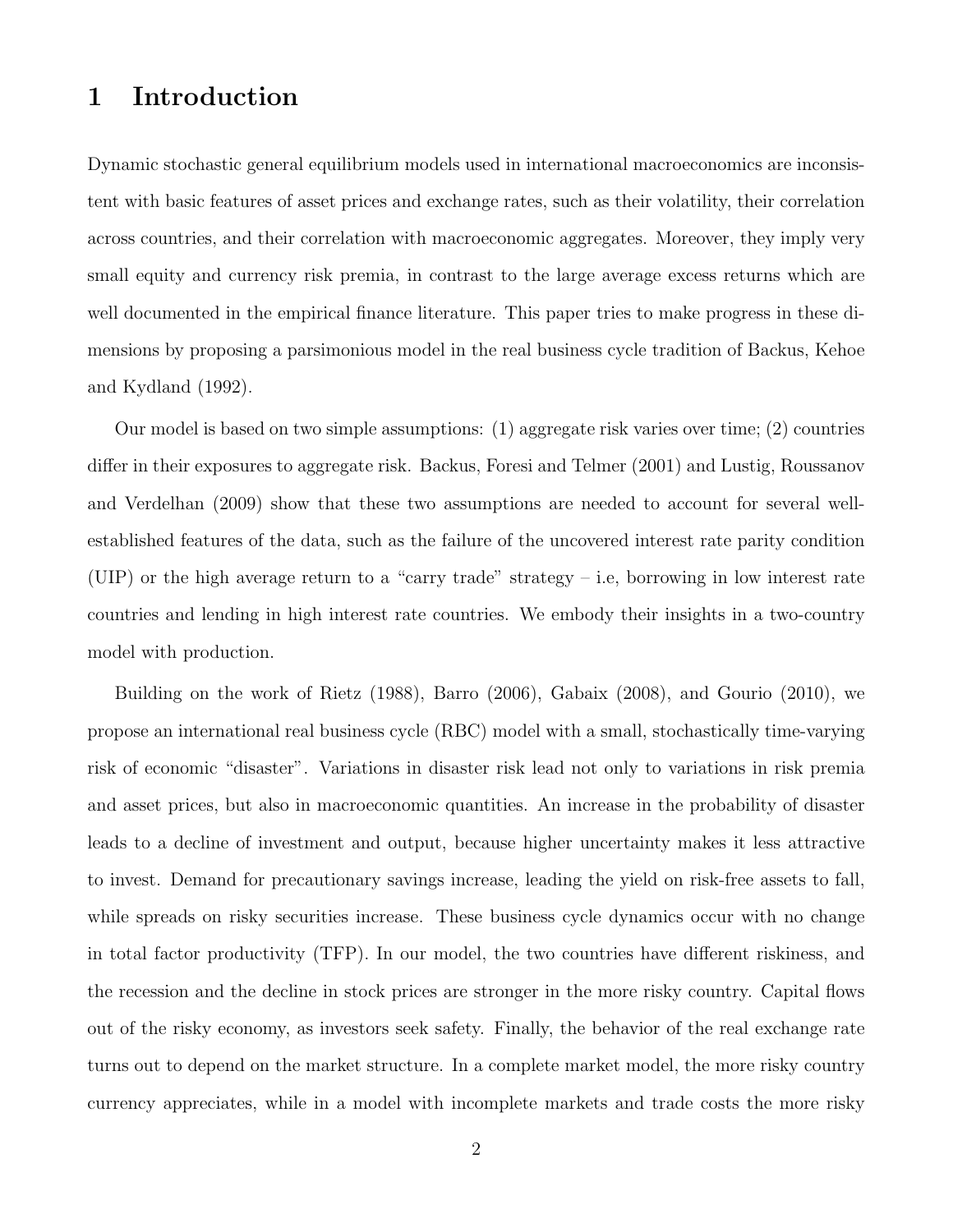currency depreciates. Hence, the exposure of the exchange rate to disasters can rationalize the carry trade risk premium.

To make the results transparent, we consider two variants of the model. The first variant focuses on a limiting case where trade costs are infinite and thus countries do not trade. Here, we assume that financial markets are complete; it implies that the exchange rate is the ratio of the home and foreign pricing kernels. The second variant introduces convex trade costs, allowing for international capital flows. For tractability, we assume that one country is large, while the other country is small and thus takes prices as given. The exchange rate is then determined by the direction of capital flows and trade costs. In the second variant, we also assume that markets are incomplete: the small country has only access to one domestic currency-denominated bond.

Overall, we show that the two simple assumptions above are sufficient to generate a large number of predictions consistent with the data. The first variant of the model replicates (i) the volatility of the real exchange rate; (ii) macroeconomic aggregates are more correlated than can be accounted solely by TFP shocks; (iii) asset returns are more correlated across countries than output or dividends; (iii) the correlation of relative consumption growth and the exchange rate is significantly less than unity (the Backus and Smith (1993) anomaly); (iv) the failure of UIP and the high average returns to a carry trade strategy; (v) the time-varying correlations of exchange rates and stock returns, which are low in normal times and high during crises (i.e., when the probability of disaster is high). Our model is also consistent with basic business cycle and asset pricing facts in the US, such as the mean and volatility of equity and risk-free returns, the predictability of returns, and the correlation of asset prices and macroeconomic aggregates such as investment or output. While our model does make significant progress in tackling the asset pricing anomalies of the RBC model, it is subject to the usual criticisms regarding the labor market anomalies in the RBC model: we do not make progress in this dimension.

The second variant of the model, which endogenizes capital flows, is quantitatively less successful. While our mechanism substantially increases the volatility of exchange rates compared to a model with only TFP shocks, exchange rates are still too smooth. In both models, the uncondi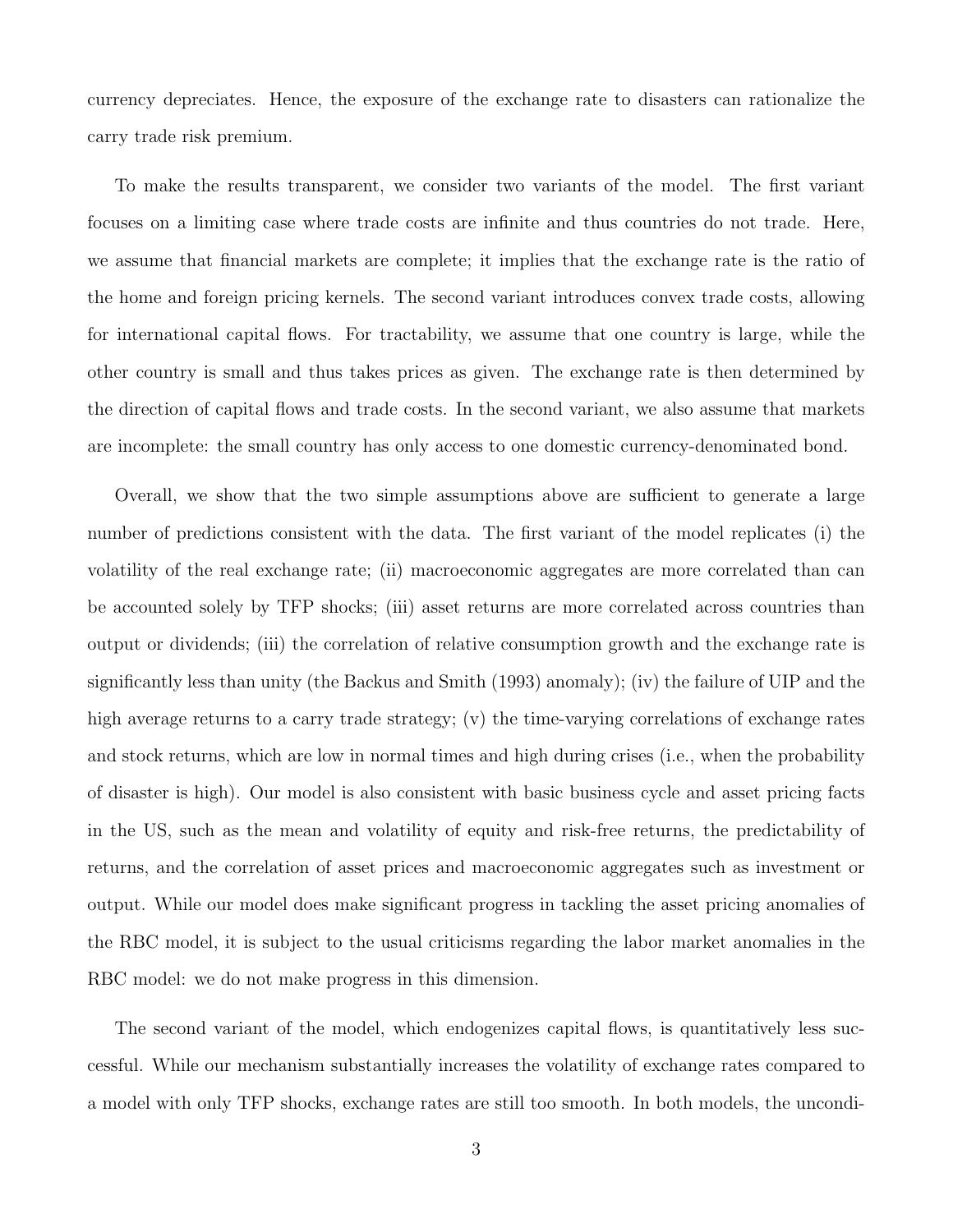tional correlations of the exchange rate with equity returns and consumption growth, while lower than in most real business cycle models, are still higher than in the data.

Crucial to our success is the use of recursive preferences, as introduced by Epstein and Zin (1989): risk-aversion is higher than the inverse of the intertemporal elasticity of substitution (IES), so that agents favor early resolution of uncertainty. Such preferences allow to decouple consumption from the market price of risk. As a result, periods with large amounts of uncertainty (when the probability of disaster increases) are "bad" times, even though consumption might initially rise. Intuitively, investors care not only about current but also future utility. When risk increases, future (continuation) utility is low, both because of a low future mean and because of higher uncertainty. This low future utility increases the marginal utility of wealth immediately. In the (first) model, high (low) interest rate currencies thus tend to depreciate (appreciate) in bad times, as they do in the data. Since investments in high interest rate currencies pay badly in bad times, investors expect positive carry trade excess returns. Should such depreciations happen in good times (e.g when marginal utility is low), currency carry trades would be good hedges to aggregate shocks and would not offer positive expected excess returns.

The main limitation of our approach is a tension between matching the average carry trade return and the volatility of quantities and prices. One the one hand, our model (at least the first variant), like any complete market model, implies that the countries which are more risky in terms of their exchange rates are less risky in terms of their domestic "fundamentals" such as consumption, output, or stock prices. Specifically, a country that is more exposed to aggregate shocks will have a larger decline in its "fundamentals"when a shock hits, but its exchange rate will appreciate. This is a direct consequence of risk-sharing, as shown by Backus and Smith (1993). Countries which suffer large shocks have high marginal utility and an hypothetical social planner would thus want to allocate them more goods from abroad. The reason this does not occur must be that it is very costly to transfer goods from the less to the more risky country. In other terms, goods in the more risky country are relatively expensive, and its exchange rate is high. On the other hand, high interest rate currencies tend to depreciate in bad times while low interest rate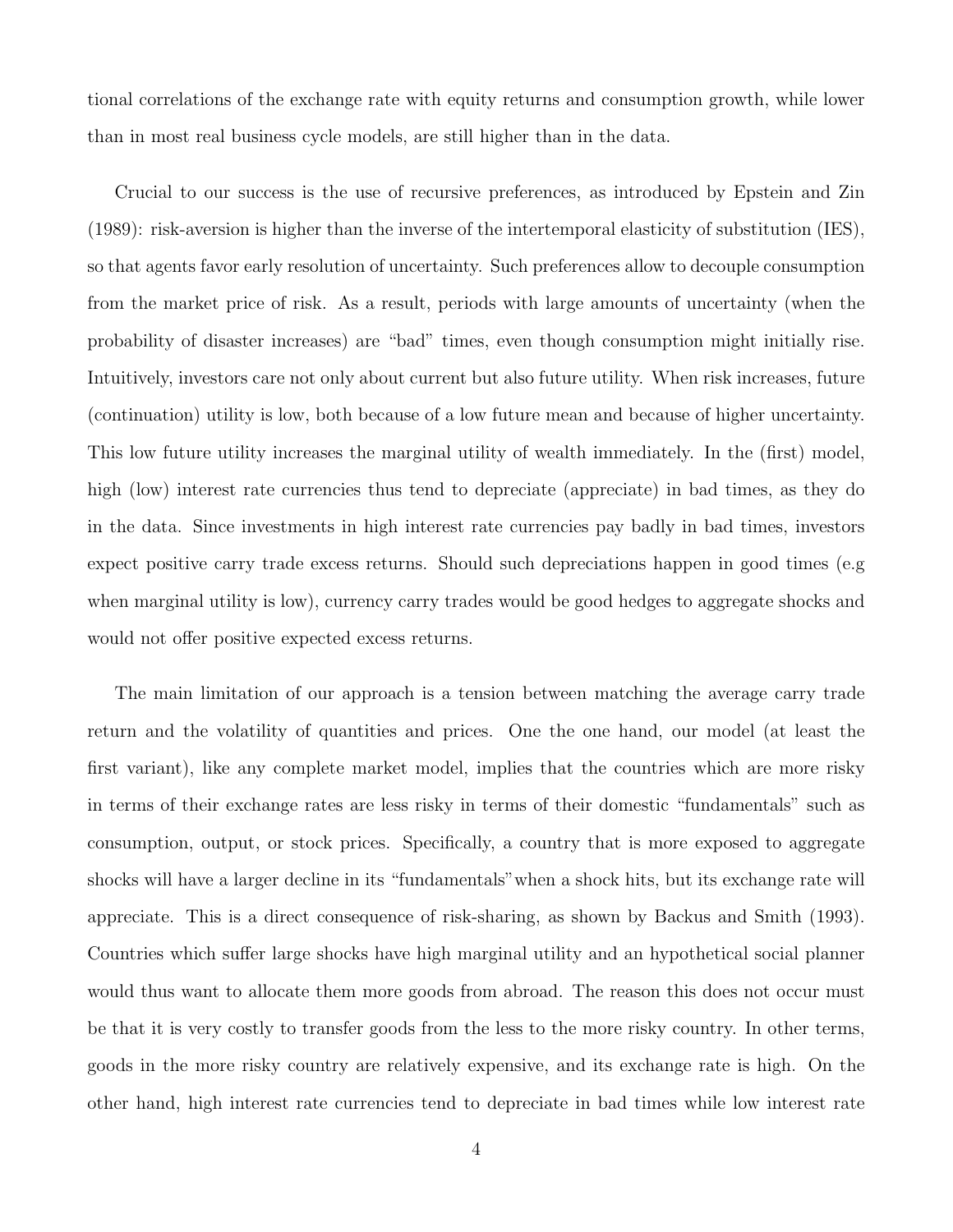currencies tend to appreciate. This simple behavior is at the heart of any risk-based explanation of carry trade excess returns. The tension is that the more risky countries in terms of fundamentals have low interest rates because of larger precautionary savings. Hence, in our model, the more risky countries in terms of fundamentals have low interest rates and are the funding currencies of the carry trade, while the less risky countries are the high interest rate countries. While surprising, this negative relation between fundamental risk and currency risk may be consistent with bond, currency and equity markets. Verdelhan (2010) finds that low interest rate currencies offer high average equity excess returns in local currencies, consistent with large risk premia to compensate for large fundamental risk. We also show that a prototypical funding country, Japan, is indeed more risky in terms of fundamentals than a prototypical investing country, New Zealand. However, and here lies the tension, in the data, low interest rate countries have lower volatility of both quantities and equity prices, while our model predicts the opposite. We discuss some possible solutions to this conundrum later.

We test our model's empirical predictions by measuring the response of quantities and prices to volatility shocks. We measure volatility using the monthly standard deviation of realized daily equity returns. This measurement is consistent with the theory, since in our model, increases in the probability of disaster are associated with high equity return volatility. Two clear results emerge. We find that there is substantial co-movement of volatility worldwide. This is consistent with the model because we assume that disasters are common across countries. We focus on a group of six countries (Belgium, Canada, France, Japan, United Kingdom, and United States) for which monthly volatility series are available over the last forty years. Following the model's logic, we use the average standard deviation across these countries as a measure of global uncertainty. We find that when global volatility increases, industrial production and GDP fall, while unemployment rises. The impact of uncertainty is negative for all countries. These results generalize Bloom's (2009) empirical findings for the US, to a large set of OECD countries and different measures of volatilities. We also document some suggestive patterns regarding the response of exchange rates and current accounts to a volatility shock.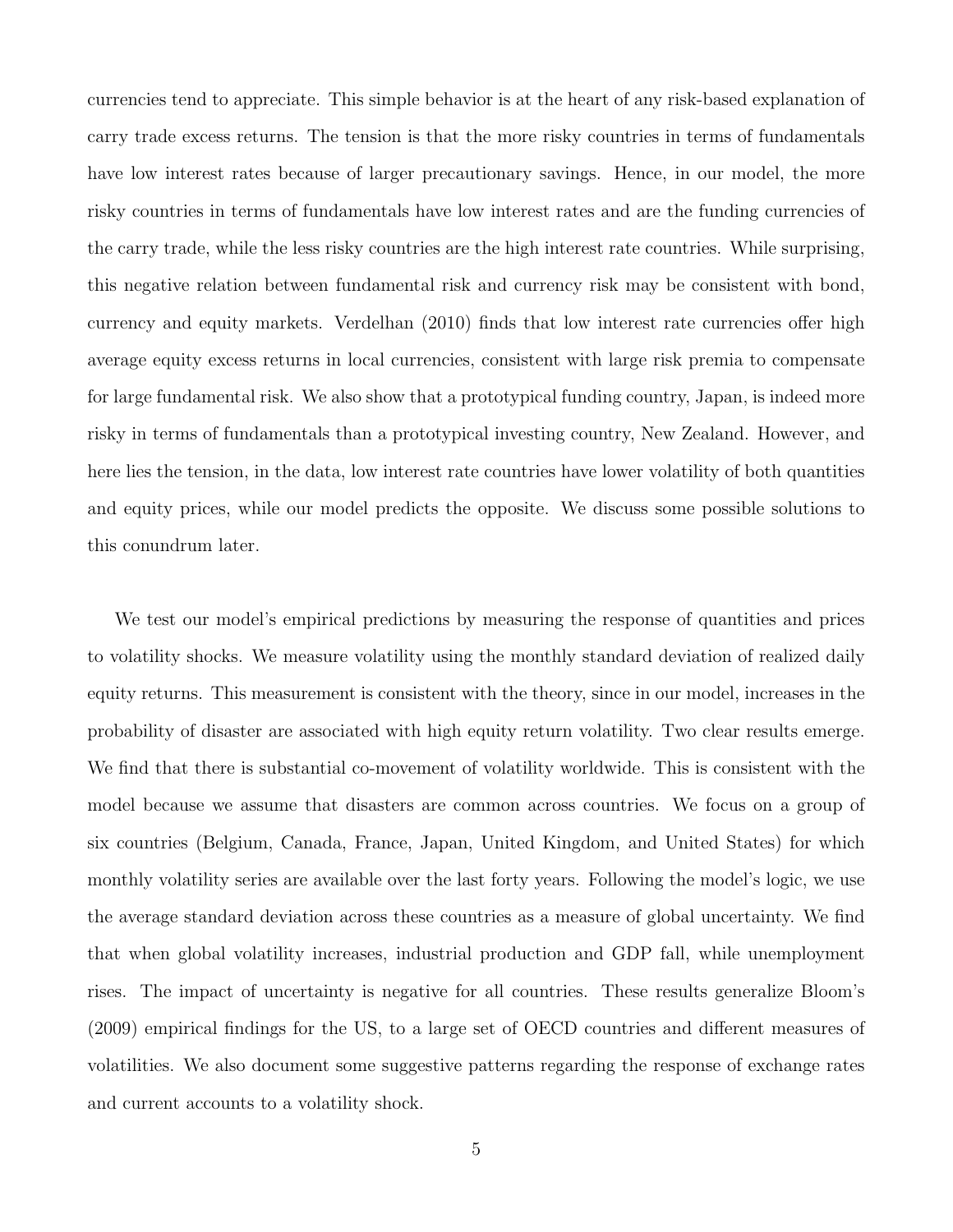Overall, our model suggests a novel interpretation of the international 2007-2009 crisis as an increase in the perceived probability of a disaster. There is ample evidence that investors around the world feared a Great Depression scenario in Fall 2008. In the model, such an increase in perceived risk leads, in itself, to a large recession, and to large declines in stock markets. Countries that are more risky – i.e the ones which would be more affected should the disaster actually hit – are more affected by the increase in the probability of disaster, leading to larger declines in output, investment, stock prices, and interest rates. Capital flows out of the more risky countries, consistent with the patterns observed in Eastern Europe during the crisis. Finally, in a complete market model, the more risky currencies appreciate, while in a model with incomplete markets, the more risky currencies may depreciate.

We now rapidly review the literature on disaster risk. Pioneered by Rietz (1988) and Barro (2006), this class of models has received much attention recently in the macroeconomics and finance literature.<sup>1</sup> These models can potentially reproduce the dynamics of risk premia, provided that there is some time-variation in the quantity or price of disaster risk. In this paper, we do so by assuming that the disaster probability is time-varying as in Gabaix (2008) and Gourio (2009). The papers closest to ours are Farhi and Gabaix (2008) and ongoing work by Gourinchas, Rey and Govillot (2010). Farhi and Gabaix (2008) are the first to show that a disaster risk model can reproduce the UIP puzzle. Gourinchas et al. (2010) document that the US provides insurance to the rest of the world, especially in times of global stress, and show that a simple disaster risk model accounts for the large collapse in US net foreign assets. Both papers consider endowment economies with power utility and no trade. In this paper, we study production economies with Epstein and Zin (1989) preferences and international trade.

The risk of an economic disaster may be a strictly rational expectation, but it can also be interpreted as a potentially biased, or excessively volatile, belief. For instance, during the recent

<sup>1</sup>Ait-Sahalia, Wang and Yared (2001), Backus, Chernov and Martin (2009), Barro and Ursua (2009), Bates (2009), Bollerslev and Todorov (2009), Gabaix (2008), Gourio (2008, 2009), Julliard and Ghosh (2008), Liu, Pan and Wang (2005), Martin (2008), Pan (2002), Santa-Clara and Yan (2009) and Wachter (2008) all study disaster risk on equity and bond markets. Barro and Ursua (2008) build an international database of consumption disasters in the twentieth century. Barro (2009) studies the welfare costs of rare disasters. Jurek (2008) and Farhi, Fraiberger, Gabaix, Ranciere and Verdelhan (2009) confront the disaster risk model to currency option data. Nakamura, Steinsson, Barro and Ursua (2010) provide evidence that some disasters are global while others are local.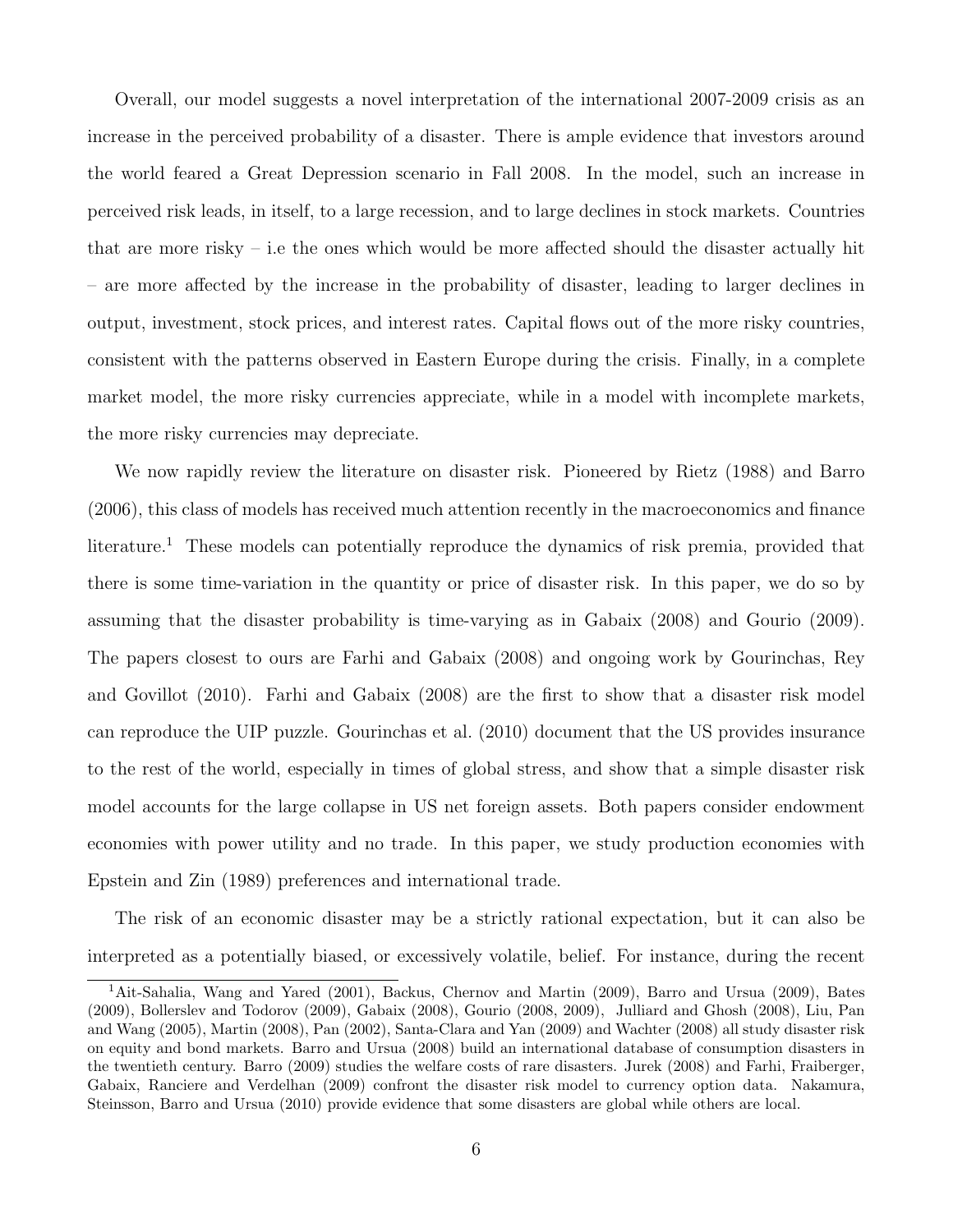financial crisis, many commentators, including well-known macroeconomists, have highlighted the possibility that the U.S. economy might fall into another Great Depression. Our model studies the macroeconomic effects of a time-varying belief for international economics. This simple modeling device captures the idea that aggregate uncertainty is sometimes high: people sometimes worry about the possibility of a deep recession. It also captures the idea that there are some asset price changes that are not obviously related to current or future TFP, i.e. "bubbles", "animal spirits", and which in turn affect the macroeconomy.

The rest of the paper is organized as follows. Section I documents some stylized facts on currency, bond and equity markets that motivate the key assumptions of our model. Section II presents a two-country model without international trade, and shows that this model can replicate the dynamics of macroeconomic quantities, asset prices, and exchange rates. Section III explores the role of capital flows by considering a small open economy that trades with the rest of the world. Section IV links the model to the data and studies the impact of global uncertainty on macroeconomic variables. A separate appendix presents data sources, additional data statistics, our computational methods for the models of section II and of section III, and some additional results and robustness checks for these models.

## 2 What Do We Learn From International Asset Prices?

International real business cycle models tend to ignore asset prices. Yet, stylized facts on currency, bond and equity markets impose some strong necessary conditions on the pricing kernels of any model in international economics. In this section, we rapidly review these necessary conditions and how they guide our modeling choices.

Large risk premia in currency and equity markets We start with a rapid review of stylized facts on international equity, bond and currency markets. We focus on what happened in OECD countries over the post-Bretton Woods sample. We report additional information on our data set in Appendix A.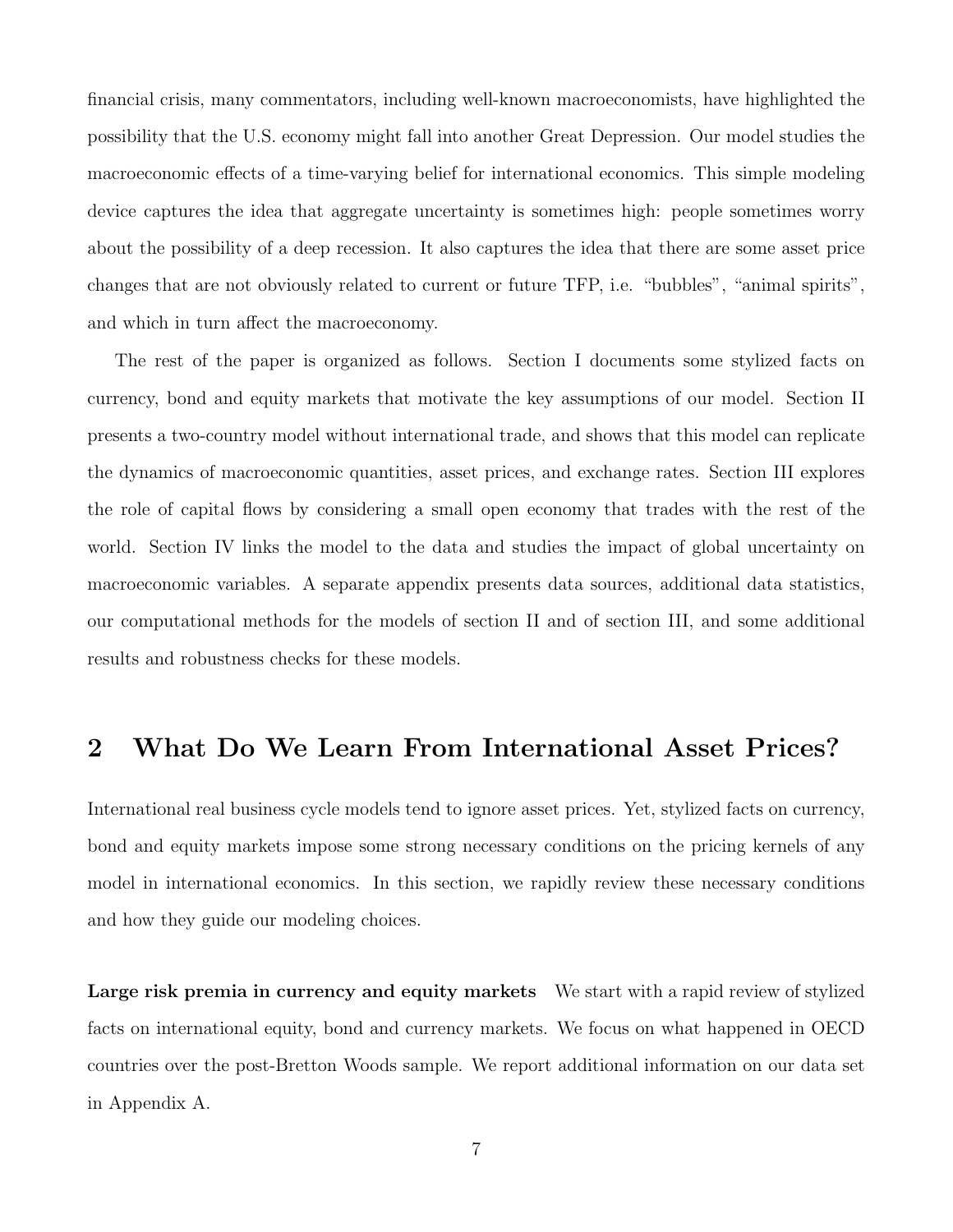It is well-known that the average return on US equities is large. Even after taking into account the on-going Great Recession, the MSCI index of US stocks offers an annual average return over the last forty years of 3.4% above the short-term interest rate. This large average excess return is not unique to the US economy. Over the same period, the average excess return over a wide group of OECD countries is 3.2%. These excess returns are volatile but they imply Sharpe ratios (defined as annualized average excess returns divided by their annualized standard deviations) of 0.22 for the U.S. and 0.15 for the other OECD countries respectively. These Sharpe ratios are large, but actually lower than their equivalent on century-long time series of US stock returns.

Currency markets also offer large risk premia. Following Lustig and Verdelhan (2007), we sort countries into portfolios based on interest rates in order to study carry trade returns. The first (last) portfolio contains the currencies with the lowest (highest) interest rates. According to the standard uncovered interest rate parity (UIP) condition, changes in exchange rates should equal the corresponding interest rate differential between home and foreign countries. In this case, currency excess returns are zero. A large body of empirical work, however, starting with Hansen and Hodrick (1980) and Fama (1984), reports violations of UIP in the time series. Table 1 reports violations of UIP in the cross-section. We report average currency excess returns  $rx$  from the perspective of the US investor. These excess returns are equal to differences between foreign and US short term interest rates  $(i^* - i^{US})$  and the corresponding changes in exchange rates  $(\Delta s)$ . Currency carry trades correspond to simple investment strategies that borrow in low interest rate currencies (e.g short the first portfolio) and that invest in high interest rate currencies (e.g long the last portfolio). This high-minus-low strategy delivers an excess return of above 6% per annum and a Sharpe ratio of 0.64, even higher than the Sharpe ratios on equity markets.

These average large excess returns on equity and currency markets imply necessary conditions on domestic and foreign pricing kernels.

Time-varying higher moments Backus et al. (2001) show that, if markets are complete, pricing kernels must have time-varying higher moments in order to replicate deviations from the UIP condition. The argument is as follows. Write the Euler equations that characterizes the return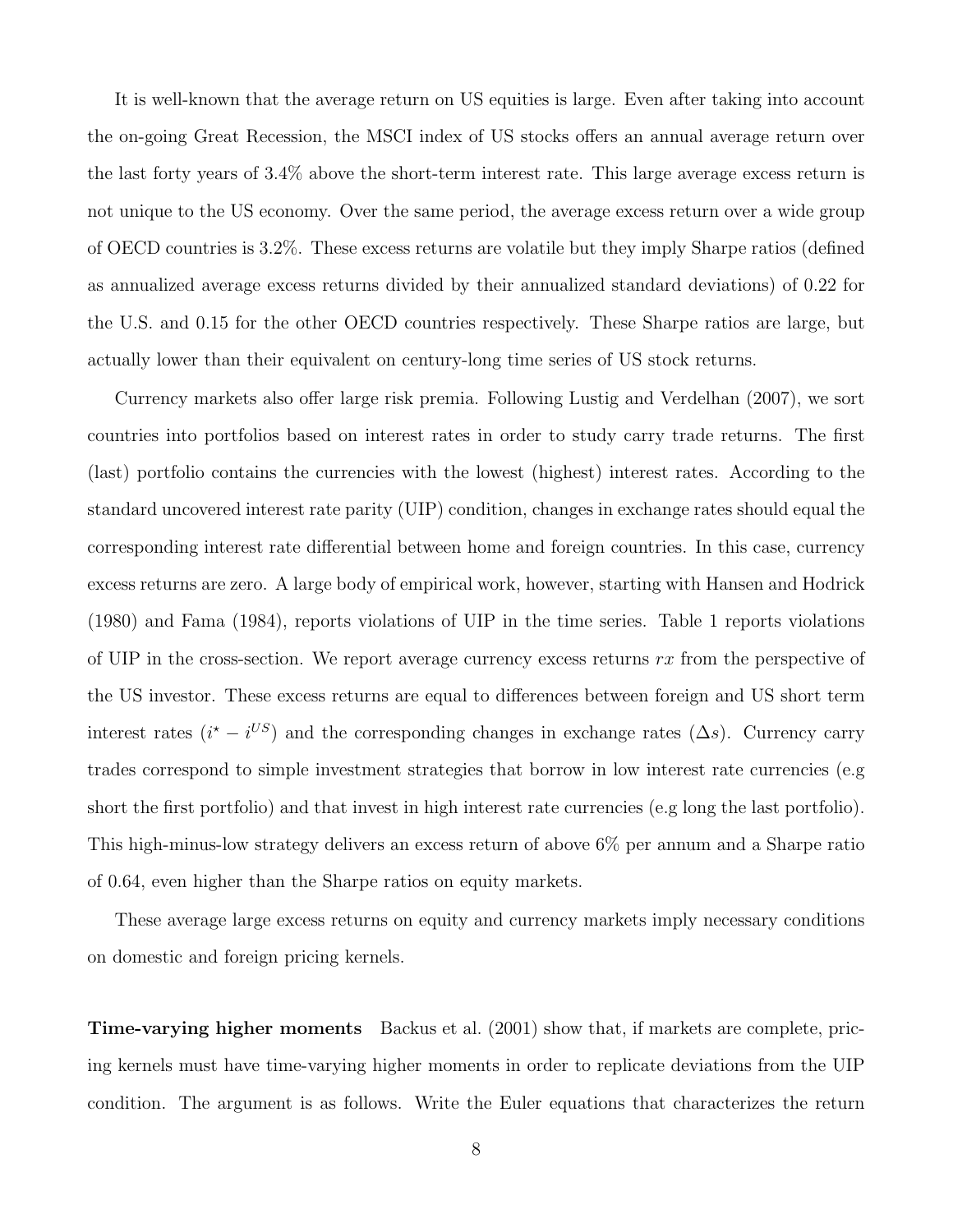| Portfolio   | $\mathbf{1}$                              | $\overline{2}$ | 3                                             | $\overline{4}$                                            | 5       |  |  |  |  |
|-------------|-------------------------------------------|----------------|-----------------------------------------------|-----------------------------------------------------------|---------|--|--|--|--|
|             |                                           |                | Changes in Exchange Rates: $\Delta s^j$       |                                                           |         |  |  |  |  |
| Mean        | $-1.65$                                   | $-1.98$        | $-0.66$                                       | $-0.14$                                                   | 8.62    |  |  |  |  |
| Std         | 10.87                                     | 9.78           | 9.77                                          | 10.34                                                     | 13.64   |  |  |  |  |
|             | Interest Rate Differences: $i^j - i^{US}$ |                |                                               |                                                           |         |  |  |  |  |
| Mean        | $-2.12$                                   | 0.23           | 1.63                                          | 3.33                                                      | 14.72   |  |  |  |  |
| $Std$       | 2.16                                      | 1.93           | 2.02                                          | 2.51                                                      | 10.65   |  |  |  |  |
|             |                                           |                | Currency Excess Returns: $rx^{j}$             |                                                           |         |  |  |  |  |
| Mean        | $-0.47$                                   | 2.22           | $2.29\,$                                      | 3.48                                                      | 6.10    |  |  |  |  |
| $Std$       | 11.63                                     | 10.65          | 10.30                                         | 11.00                                                     | 11.39   |  |  |  |  |
| SR          | $-0.04$                                   | 0.21           | 0.22                                          | 0.32                                                      | 0.54    |  |  |  |  |
|             |                                           |                |                                               | High-minus-Low Currency Excess Returns: $rx^{j} - rx^{1}$ |         |  |  |  |  |
| Mean        |                                           | 2.69           | 2.76                                          | 3.95                                                      | 6.57    |  |  |  |  |
| $Std$       |                                           | 5.62           | 7.55                                          | $7.31\,$                                                  | 10.24   |  |  |  |  |
| ${\cal SR}$ |                                           | 0.48           | 0.37                                          | $0.54\,$                                                  | 0.64    |  |  |  |  |
|             |                                           |                | Real Interest Rates: $r^{f,j}$                |                                                           |         |  |  |  |  |
| Mean        | 0.63                                      | 1.75           | 2.24                                          | 3.14                                                      | 5.34    |  |  |  |  |
| Std         | 2.27                                      | 2.80           | 2.57                                          | 2.66                                                      | 5.10    |  |  |  |  |
|             |                                           |                | Inflation Rates: $\pi^{j}$                    |                                                           |         |  |  |  |  |
| Mean        | 2.74                                      | 4.10           | 5.15                                          | 5.74                                                      | 15.21   |  |  |  |  |
| $Std$       | 2.60                                      | 2.97           | $3.15\,$                                      | 2.88                                                      | 8.87    |  |  |  |  |
|             |                                           |                | Equity Excess Returns: $r^{e,j} - i^j$        |                                                           |         |  |  |  |  |
| Mean        | 4.87                                      | 5.46           | 6.65                                          | 2.84                                                      | $-2.39$ |  |  |  |  |
| Std         | 18.17                                     | 19.79          | 20.30                                         | 21.10                                                     | 28.92   |  |  |  |  |
|             |                                           |                | Equity Return Volatilities: $\sigma(r^{e,j})$ |                                                           |         |  |  |  |  |
| Mean        | 14.99                                     | 15.85          | 17.31                                         | 17.00                                                     | 23.66   |  |  |  |  |
| $Std$       | 6.65                                      | 7.16           | 5.63                                          | 6.00                                                      | 10.44   |  |  |  |  |

Table 1: Portfolios - Countries Sorted on Nominal Interest Rates

Notes: This table reports, for each portfolio j, the average change in log spot exchange rates  $\Delta s^j$ , the average interest rate difference  $f^j - s^j$ , the average log excess return  $rx^j$  and the average return on the long short strategy  $rx^{j} - rx^{1}$ . The last four panels reports average real interest rates, average inflation rates, average foreign equity excess returns in local currencies, along with the standard deviations of these foreign equity returns. The portfolios are constructed by sorting currencies into five groups at time  $t$  based on short-term nominal interest rates at the end of period  $t - 1$ . The first portfolio contains currencies with the lowest interest rates. The last portfolio contains currencies with the highest interest rates. Data are monthly. We focus on OECD countries. The sample starts in January 1971 and ends in December 2009.

 $R_{t+1}^{\star}$  on any foreign asset. We use a superscript  $\star$  to denote a foreign variable. M and  $M^{\star}$  denote the pricing kernels of the domestic and foreign investors, and Q is the real exchange rate in U.S.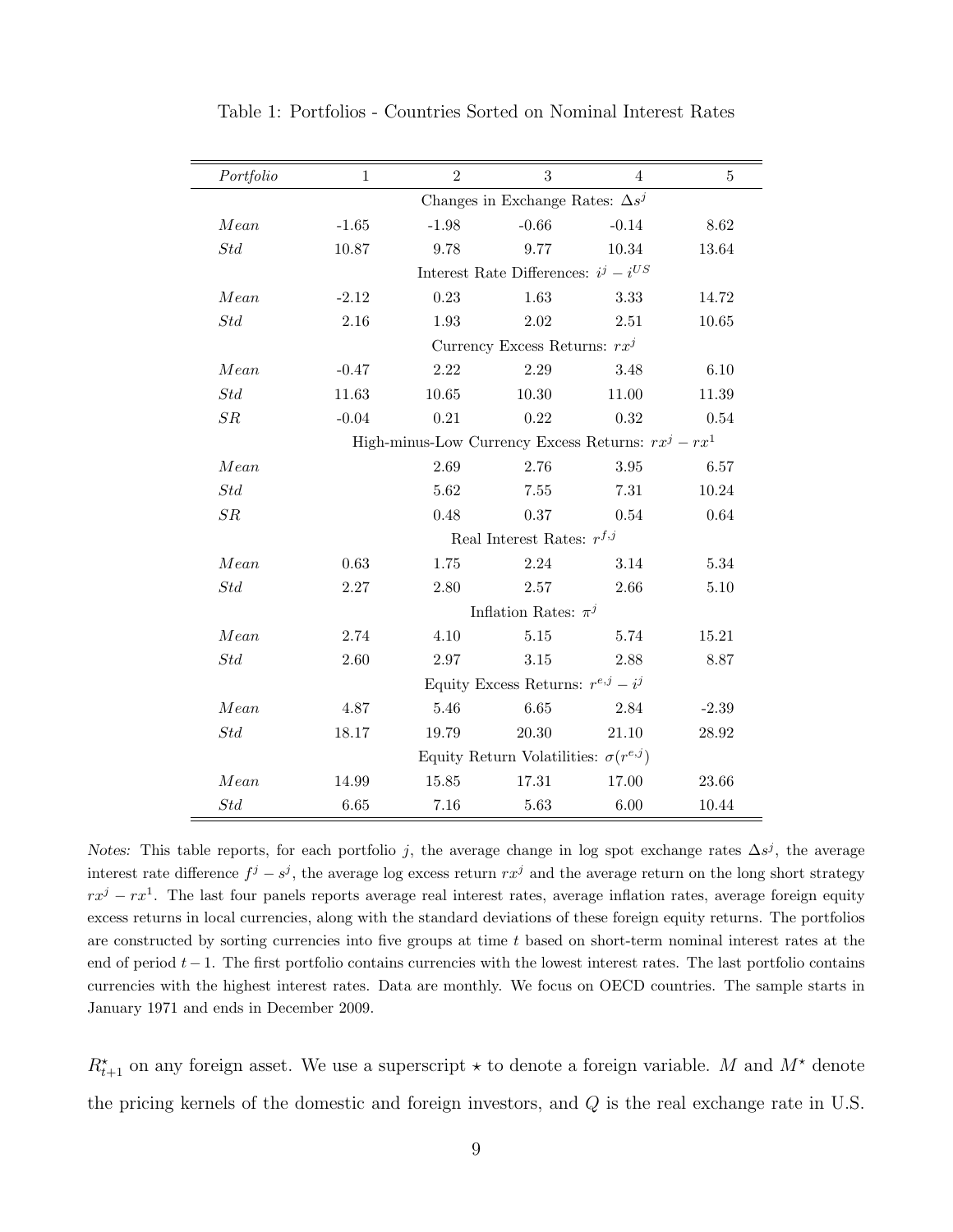good per foreign good:

$$
E_t \left[ M_{t+1}^{\star} R_{t+1}^{\star} \right] = 1,
$$
  

$$
E_t \left[ M_{t+1} \frac{Q_{t+1}}{Q_t} R_{t+1}^{\star} \right] = 1.
$$

If markets are complete, the pricing kernel is unique and thus the change in real exchange rate is equal to:

$$
\frac{Q_{t+1}}{Q_t} = \frac{M_{t+1}^{\star}}{M_{t+1}}.\tag{2.1}
$$

If market are incomplete, consider the projection of M on the space of traded assets. The reasoning that follows applies there too. Backus et al. (2001) show that the log currency risk premia are equal to the half differences in the higher conditional moments of the log pricing kernels:<sup>2</sup>

$$
E_t(r_{t+1}^e) = \sum_{j=2}^{\infty} \frac{\kappa_j}{j!} - \sum_{j=2}^{\infty} \frac{\kappa_j^*}{j!},
$$

where  $\kappa_i$  denotes the cumulant of order j of the log pricing kernel. As UIP tests and Table show, currency excess returns are predictable using interest rate differences. As a result, expected currency excess returns vary over time. The equation above implies that higher moments of the pricing kernels must also vary over time.

$$
r_t = -\log E_t M_{t+1} = -E_t m_{t+1} - \frac{1}{2} Var_t(m_{t+1}), \text{ and } r_t^* = -\log E_t M_{t+1}^* = -E_t m_{t+1}^* - \frac{1}{2} Var_t(m_{t+1}^*).
$$

The expected change in the exchange rate is:

$$
E_t(\Delta q_{t+1}) = -E_t(m_{t+1}) + E_t(m_{t+1}^*) = -r_t^* + r_t - \frac{1}{2}Var_t(m_{t+1}^*) + \frac{1}{2}Var_t(m_{t+1}).
$$

As a result, the expected log currency excess return is equal to:

$$
E_t(r_{t+1}^e) = r_t^* - r_t + E_t(\Delta q_{t+1}) = \frac{1}{2}Var_t(m_{t+1}) - \frac{1}{2}Var_t(m_{t+1}^*).
$$

<sup>2</sup>To make this point transparent, let us consider the special case of log-normal pricing kernels and returns. Then, risk-free rates are: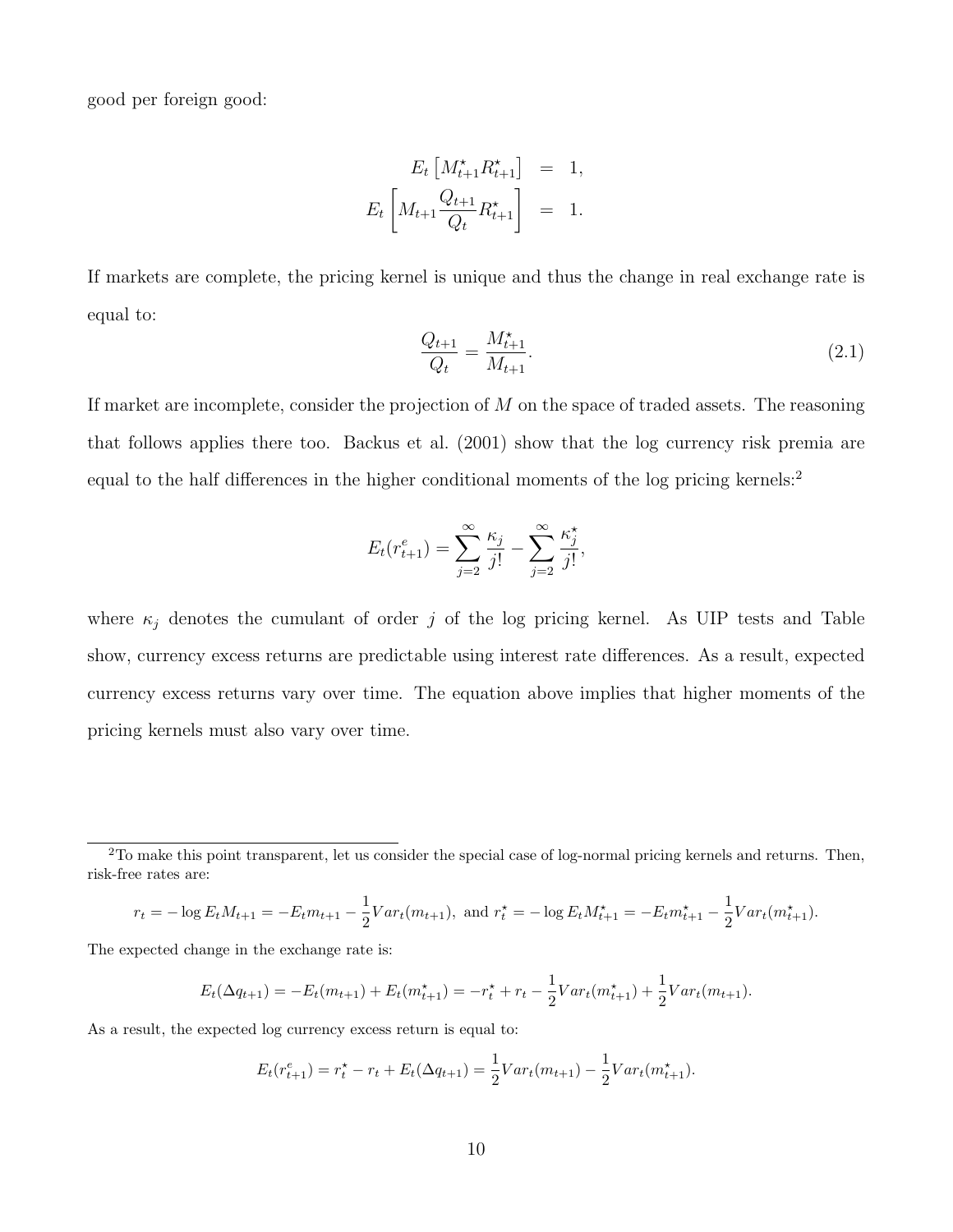High correlation of pricing kernels In order to replicate both the equity premium and the exchange rate volatility, Brandt, Cochrane and Santa-Clara (2006) show that pricing kernels must be highly correlated. To see this point, let us start again from equation 2.1 which defines the exchange rate in complete markets. It implies that the variance of real exchange rate changes is equal to:

$$
\sigma^{2}(\Delta q) = \sigma^{2}(m) + \sigma^{2}(m^{\star}) - 2\rho(m, m^{\star})\sigma(m)\sigma(m^{\star}).
$$

In order to fit the equity premium, we know that the variance of the stochastic discount factor has to be high (Mehra and Prescott (1985) and Hansen and Jagannathan (1991)). This condition does not depend on preferences. A simple example makes this point obvious: if pricing kernels are log-normals, the maximum Sharpe ratio is equal to the standard deviation of the log pricing kernel.

But if  $\rho(m, m^*)$  is small, then the variance of the exchange rate is approximately twice the variance of the stochastic discount factor. Building on this observation, Brandt et al. (2006) show that the actual real exchange rate is much smoother than the theoretical one implied by asset pricing models, unless pricing kernels are highly correlated across countries.

Note that power utility would not deliver this feature. The correlation among consumption growth shocks across countries is low. Power utility thus implies a low correlation of stochastic discount factors. High risk aversion produces high equity risk premia, but exchange rates are then too volatile (and risk-free rates too high).

Moreover, the cross-country correlation of stock prices is much greater than the correlation of fundamentals (for example, dividends). Colacito and Croce (2008) address this puzzle in a Bansal and Yaron (2004)'s long run risk model. They assume that the time-varying means of consumption growth rates are perfectly correlated across countries. Our paper offers a different interpretation. Here, the cross-country correlation of stock prices is much greater than the correlation of fundamentals because asset prices are driven by the disaster probability which is common across countries. Yet countries differ in terms of fundamentals, both in normal times and in times of disaster.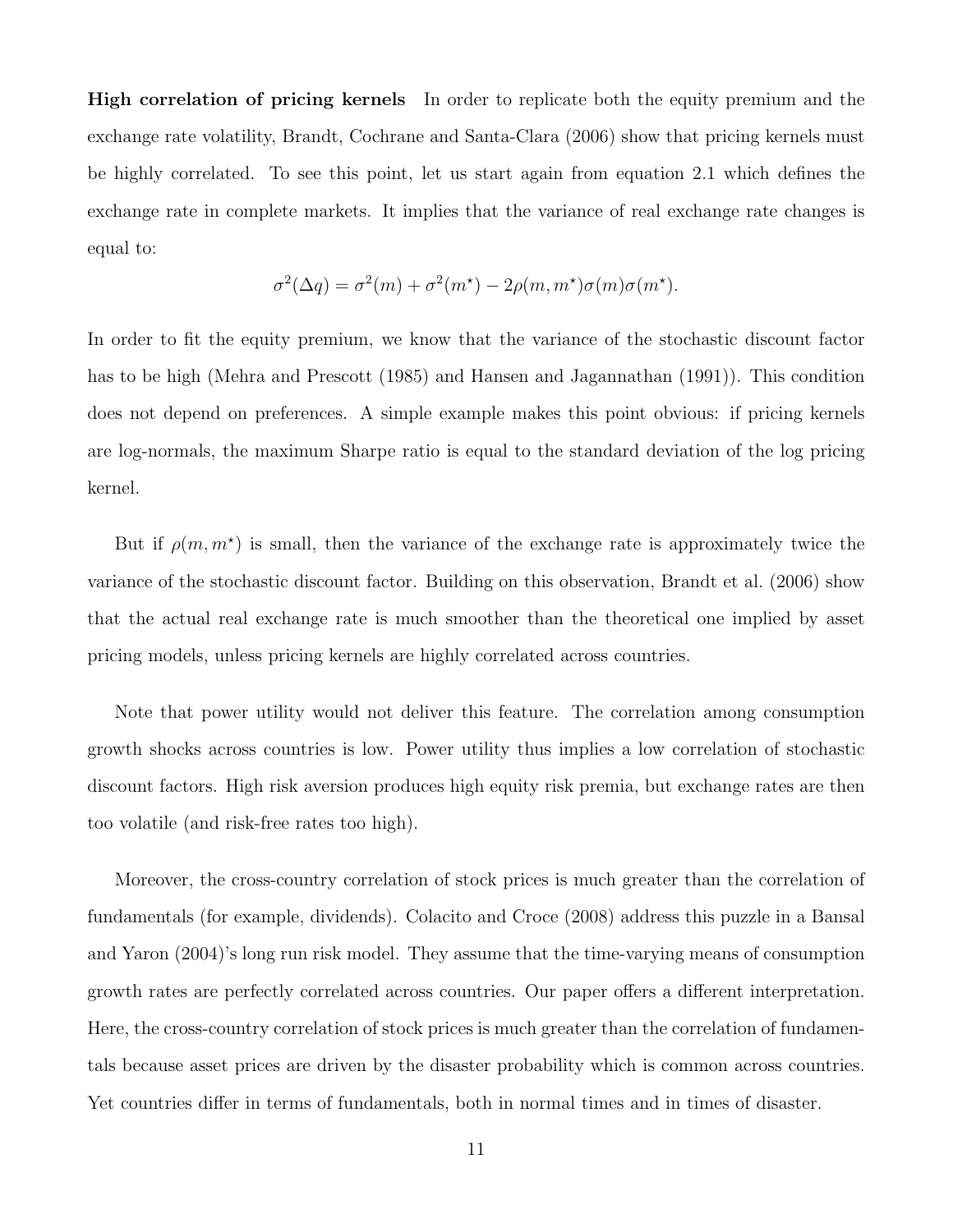Common component and heterogenous loadings Lustig et al. (2009) show that a necessary condition for a model to replicate the empirical evidence on currency risk premia is the existence of a common component in stochastic discount factors across countries and some heterogeneity in the loadings on this common component. This necessary condition derives from the clear factor structure of the exchange rates in the currency portfolios above. Table 16 in the separate Appendix reports such a principal component decomposition. The first principal component is close to the mean of these exchange rate series; it corresponds to the dollar component of all the exchange rate series (expressed in foreign currency per US dollar). The second principal component is the most interesting: Lustig et al. (2009) show that it accounts for the cross-section of currency excess returns. High interest rate currencies offer high excess returns on average because they load more on this common component.

This paper Disasters are non-gaussian, large and negative jumps that happen rarely. By introducing disasters in an otherwise standard real business cycle framework, we thus modify the higher moments of the pricing kernels. Moreover, by assuming that the probability of disasters varies trough time, we allow for time-variation in these higher moments, following the call of Backus et al. (2001).

In this paper, disasters affect all countries at the same time. When the disaster probability increases, it does so for all countries. Hence, disasters create a source of global risk. They ensure that pricing kernels have a common component and are thus highly correlated, following the call of Brandt et al. (2006).

Countries differ, however, in how severely they are affected should a disaster occur. This introduces a source of heterogeneity across countries. The heterogeneity in terms of response to a common shock satisfies the necessary conditions uncovered by Lustig et al. (2009).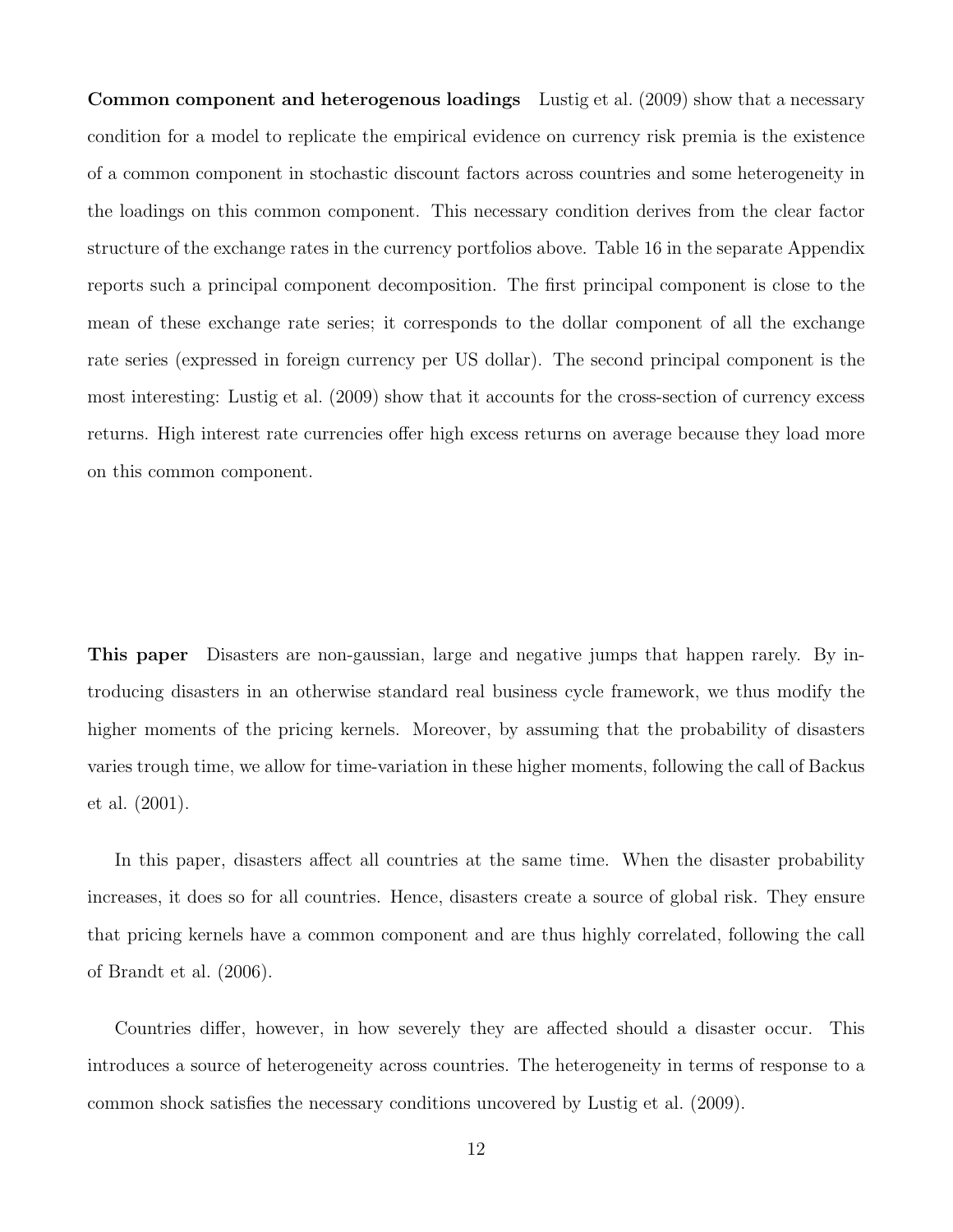## 3 A two-country model without international trade

In this section, we consider a two-country, one-good international real business cycle model. Following recent studies (e.g. Alvarez, Atkeson and Kehoe (2009), Colacito and Croce (2008), and Verdelhan (2010)), we assume that asset markets are complete, but frictions in goods markets completely prevent trade in goods. Hence, in equilibrium, there is no risk-sharing. Intuitively, this can be viewed as the limiting case when trade costs go to infinity, or when home bias is very large. As a result, we can solve for the allocation of each country separately. We then define the exchange rate as the ratio of the foreign and domestic stochastic discount factors, i.e. the shadow relative value of the good in the two countries. The setup without trade is a natural starting point, because solving the model with trade and with recursive utility is difficult, and it is unlikely that the model with trade can match the data if the model without trade does not. For instance, the volatility of the exchange rate is necessarily lower in the model with trade.

#### 3.1 Model Setup

The model follows Gourio (2009) who developed a closed-economy real business cycle model with time-varying risk of disaster. The reader is referred to that paper for more details and discussion of possible variations on the setup.

Domestic economy In the home country, a representative consumer maximizes a recursive utility function,

$$
V_t = \left( \left( C_t^v (1 - N_t)^{1-v} \right)^{1-\gamma} + \beta E_t \left( V_{t+1}^{1-\theta} \right)^{\frac{1-\gamma}{1-\theta}} \right)^{\frac{1}{1-\gamma}}.
$$

Here v reflects the preference for consumption  $C_t$  as opposed to leisure  $1-N_t$ ,  $\gamma$  is the inverse of the intertemporal elasticity of substitution (IES) over the consumption-leisure bundle, and  $\theta$  measures risk aversion towards static gambles over the bundle. The risk aversion over consumption is  $v\theta$ (Swanson (2009)).

There is a representative firm, which produces output using a standard Cobb-Douglas produc-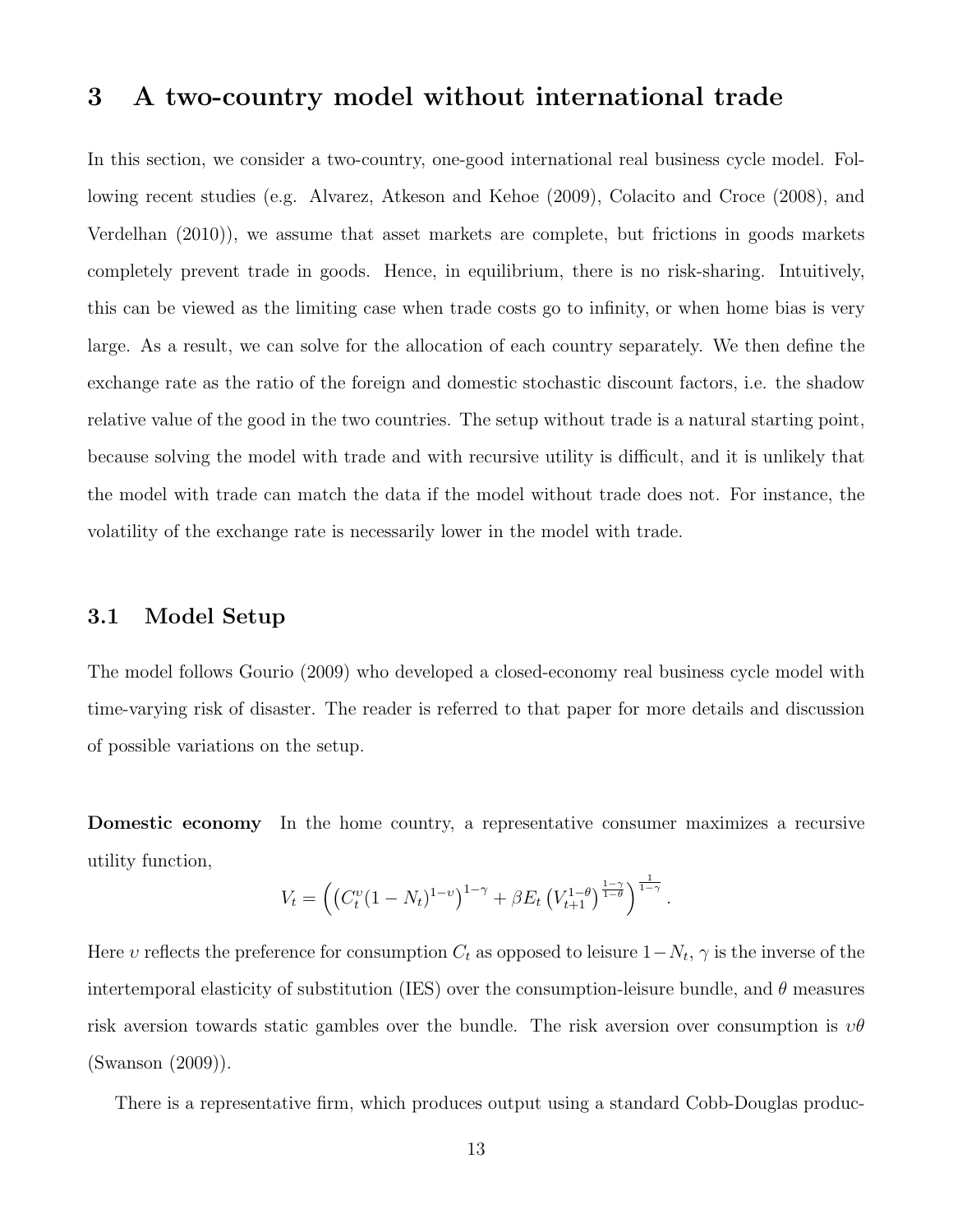tion function:

$$
Y_t = K_t^{\alpha} (z_t N_t)^{1-\alpha},
$$

where  $K_t$  is the capital stock and  $z_t$  denotes the total factor productivity (TFP), to be described below. The firm accumulates capital subject to adjustment costs:

$$
K_{t+1} = \left( (1 - \delta)K_t + \phi\left(\frac{I_t}{K_t}\right)K_t \right) (1 - x_{t+1}b_k),
$$

where  $\phi$  is an increasing and concave function, whose curvature captures adjustment costs. The dummy variable  $x_{t+1}$  is 1 if a disaster hits at time  $t+1$  (with probability  $p_t$ ) and 0 otherwise (with probability  $1 - p_t$ ). The parameter  $b_k$  represents the capital destruction following a disaster.

The assumption that a disaster reduces the capital stock requires some discussion. The simplest interpretation is that disasters are wars which physically destroy capital, but there are alternative interpretations. For instance,  $b_k$  could reflect expropriation of capital holders (if the capital is taken away and then not used as effectively as before), or it could be a "technological revolution" that makes a large share of the capital worthless. It could also be that even though physical capital is not literally destroyed, some intangible capital (such as matches between firms, employees, and customers) is lost. Finally, one can imagine a situation where the demand for some types of goods falls sharply, rendering worthless the factories producing these goods. The key point is that this assumption is important to make capital risky. From this standpoint, it is a fairly sensible assumption.<sup>3</sup>

Since there is no trade, the ressource constraint is simply  $C_t + I_t = Y_t$ . Total factor productivity (TFP) follows a unit root process, and is affected by standard "small normal shocks"  $\varepsilon_{t+1}$  as well as disasters:

$$
\log z_{t+1} = \log z_t + \mu + \sigma \varepsilon_{t+1} + x_{t+1} \log(1 - b_{tfp}),
$$

where  $\varepsilon_{t+1}$  is i.i.d., normally distributed with zero mean and unit variance  $N(0, 1)$ ,  $\mu$  is the drift of TFP,  $\sigma$  is the standard deviation of gaussian shocks, and  $b_{tfp}$  is the reduction in TFP following

<sup>3</sup>One possibility is to make capital endogenously risky by assuming large adjustment costs; in this case a large negative shock to TFP reduces investment and hence makes the price of capital – marginal Q – fall significantly.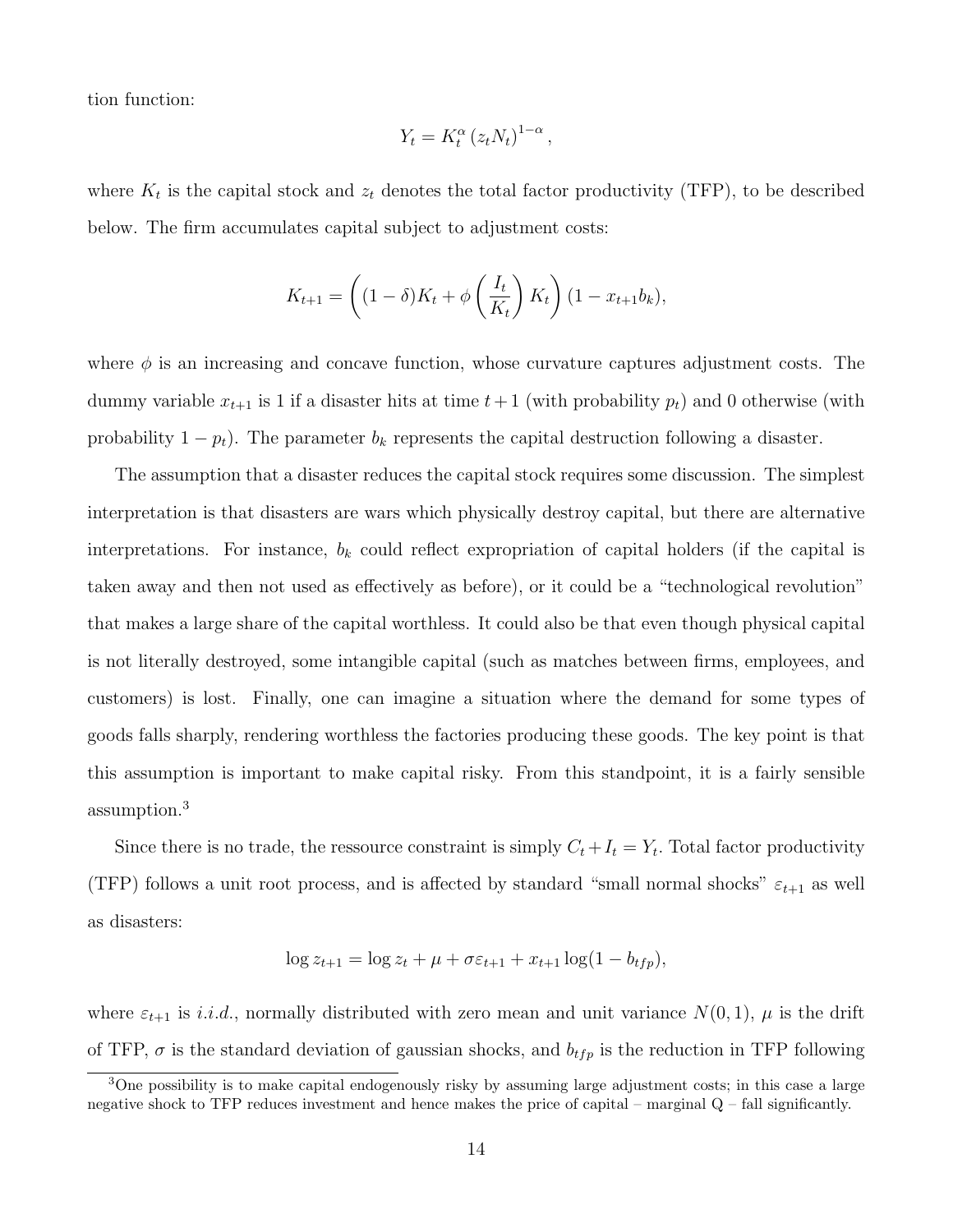a disaster. For instance, if  $b_{tfp} = .2$ , then TFP falls by 20% following a disaster. The probability of disaster  $p_t$  follows an AR(1) in log:

$$
\log(p_{t+1}) = \rho \log(p_t) + \mu_p + \sigma_p \varepsilon_{p,t+1},
$$

where  $\varepsilon_{p,t+1}$  is *i.i.d.* normally distributed with zero mean and unit variance  $N(0, 1)$ .<sup>4</sup>

Foreign economy The two countries are perfectly symmetric in terms of preferences and technology, hence we have similar equations for the foreign country. We denote with a star the quantities and prices of the foreign country. Hence, the foreign country is characterized by the following set of equations that mirror the domestic economy:

$$
V_t^* = \left( \left( C_t^{*v} (1 - N_t^*)^{1-v} \right)^{1-\gamma} + \beta E_t \left( V_{t+1}^{*1-\theta} \right)^{\frac{1-\gamma}{1-\theta}}, \right.
$$
  
\n
$$
Y_t^* = K_t^{*\alpha} (z_t^* N_t^*)^{1-\alpha},
$$
  
\n
$$
K_{t+1}^* = \left( (1 - \delta) K_t^* + \phi \left( \frac{I_t^*}{K_t^*} \right) K_t^* \right) (1 - x_{t+1} b_k^*),
$$
  
\n
$$
\log z_{t+1}^* = \log z_t^* + \mu + \sigma^* \varepsilon_{t+1}^* + x_{t+1} \log(1 - b_{tfp}^*).
$$

The disaster is perfectly correlated across the two countries: the same  $x_{t+1}$  (indicator of disaster realization),  $p_{t+1}$  (probability of disaster) and  $\varepsilon_{p,t+1}$  (innovation to the log probability of disaster) apply to the two countries. The two countries differ only in their riskiness parameters  $b_k$  and  $b_{tfp}$ .<sup>5</sup> We think of this simple assumption as capturing the fact that countries have different risk, perhaps due to different industry compositions or different financial structures (Burnside and Tabova  $(2009)$ ).

We allow the normally distributed shocks  $\varepsilon_t$  and  $\varepsilon_t^*$  to be contemporaneously correlated, con-

<sup>&</sup>lt;sup>4</sup>The probability of disaster needs to lie between 0 and 1. The  $AR(1)$  specification does not ensure that constraint. When we solve our model, however, we approximate the  $AR(1)$  process with a Markov chain, whose support does lie between 0 and 1.

<sup>&</sup>lt;sup>5</sup>An interesting extension of the model is to make the riskiness of each country, i.e. the parameters  $b_k$ ,  $b_{tfp}$ , themselves stochastic. The identity of the more risky country would change over time, and shocks to  $b_k$ ,  $b_{tfp}$  would also create additional dynamics.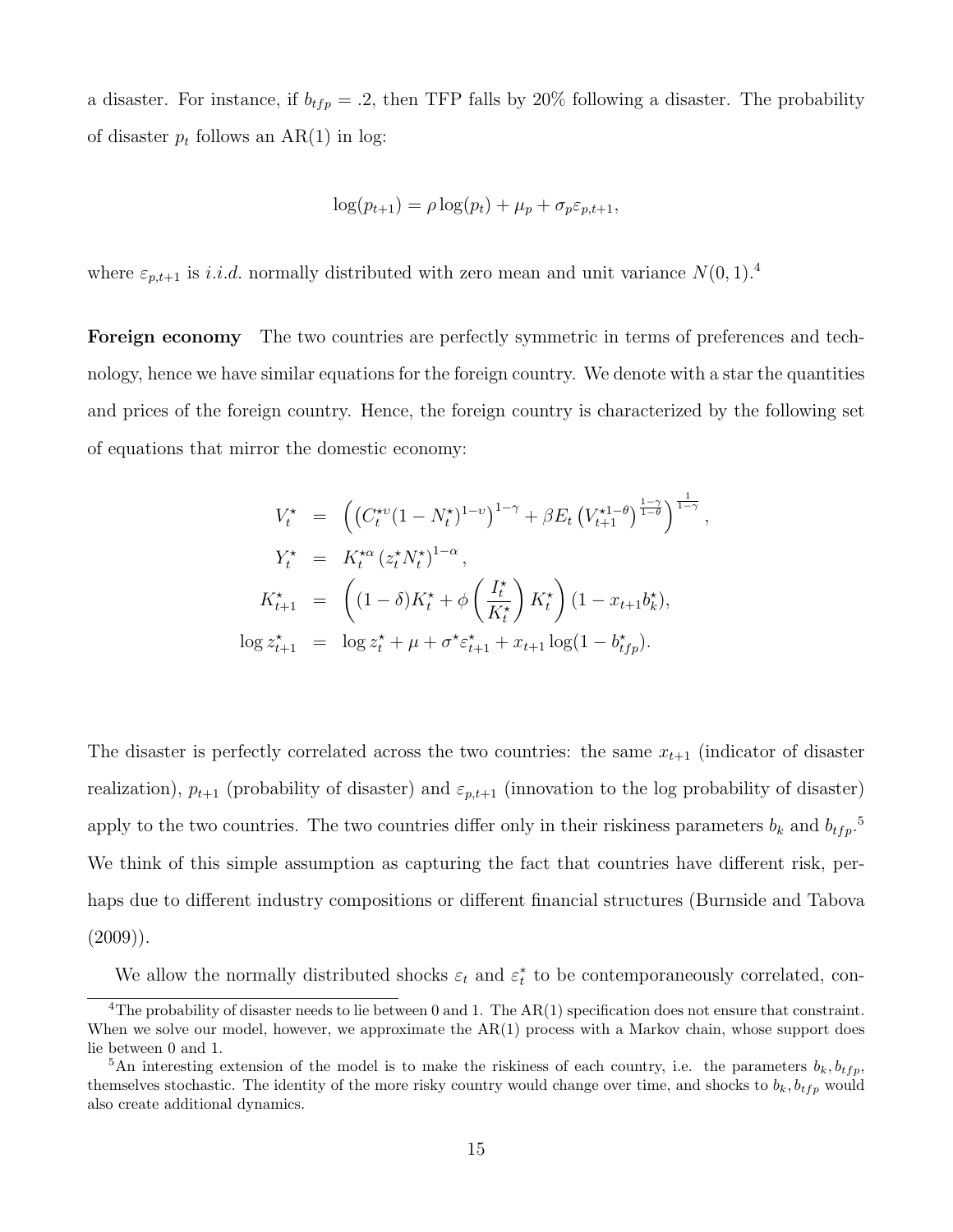sistent with our data. Compared to a standard IRBC model, our model adds a common source of shocks through the probability of disaster shock  $\varepsilon_{p,t+1}$ . Overall, the model has four shocks: the usual TFP shocks at home and abroad  $\varepsilon_{t+1}$  and  $\varepsilon_{t+1}^*$ , as well as the realization of disaster  $x_{t+1}$ , and the shock to the probability of disaster  $\varepsilon_{p,t+1}$ .

**Pricing kernels** In this model, the stochastic discount factor in the home country is

$$
M_{t,t+1} = \beta \left(\frac{C_{t+1}}{C_t}\right)^{\nu(1-\gamma)-1} \left(\frac{1-N_{t+1}}{1-N_t}\right)^{(1-\nu)(1-\gamma)} \left(\frac{V_{t+1}}{E_t\left(V_{t+1}^{1-\theta}\right)^{\frac{1}{1-\theta}}}\right)^{\gamma-\theta},
$$

and similarly in the foreign economy. We define the real exchange rate  $Q_t$  in units of domestic goods per foreign good, i.e. 1 foreign good =  $Q_t$  home goods, so that a higher  $Q_t$  reflects a foreign appreciation and a home depreciation. As shown in the previous section, under complete markets the exchange rate must satisfy

$$
\frac{Q_{t+1}}{Q_t} = \frac{M_{t+1}^{\star}}{M_{t+1}}.\tag{3.1}
$$

We price three assets in each country. First, we consider zero-net-supply risk-free claims, which pay one unit of goods in each country with certainty next period. The price of this risk-free asset is  $P_t^{rf} = E_t(M_{t+1})$  in the home country and  $P_t^{\star rf} = E_t(M_{t+1}^{\star})$  in the foreign country, with corresponding yields  $r_t^f = 1/P_t^{rf} - 1$  and  $r_t^{*f} = 1/P_t^{*rf} - 1$ .

Identifying a short-term government bond with this risk-free asset may be a reasonable assumption for safe countries, but is probably not realistic for risky countries. This leads us, following Barro (2006), to identify short-term government bonds as assets that are subject to default risk during disasters.<sup>6</sup> Assuming that the government bond pays off one unit of the goods if no disaster happens, and  $\chi$  < 1 unit if the disaster happens (i.e.  $\chi$  is the recovery rate on government bonds), the price of this asset is thus  $P_t^{gov} = E_t (M_{t,t+1}(1 - x_{t+1} + x_{t+1}\chi))$  in the home country, and similarly in foreign; the corresponding yields are denoted  $r_t$  and  $r_t^*$ .

Last, and following Abel (1999) among others, we consider an "equity" asset, which we define

<sup>6</sup>Empirically, default often takes the form of high rates of inflation, which reduce the real value of nominal government debt.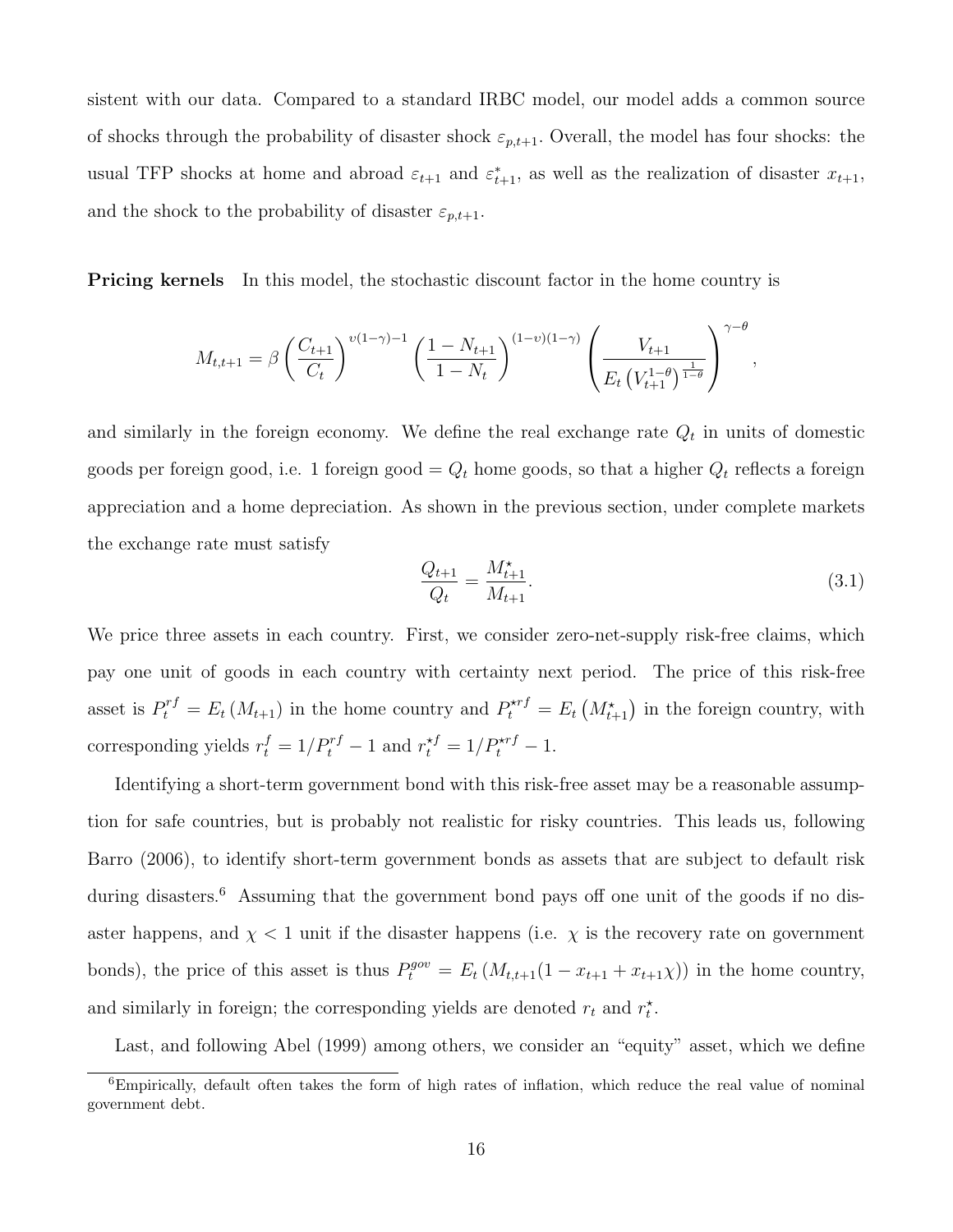as an asset that pays out  $D_t = Y_t^{\lambda}$  in the home country, and similarly in the foreign country. The parameter  $\lambda$  captures the financial and operating leverage of corporate firms.<sup>7</sup>

#### 3.2 Calibration

The parameters that we use are listed in Table 2. The period is one quarter. A first group of parameters  $(\alpha, \delta, \nu, \mu, \sigma, \eta)$  follow the real business cycle literature (Cooley and Prescott (1995)). The functional form for the adjustment cost function follows Jermann (1998):  $\Phi(x) = a_1 \frac{x^{1-\eta}}{1-\eta} + a_2$ , where  $a_1$  and  $a_2$  are set such that the steady-state is independent of  $\eta$  and the marginal Q is one in the steady-state.

A second group of parameters pertains to the modeling of disasters, and borrows from Barro (2006) and Gourio (2009). We assume that the probability of disaster is on average 1.7% per year, or 0.425% per quarter. We assume that the disaster size in the home country is  $b_k = b_{tfp} = .43$ , and is lower in the foreign country:  $b_k = b_{tfp} = .35$ .<sup>8</sup> Hence, we assume that the foreign country is the less risky one. The persistence of the log probability of disaster is 0.92, and the unconditional standard deviation is 1.85. These figures are picked to replicate approximately the mean and volatility of equity returns.

Following Abel (1999) and Barro (2006), the leverage parameters  $\lambda$  is set to 2. We set risk aversion  $\theta$  equal to 6, and an intertemporal elasticity of substitution of consumption (IES) of 2.

Last, we assume that the correlation of TFP shocks  $\varepsilon_t$  and  $\varepsilon_t^*$  is 0.3, consistent with our data. On top of this benchmark calibration, we also present results from the model with no disasters (i.e. the basic RBC model), and the model where both countries are equally risky (i.e.,  $b_k = b_k^*$ ) and  $b_{tfp} = b_{tfp}^*$ , to illustrate the key mechanisms of the model.

Our calibration of disasters builds on the earlier work of Barro (2006) and Barro and Ursua

<sup>&</sup>lt;sup>7</sup>The model-based definition of equity is the asset that pays out the model dividends  $Y_t - w_t N_t - I_t$ . Like in most business cycle models, however, these model dividends are significantly less volatile and procyclical than the dividends in the data. As a result, even though the model equity risk premium is positive, the price of a claim to dividends is not volatile enough in the model, compared to the data. This motivates our introduction of leverage, which is standard in the asset pricing literature (see for instance Bansal and Yaron (2004), Wachter (2008)).

<sup>&</sup>lt;sup>8</sup>The Solow residual is  $z^{1-\alpha}$ , so the downward shift in the home production function during disasters is actually 31% in the home country and 25% in the foreign country.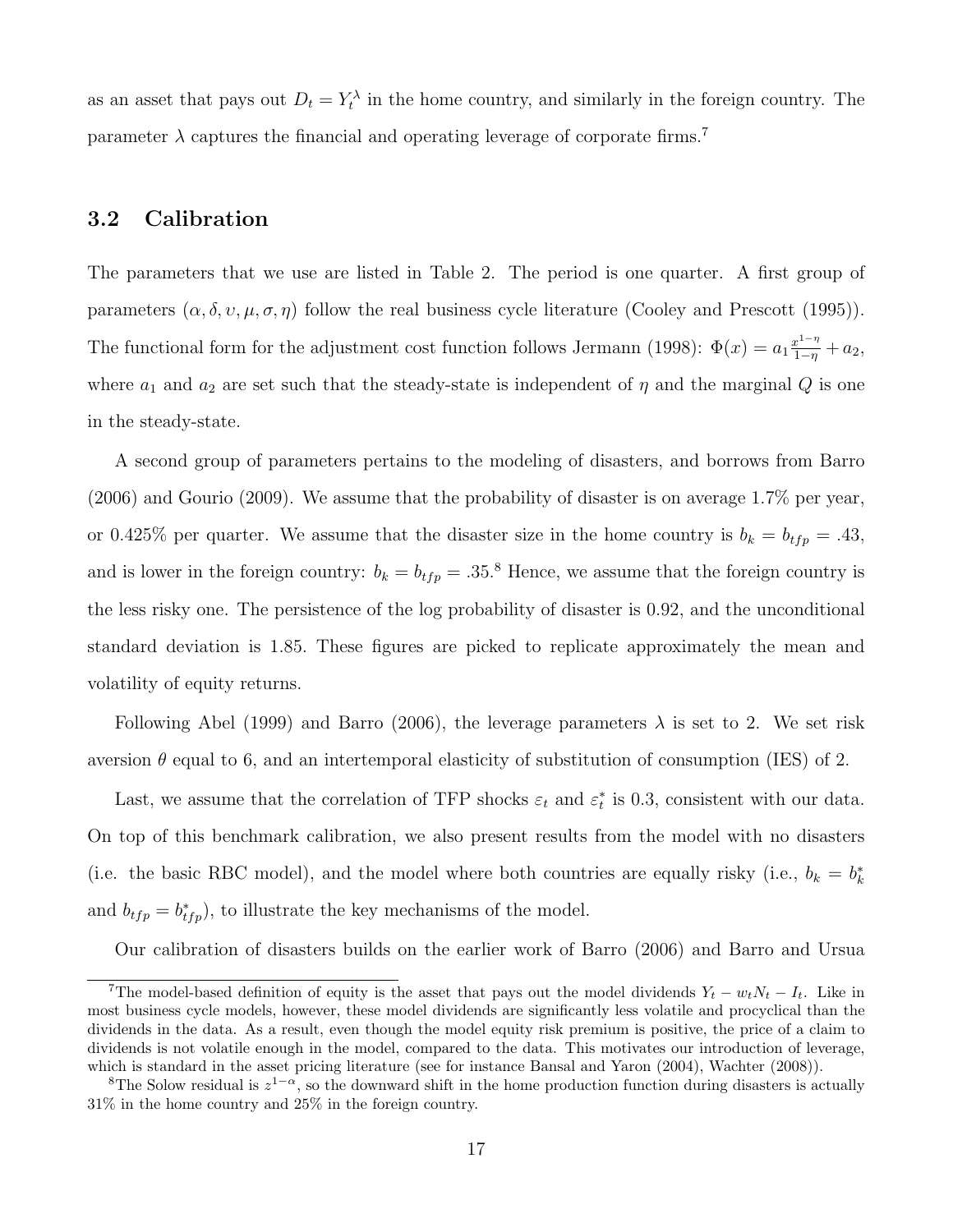(2008) who document – using panel data on consumption and output – that large declines in economic activity are fairly frequent. The recent crisis also illustrates some large declines in consumption or GDP: for instance, real consumption in Iceland was expected to drop by 7.1% in 2008 and 24.1% in 2009, according to the official government forecast of January 2009. According to the IMF World economic outlook published in April 2009, output in Germany, Ireland, Ukraine, Japan, Latvia, Singapore, Taiwan, were expected to contract by respectively 5.6%, 8.0%, 8.0%, 6.2%, 12.0%, 10.0%, 7.5% in 2009 *alone*. Second, it is also possible to change the calibration, by increasing risk aversion while reducing the size or probability of disasters; this yields nearly identical implications.

Our value for the IES is larger than the standard estimates of Hall (1988). However, recent empirical evidence suggests that higher values are empirically plausible (see Bansal and Yaron (2004), Guvenen (2006), Mulligan (2004), Vissing-Jørgensen (2002)). A high IES generates the sensible comparative statics that higher expected growth leads to higher asset prices, and higher uncertainty leads to lower asset prices. Finally, note that in the model, the correlation of consumption growth and the risk-free rate is low, and the standard Hall (1988) regressions are significantly biased towards zero.

#### 3.3 Impulse response functions

Figure 1 presents the impulse response functions to an increase to the probability of disaster. To save space, we report in the separate appendix the impulse response functions to a standard TFP shock, and to a disaster realization. Within each country, an increase in disaster risk leads to a decline of investment, output and employment, and on impact an increase in consumption, as in Gourio (2009). As discussed in that paper, a shock to disaster risk is analytically equivalent (for quantities) to a preference shock: agents become more impatient and decide to invest less since the risk-adjusted return on capital is lower.<sup>9</sup> As a result, there is less incentive to produce and to

<sup>&</sup>lt;sup>9</sup>This result relies on the intertemporal elasticity of substitution (IES) being greater than unity, so that agents save less when the (risk-adjusted) return is lower. If the IES is smaller than unity, the wealth effect prevails, and agents save more when the return is lower.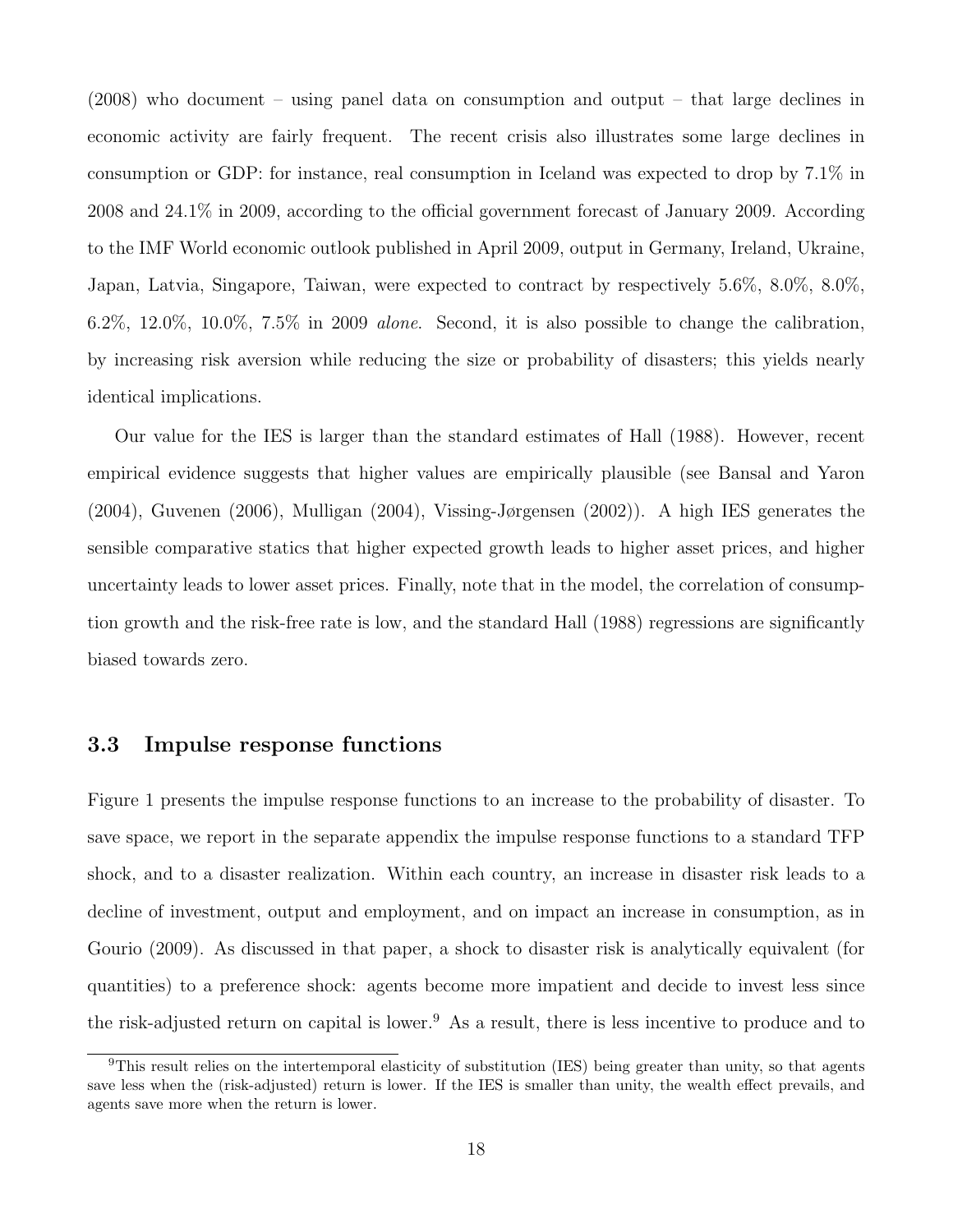|                                                      |                 |                | Closed         | Open           |                |
|------------------------------------------------------|-----------------|----------------|----------------|----------------|----------------|
| Parameter                                            | Symbol          | Home           | Foreign        | Small          | Large          |
| Capital share                                        | $\alpha$        | .34            | .34            | .34            | .34            |
| Depreciation rate                                    | $\delta$        | .02            | .02            | .02            | .02            |
| Share of consumption in utility                      | $\upsilon$      | .30            | .30            | .30            | .30            |
| Discount factor                                      | β               | .994           | .994           | .994           | .994           |
| Adjustment cost curvature                            | $\eta$          | .15            | .15            | .15            | .15            |
| Trend growth of TFP                                  | $\mu$           | .0025          | .0025          | .0025          | .0025          |
| Standard deviation of ordinary TFP shock             | $\sigma$        | .01            | .01            | .01            | .01            |
| IES                                                  | $1/\gamma$      | $\overline{2}$ | $\overline{2}$ | $\overline{2}$ | $\overline{2}$ |
| Risk aversion over consumption-leisure bundle        | $\theta$        | 6              | 6              | 6              | 6              |
| Drop in TFP in case of disaster                      | $b_{tfp}$       | .43            | .35            | .43            | .35            |
| Capital destruction in case of disaster              | $b_k$           | .43            | .35            | .43            | .35            |
| Foreign debt default in case of disaster             | $b_{debt}$      |                |                | .43            |                |
| Recovery rate for domestic bonds in case of disaster | $\chi$          | .83            | .86            |                |                |
| Non-stochastic steady state of foreign asset         | $\underline{b}$ |                |                | $-0.5$         |                |
| Trade cost                                           | $\kappa$        |                |                | $\overline{2}$ |                |
| Portfolio adjustment cost                            | $\chi$          |                |                | 0.001          |                |
| Persistence of $log(p)$                              | $\rho_p$        | .92            | .92            | .92            | .92            |
| Unconditional std. dev. of $log(p)$                  |                 | 1.85           | 1.85           | 1.85           | 1.85           |
| Leverage                                             |                 | $\overline{2}$ | $\overline{2}$ | $\overline{2}$ | $\overline{2}$ |

Table 2: Calibration Parameters

Notes: This table reports the parameters used in our simulations of closed economies ("Closed") and the small open economy model ("Open"). Home and foreign countries differ only with respect to the impact of a world shock on the stock of capital, debt and total factor productivity.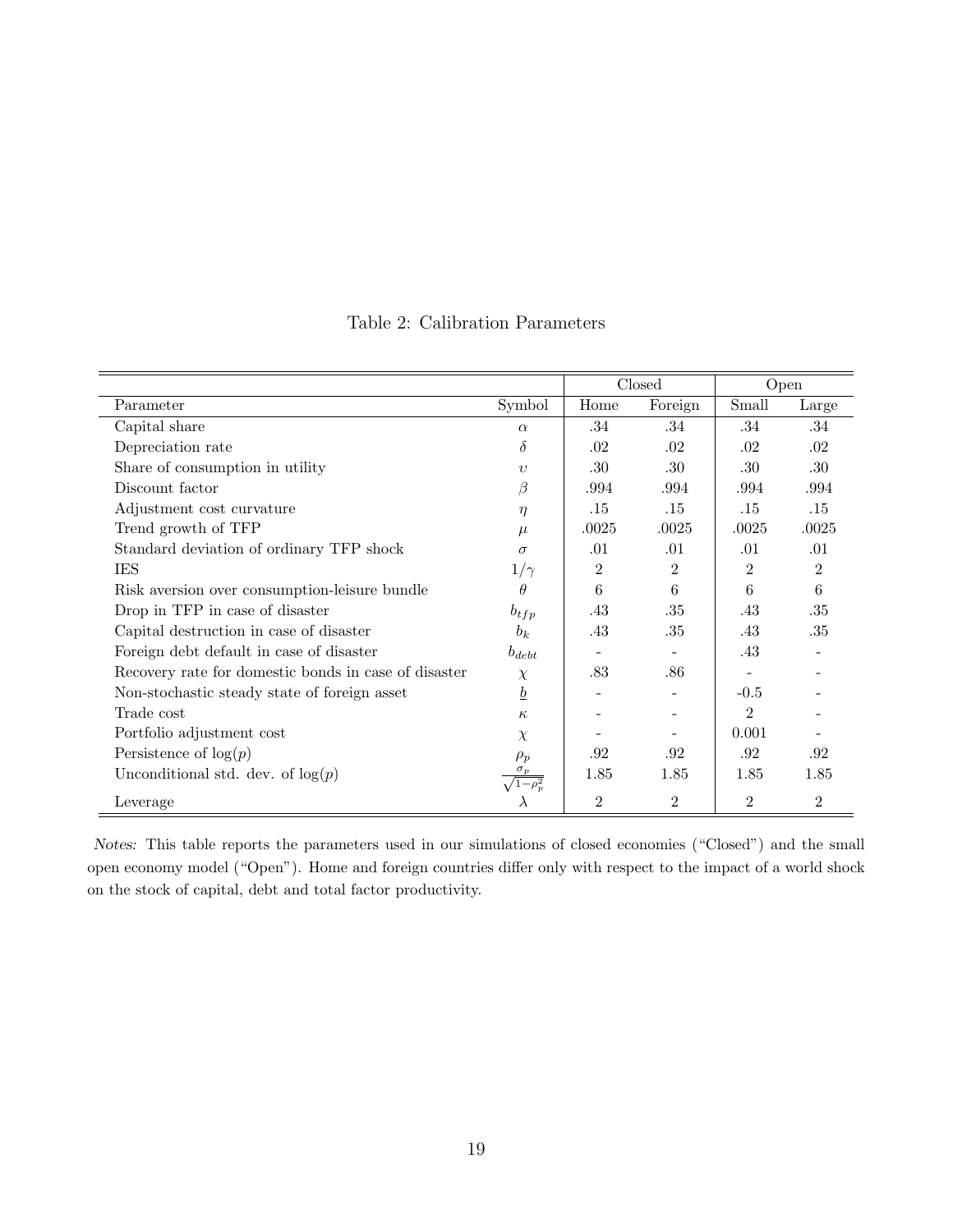work. The two countries are affected by the same shock: its magnitude, however, is larger in the country where disaster risk is larger, leading to larger recessions. Equity prices drop because of an increase in the discount rate, and the risk-free rate falls as demand for precautionary savings rises. Last, the exchange rate of the more risky country appreciates. Since this country is consuming less, it must be that goods are more expensive there. This is a general feature of models with complete markets, which imply perfect risk-sharing: intuitively, a shock has no income effect but only a substitution effect.

#### 3.4 Quantitative results

This section illustrates the effect of shocks to the world-wide disaster probability by comparing the implications for quantities, asset prices and exchange rates of three models: (i) a standard real business cycle model with only TFP shocks; (ii) a model with time-varying risk of disaster, when both countries are equally risky; (iii) our benchmark model with time-varying risk of disaster, when the home country is more risky.<sup>10</sup>

The separate appendix details our numerical solution method. Given our interest in timevarying risk premia, we cannot log-linearize the model, and we resort to a fairly standard discrete dynamic programming approach.

Quantities Panel II of Table 3 reports the quantity implications of the different models as well as the data. The first row reports the results for the standard RBC model (i.e. no disaster risk). Since there is no trade and countries are perfectly symmetric, the quantity dynamics are exactly the same in the two countries. The quantity patterns within each country reflect the usual RBC results: consumption is smoother than GDP, investment is more volatile than GDP, and employment is volatile, but less than in the data. The cross-country correlation of consumption, employment, investment and output are all equal to the assumed cross-correlation of TFP shocks, i.e. 0.3, since

<sup>10</sup>Note that the model with positive, but constant probability of disaster, has very similar implications to the model with only TFP shocks. The only differences regard the mean returns on equity, on the risk-free asset, and on the carry trade: the equity premium is higher, the mean risk-free rate is lower, and the mean carry trade excess return is larger. All volatilities and correlations, however, are exactly as in the RBC model, since TFP shocks are the only source of fluctuations (at least in samples without disasters).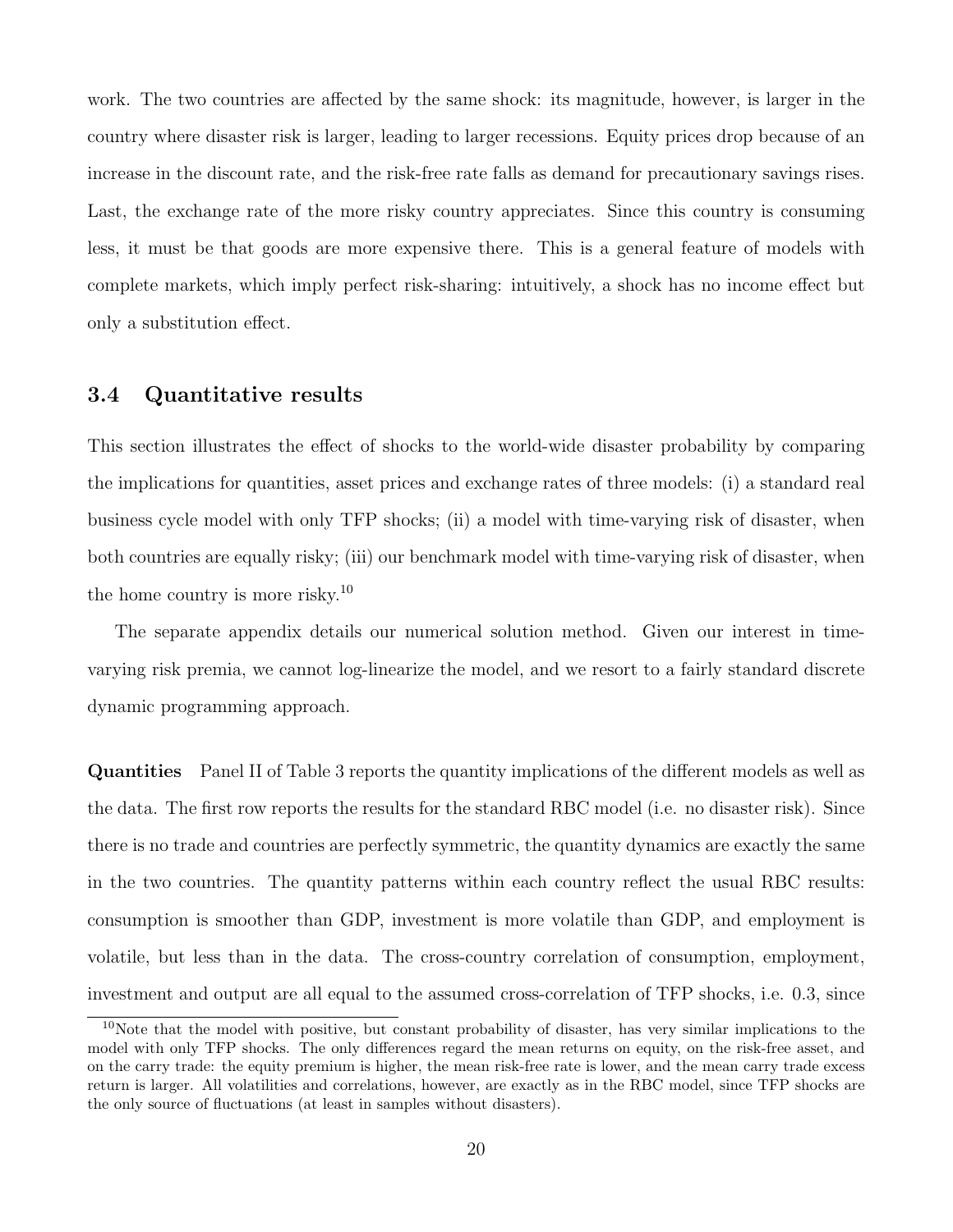

Figure 1: Impulse Response Functions – Closed Economy – Disaster Probability Shock: This figure presents the impulse response functions of different macroeconomic and financial variables to an increase to the probability of disaster.

there is no endogenous interaction between the two countries and TFP shocks are the only source of fluctuations.

Turning to the model with both TFP shocks and disaster risk shocks, we see that when both countries are equally risky (row 2), the additional shock raises the volatility of all series, but especially investment and employment. The risk shock is common across countries, hence it increases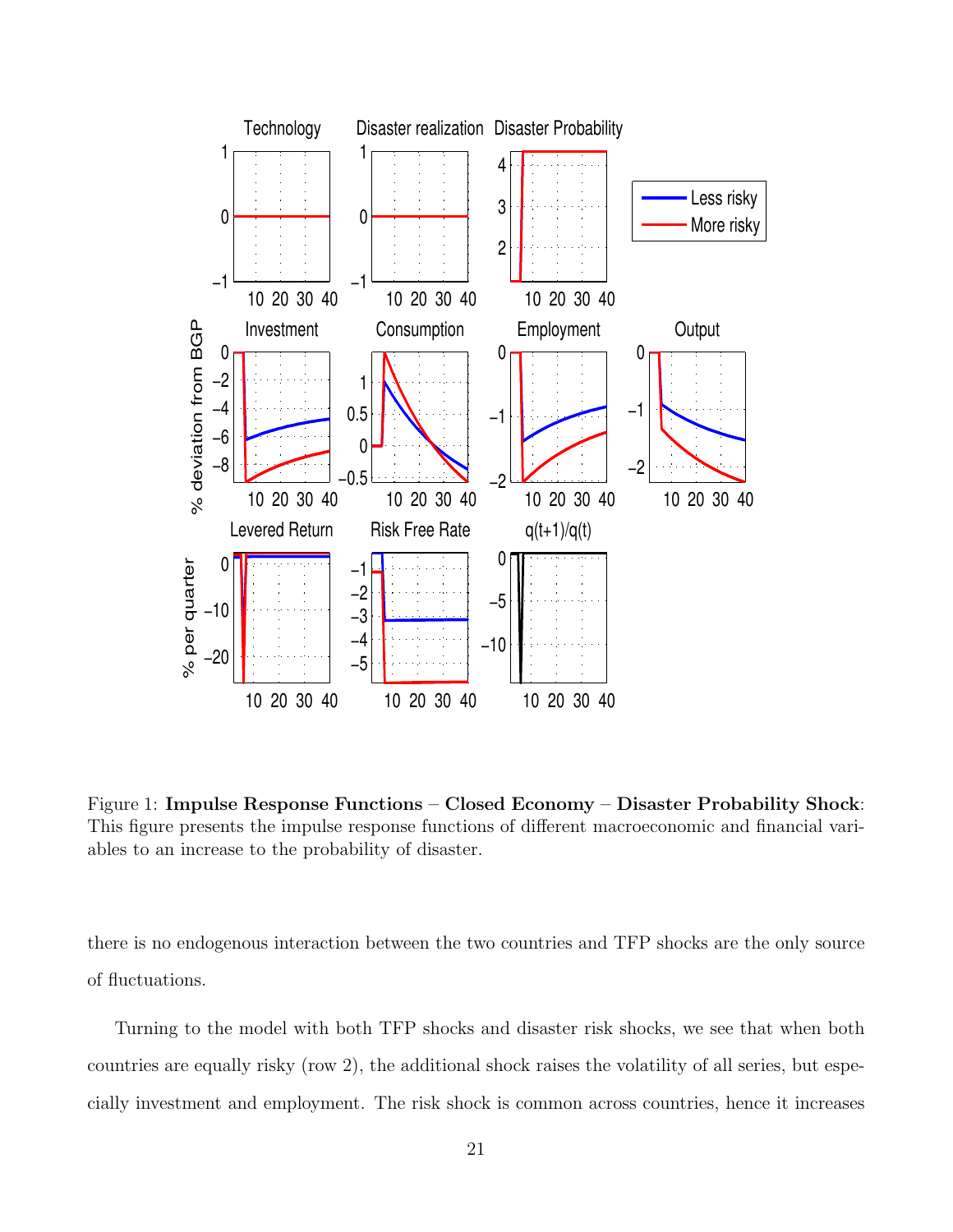the cross-country correlation of quantities, especially investment and employment. Our model, however, still implies that the cross-country correlation of consumption should be greater than that of output, a puzzle noted at least since Backus et al. (1992). Finally, when one country is less risky (row 3), the same mechanism applies, but to a lower extent for the less risky country.

All the moments are calculated by simulating the model in samples without disasters; see below for a discussion of the effect of calculating them in samples with disasters. We compare these simulated moments to their counterparts in the data. We consider two comparison sets. The first set focuses on the US versus the rest of the world. For the domestic economy, we report statistics on the US. For the foreign economy, we report averages obtained over all OECD countries, excluding the US. This set of moments is standard, but it assumes that the US is always the riskier economy (with the higher share of capital destroyed in case of disaster) and thus a low interest rate country. This description fits well the US economy during the recent mortgage crisis, which originated in and affected most the US banking sector. Yet, it seems far-fetched to always equate the US to the riskier economy. We thus consider a second set of moments that focus on the high versus low interest rate countries. To do so, we sort countries on their interest rate levels and build 5 portfolios as in Table 1. For the domestic economy, we report statistics for countries in the first portfolio (e.g, low interest rate countries). For the foreign economy, we report statistics for countries in the last portfolio (e.g, high interest rate countries).

Asset prices Table 4 reports the mean and volatility of the risk-free rate and the equity return in both countries, as well as the cross-country correlation of risk-free rates and equity returns. Without disaster risk, and given our low risk aversion, the model predicts tiny risk premia within each country, and equity returns are not volatile enough. Furthermore, the correlation of returns equals the correlation of TFP shocks. With high and time-varying risk of disaster, the model predicts the right order of magnitude for the mean and volatility of both equity and risk-free returns. As discussed in Gourio (2009), the model can also replicate the within-country correlation of quantities (such as output or investment) and asset prices or expected returns. Moreover, returns are more correlated across countries since they are all driven by the common fear of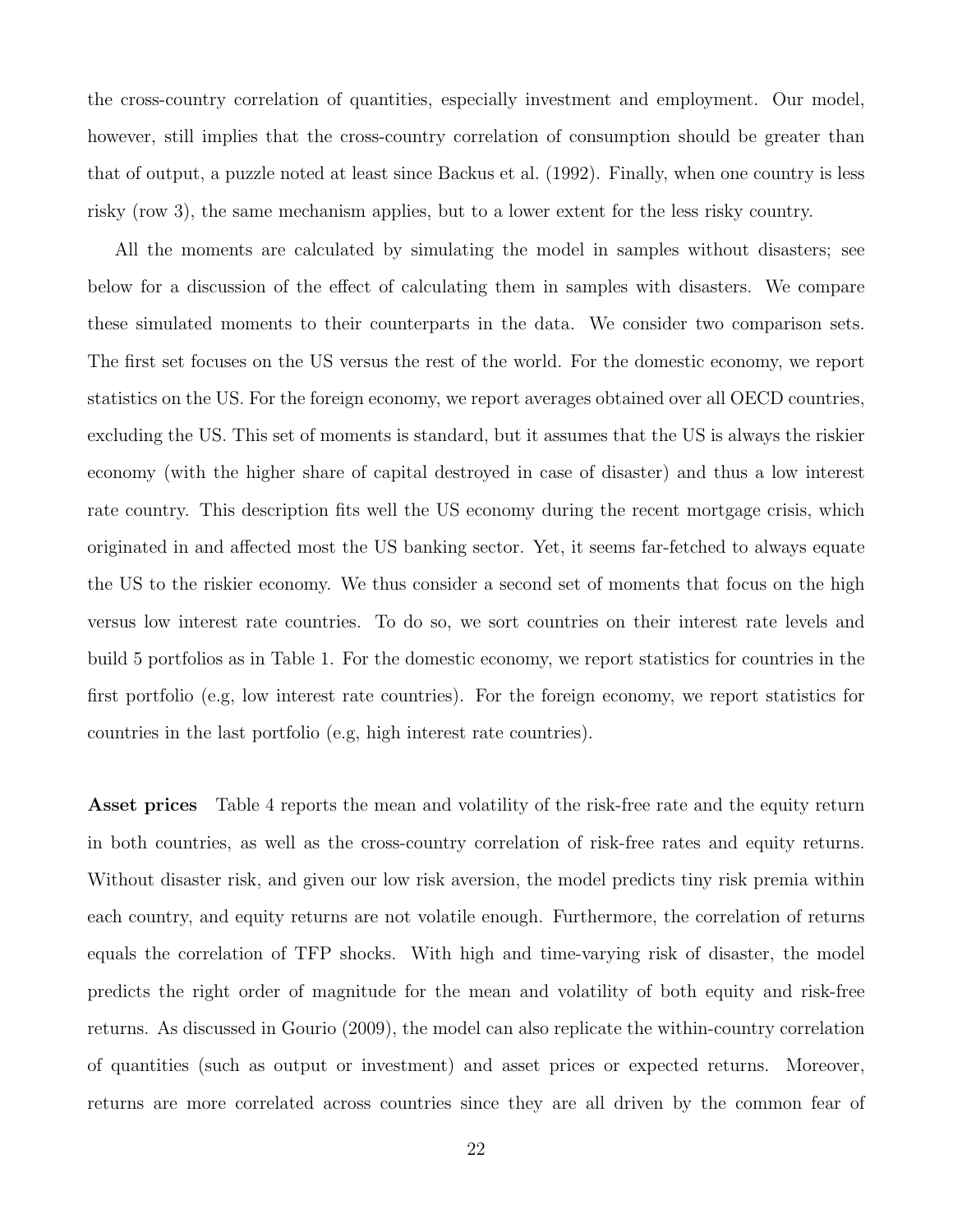|                    |      |      |      |      | <b>Standard Deviations</b> |      |                 |      |      |         | Cross-country Correlations                                                                                                                                                                                                                                          |      |
|--------------------|------|------|------|------|----------------------------|------|-----------------|------|------|---------|---------------------------------------------------------------------------------------------------------------------------------------------------------------------------------------------------------------------------------------------------------------------|------|
|                    |      |      |      |      |                            |      |                 |      |      |         | $\sigma(\Delta c)$ $\sigma(\Delta i)$ $\sigma(\Delta n)$ $\sigma(\Delta y)$ $\sigma(\Delta c^*)$ $\sigma(\Delta i^*)$ $\sigma(\Delta n^*)$ $\sigma(\Delta y^*)$ $(\Delta c, \Delta c^*)$ $(\Delta i, \Delta i^*)$ $(\Delta n, \Delta n^*)$ $(\Delta y, \Delta y^*)$ |      |
|                    |      |      |      |      |                            |      | Panel I: Data   |      |      |         |                                                                                                                                                                                                                                                                     |      |
| US vs ROW          | 0.68 | 2.52 | 0.64 | 0.85 | 1.18                       | 4.93 | 0.73            | 1.23 | 0.16 | 0.23    | 0.24                                                                                                                                                                                                                                                                | 0.28 |
| Low vs High $0.61$ |      | 3.31 | 0.44 | 0.72 | 1.14                       | 4.03 | 0.87            | 1.05 | 0.22 | $-0.01$ | 0.16                                                                                                                                                                                                                                                                | 0.31 |
|                    |      |      |      |      |                            |      | Panel II: Model |      |      |         |                                                                                                                                                                                                                                                                     |      |
| <b>RBC</b>         | 0.53 | 1.49 | 0.19 | 0.78 | 0.53                       | 1.49 | 0.19            | 0.78 | 0.30 | 0.30    | 0.30                                                                                                                                                                                                                                                                | 0.30 |
| Disaster           | 0.62 | 2.63 | 0.47 | 0.83 | 0.62                       | 2.63 | 0.47            | 0.83 | 0.49 | 0.77    | 0.89                                                                                                                                                                                                                                                                | 0.38 |
| Benchmark          | 0.62 | 2.61 | 0.47 | 0.83 | 0.57                       | 2.05 | 0.35            | 0.81 | 0.43 | 0.68    | 0.83                                                                                                                                                                                                                                                                | 0.35 |

Table 3: Business Cycle Statistics — Closed Economies

Notes: This table reports the standard deviations of log differences in consumption, investment, labor and output, along with the cross-country correlation of these variables. Panel I reports moments from the actual data. We use series from the OECD database, available on Datastream. Data are quarterly. The maximum sample period is 1970.I–2009.IV, but sample windows vary across countries. Additional information is available in Appendix A. The first line focuses on the US versus the rest of the world. For the domestic economy, we report statistics on the US. For the foreign economy, we report averages obtained over all OECD countries, excluding the US. The second line focuses on high versus low interest rate countries. We sort countries on their interest rate levels and build 5 portfolios as in Table 1. For the domestic economy, we report statistics for countries in the first portfolio (low interest rate countries). For the foreign economy, we report statistics for countries in the last portfolio (high interest rate countries). Panel II is constructed by simulating the model, assuming no disasters are actually realized (see the appendix for simulations which include disaster realizations). We consider three variants of the model: (1) a standard real business cycle model with only TFP shocks; (2) a model with time-varying risk of disaster, when both countries are equally risky; (3) our benchmark model with time-varying risk of disaster, where the domestic country is more risky.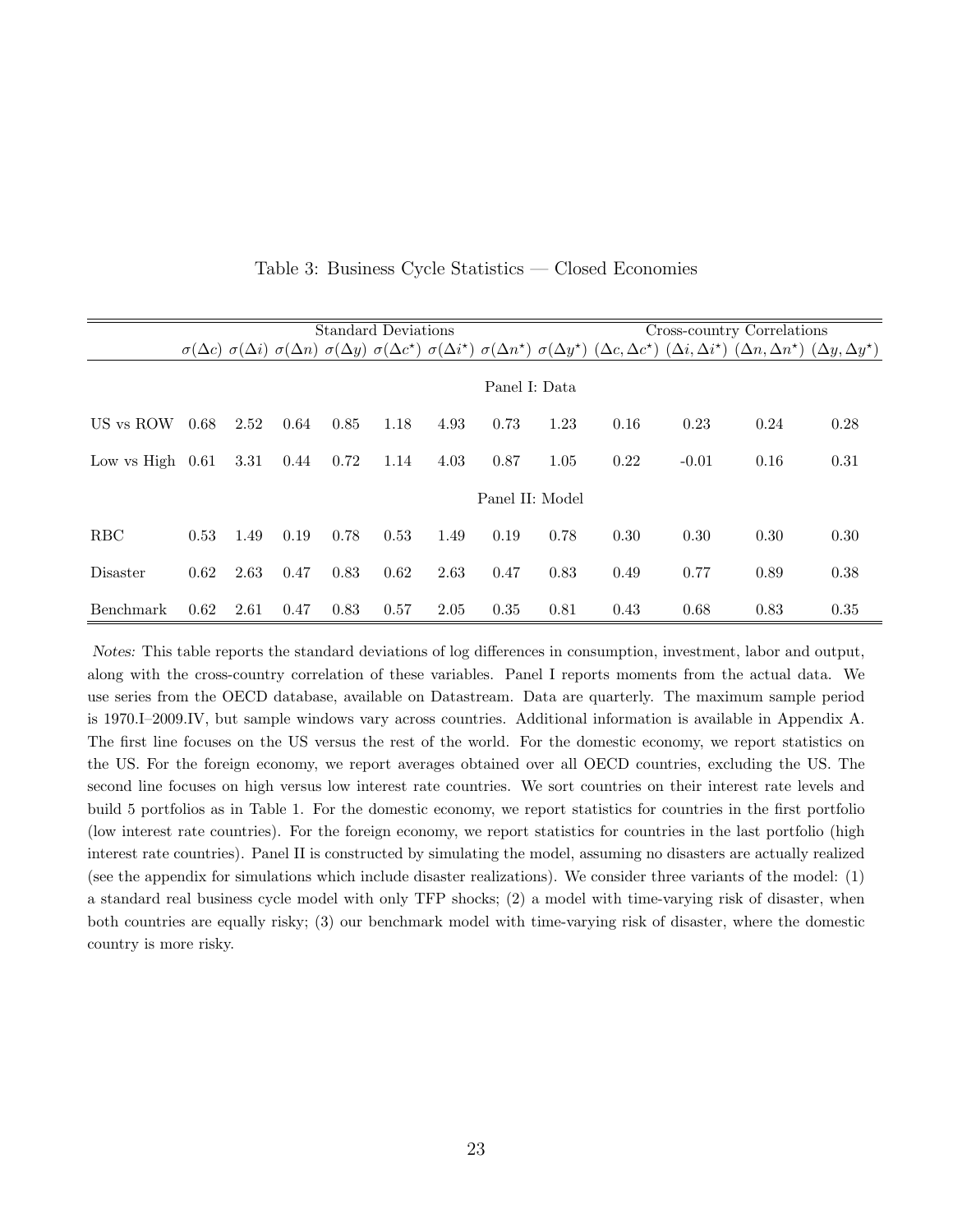|                 |               |          | Averages         |              |               | <b>Standard Deviations</b> |                       |                   |                       | Cross-country Corr.   |  |
|-----------------|---------------|----------|------------------|--------------|---------------|----------------------------|-----------------------|-------------------|-----------------------|-----------------------|--|
|                 | $E(r^e)$      | $E(r^f)$ | $E(r^{e,\star})$ | $E(r^{f,*})$ | $\sigma(r^e)$ | $\sigma(r^f)$              | $\sigma(r^{e,\star})$ | $\sigma(r^{f,*})$ | $(r^e, r^{e, \star})$ | $(r^f, r^{f, \star})$ |  |
|                 | Panel I: Data |          |                  |              |               |                            |                       |                   |                       |                       |  |
| US vs ROW       | 1.17          | 0.32     | 1.27             | 0.88         | 7.87          | 1.14                       | 12.78                 | 2.08              | 0.54                  | 0.29                  |  |
| Low vs High     | 1.20          | 0.18     | 1.73             | 1.35         | 7.70          | 0.59                       | 12.85                 | 1.57              | 0.72                  | 0.47                  |  |
|                 |               |          |                  |              |               | Panel II: Model            |                       |                   |                       |                       |  |
| <b>RBC</b>      | 0.84          | 0.81     | 0.84             | 0.81         | 1.63          | 0.05                       | 1.63                  | 0.05              | 0.30                  | 0.30                  |  |
| <b>Disaster</b> | 1.93          | 0.16     | 1.93             | 0.16         | 7.75          | 1.68                       | 7.75                  | 1.68              | 0.97                  | 1.00                  |  |
| Benchmark       | 1.93          | 0.17     | 1.38             | 0.43         | 7.69          | 1.65                       | 4.64                  | 1.04              | 0.93                  | 1.00                  |  |

Table 4: Asset Prices — Closed Economies

Notes: This table reports the averages and standard deviations of log equity returns and log risk-free rates, along with the cross-country correlation of these variables. Panel I reports moments from the actual data. We use series from the IMF and MSCI databases, available on Datastream. Data are quarterly. The maximum sample period is 1970.I–2009.IV, but sample windows vary across countries. Additional information is available in Appendix A. The first line focuses on the US versus the rest of the world. For the domestic economy, we report statistics on the US. For the foreign economy, we report averages obtained over all OECD countries, excluding the US. The second line focuses on high versus low interest rate countries. We sort countries on their interest rate levels and build 5 portfolios as in Table 1. For the domestic economy, we report statistics for countries in the first portfolio (low interest rate countries). For the foreign economy, we report statistics for countries in the last portfolio (high interest rate countries). Panel II is constructed by simulating the model, assuming no disasters are actually realized (see the appendix for simulations which include disaster realizations). We consider three variants of the model: (1) a standard real business cycle model with only TFP shocks; (2) a model with time-varying risk of disaster, when both countries are equally risky; (3) our benchmark model with time-varying risk of disaster, where the domestic country is more risky.

disaster. Because risk has a powerful effect on returns, their correlation is significantly higher than the correlation of "fundamentals" such as output or investment. This rationalizes an observation which is commonly viewed as puzzling – the "excess comovement" of stock markets.

Exchange rates and carry trade returns Table 5 shows how the exchange rate behaves in our model. Even in the model with only TFP shocks, the exchange rate has a significant volatility, since consumption growth rates are only weakly correlated. Adding disaster risk does not change this result if the two countries have the same exposure to disaster risk, since it is a common shock. By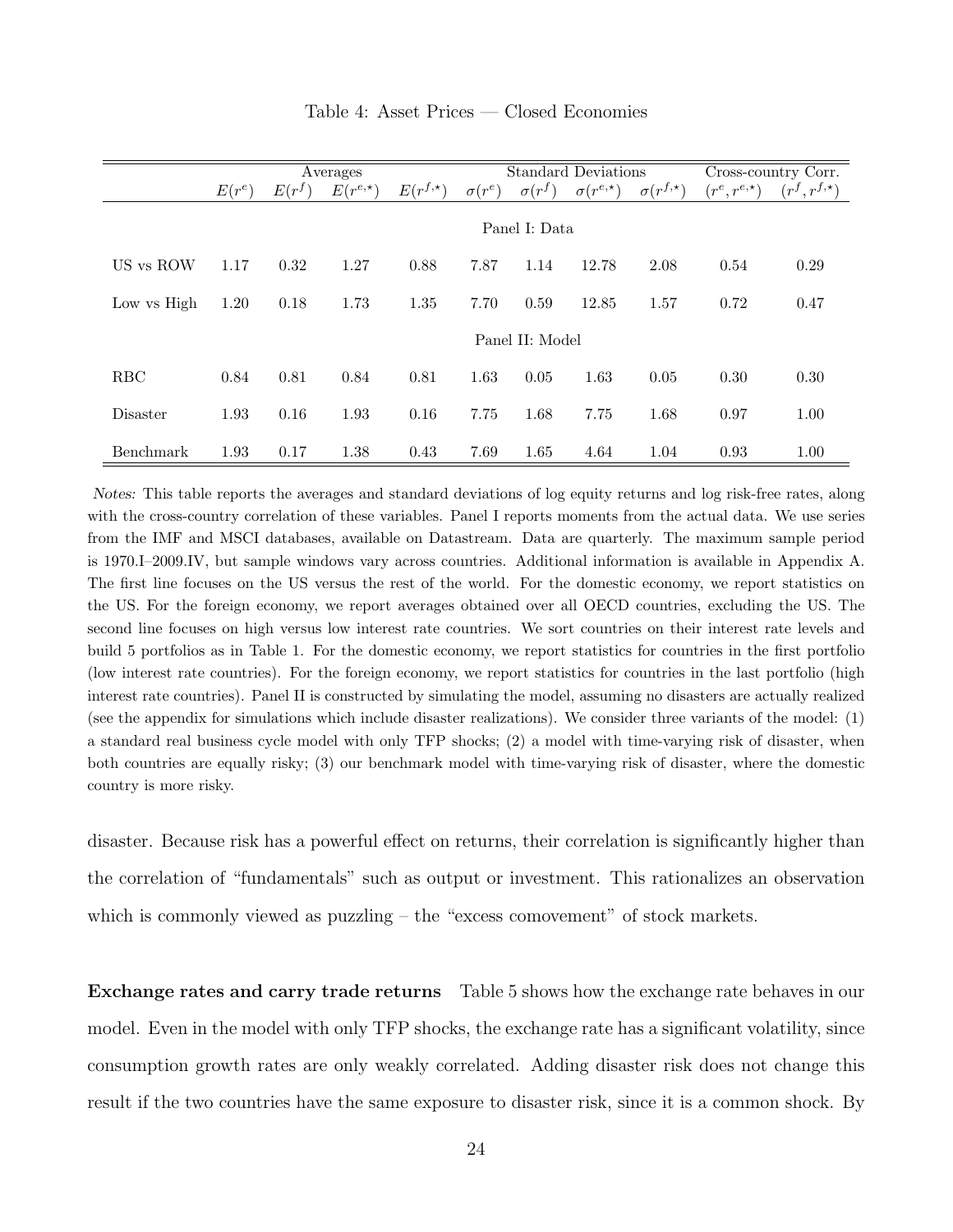definition, the exchange rate is not affected by shocks that affect both countries' marginal utilities equally. When the risk exposures of the two countries are different, the exchange rate volatility rises, because of the additional shock that affects the countries' marginal utilities differently, and this volatility becomes close to the one in the data.

Turning to the correlation of exchange rates with macroeconomic aggregates or financial prices, we see that in the basic RBC model the exchange rate of a country appreciates when its output or consumption goes down, or when its equity return goes down. In particular, as noted since Backus and Smith (1993) and Kollmann (1995), the correlation between changes in exchange rates and relative consumption growth rate equals one.<sup>11</sup> This result holds exactly with power utility; while we have Epstein-Zin utility, the basic disaster risk model still generates a very strong correlation of 0.9967 when there are only TFP shocks.

Our benchmark model, in contrast, leads to a weaker correlation of exchange rates with output growth (0.61) and especially consumption growth (0.39). This is because shocks to disaster probability generate a negative correlation between the country's exchange rate and its consumption growth. From a technical standpoint, the delinking between consumption and marginal utility is created by recursive preferences, i.e. a preference for early resolution of uncertainty, combined with shocks to uncertainty. The model, however, still implies a too strong correlation of equity returns and exchange rates.

We now turn to the riskiness of exchange rates, a key motivation of our study. Empirically, a "carry trade" strategy (borrowing in the low interest rate country, and lending in the high interest rate country, taking on the exchange rate risk) generates significant averate excess returns. This strategy generates a log excess return equal to:

$$
r_{t+1}^e = r_t^* - r_t + \Delta q_{t+1},
$$

<sup>&</sup>lt;sup>11</sup>Backus and Smith (1993) note that in complete markets and with power utility, the change in the real exchange rate is equal to the relative consumption growth in two countries times the risk-aversion coefficient, thus implying a perfect correlation between the consumption growth and real exchange rate variations. Yet, in the data, Backus and Smith (1993) find that the actual correlation between exchange rate changes and consumption growth rates is low and often negative. Chari, Kehoe and McGrattan (2002), Corsetti, Dedola and Leduc (2008) and Benigno and Thoenissen (2008) confirm their findings.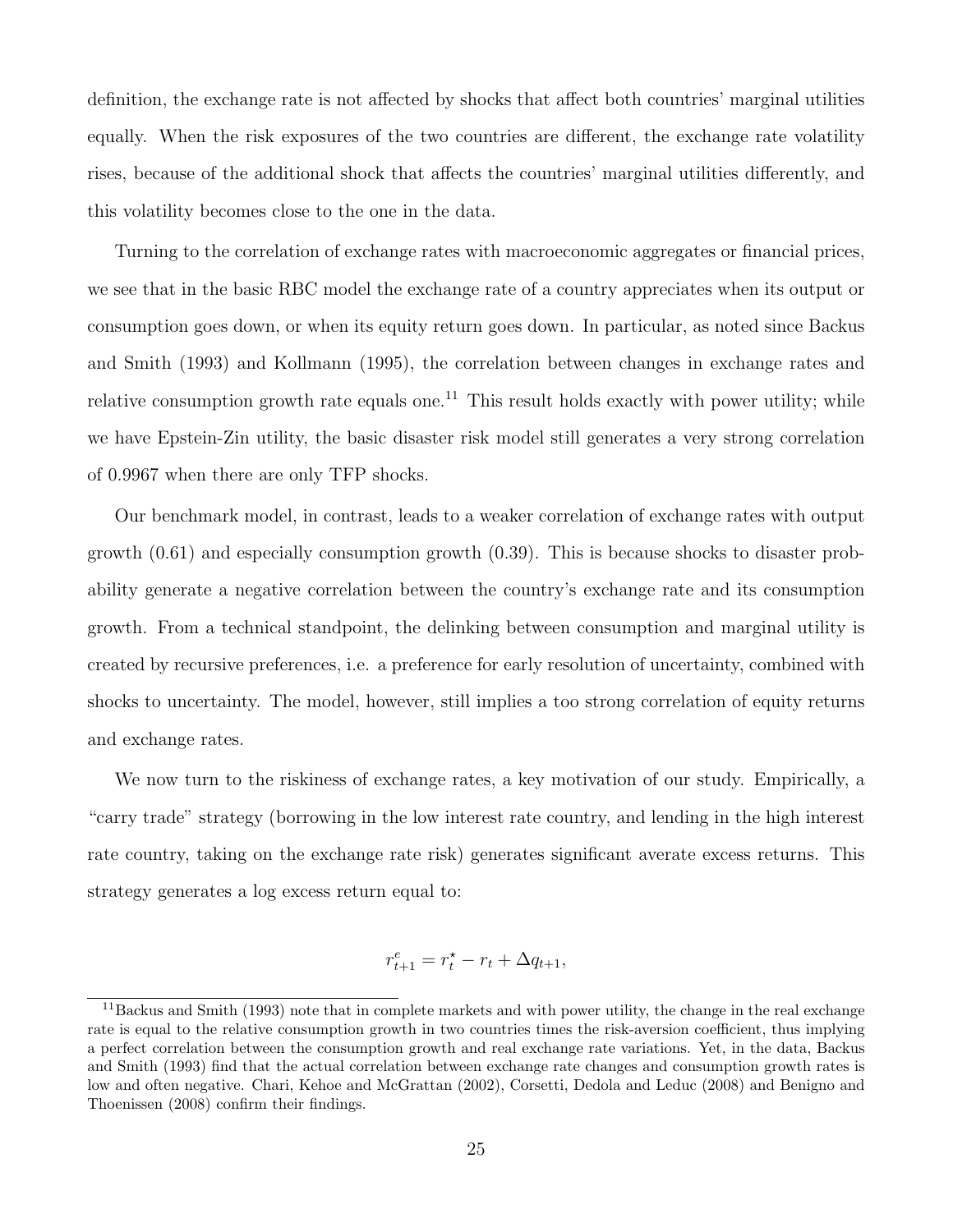|             | $E(\Delta q)$ | $\overline{\sigma(\Delta q)}$ | $(\Delta q, r^e-r^{e,\star})$ | $(\Delta q, r^f - r^{f,\star})$ | $(\Delta q, \Delta c - \Delta c^*)$ | $(\Delta q, \Delta y - \Delta y^*)$ |
|-------------|---------------|-------------------------------|-------------------------------|---------------------------------|-------------------------------------|-------------------------------------|
|             |               |                               |                               | Panel I: Data                   |                                     |                                     |
| US vs ROW   | $-0.26$       | 5.95                          | $-0.15$                       | $-0.01$                         | 0.07                                | 0.03                                |
| Low vs High | 2.65          | 4.90                          | $-0.01$                       | $-0.08$                         | 0.17                                | $-0.04$                             |
|             |               |                               |                               | Panel II: Model                 |                                     |                                     |
| RBC         | 0.03          | 2.33                          | 1.00                          | .02                             | 1.00                                | 1.00                                |
| Disaster    | 0.03          | 2.31                          | 1.00                          | .02                             | 1.00                                | 1.00                                |
| Benchmark   | 0.53          | 4.33                          | .98                           | $-.24$                          | .39                                 | .61                                 |

Table 5: Real Exchange Rates — Closed Economies

Notes: This table reports the averages and standard deviations of changes in log real exchange rates, along with the cross-country correlation of changes in log real exchange rates with cross-country differences in real equity returns, real risk-free rates, real consumption growth and real output growth. Panel I reports moments from the actual data. We use series from the IMF, OECD and MSCI databases, available on Datastream. Data are quarterly. The maximum sample period is 1970.I–2009.IV, but sample windows vary across countries. Additional information is available in Appendix A. The first line focuses on the US versus the rest of the world. For the domestic economy, we report statistics on the US. For the foreign economy, we report averages obtained over all OECD countries, excluding the US. The second line focuses on high versus low interest rate countries. We sort countries on their interest rate levels and build 5 portfolios as in Table 1. For the domestic economy, we report statistics for countries in the first portfolio (low interest rate countries). For the foreign economy, we report statistics for countries in the last portfolio (high interest rate countries). Panel II uses simulated series. We consider three models: (1) a standard real business cycle model with only TFP shocks; (2) a model with time-varying risk of disaster, when both countries are equally risky; (3) our benchmark model with time-varying risk of disaster, where the domestic country is more risky.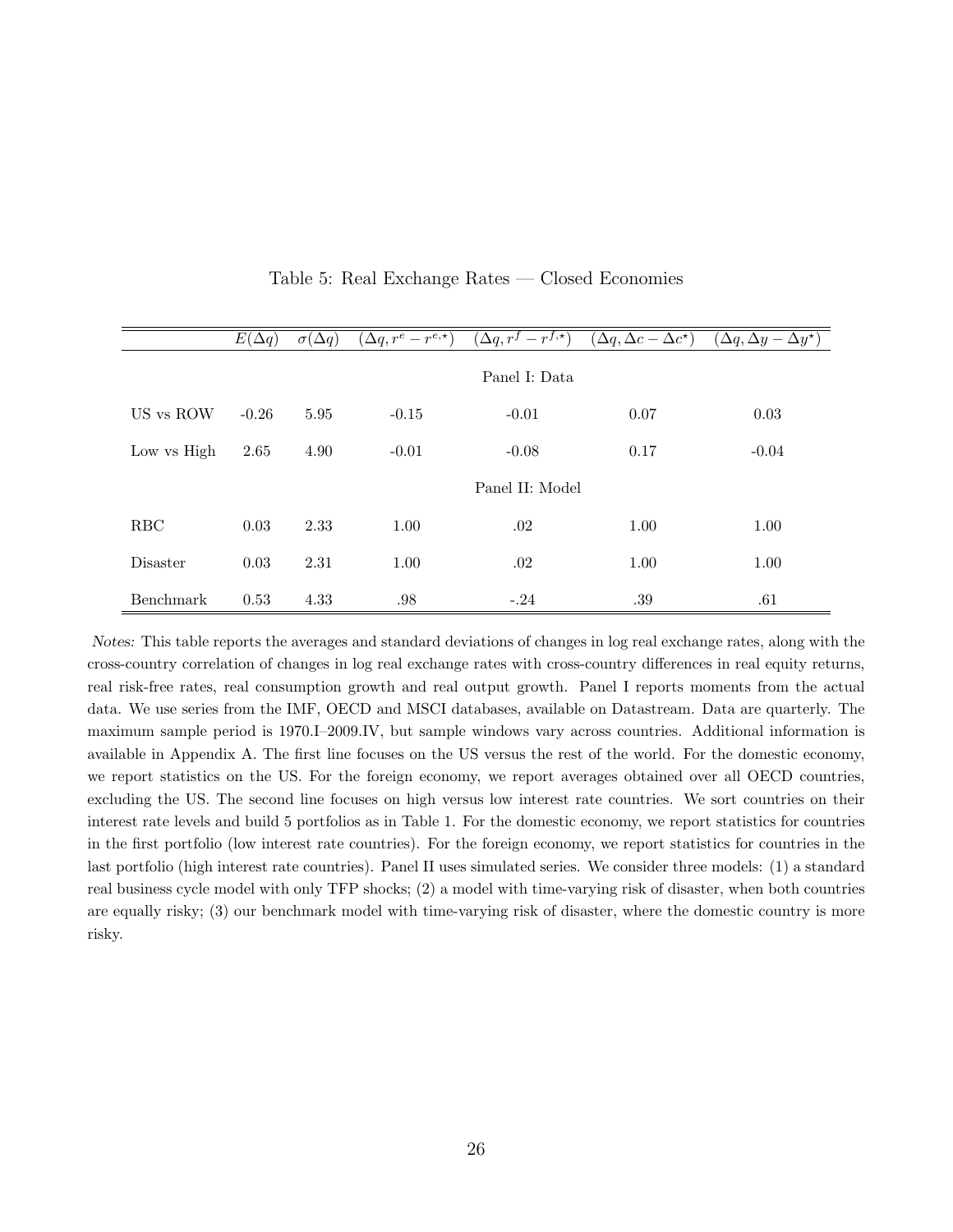where  $a \star$  denotes the high interest rate country. The return to this carry trade strategy can be calculated using either risk-free assets, or government bonds, which are exposed to disaster risk. In our model, the high interest rate country is the country with the lowest fundamental risk – the lowest b: precautionary savings are small, hence the interest rate is high. If a disaster occurs, this country's currency depreciate, since its marginal utility falls by a smaller amount. Table 6 reports the mean and volatility of this currency excess return, as well as the risk of this strategy, which according to the consumption CAPM, can be measured as the covariance with consumption growth, or according to the CAPM, as the covariance with equity returns.

In the standard RBC model, the carry trade strategy offers a small positive excess return, because a domestic consumer investing abroad receives a higher than expected return when her home currency depreciates, i.e. in good times when her marginal utility is low. The carry trade average excess return is a risk premium for taking on more TFP shocks. This risk premium is small, because risk aversion is low and shocks are small. Note the relatively high correlation of the carry trade return with domestic consumption growth: the consumption CAPM provides a good explanation for the expected return on the carry trade. (This correlation is significantly less than one because the exchange rate is also driven by some foreign shocks which have a low correlation with domestic consumption growth shocks.)

With disaster risk and equal exposures to disaster risk, the exchange rate does not respond to disasters or disaster risk, and hence the carry trade return is the same as in the model with only TFP shocks.

Last, in our benchmark model, with heterogeneous exposures to disaster risk, the carry trade generates a significant excess return, which is not fully captured by its correlation with consumption growth. Carry trades pay off badly both when disasters hit and when disaster risks rise. Because on impact, increases in disaster risk coincide with increases in consumption, the consumption CAPM mismeasures the risk of the carry trade. Note, however, that the market CAPM does not suffer from this measurement problem: the carry trade return is strongly correlated with the market return.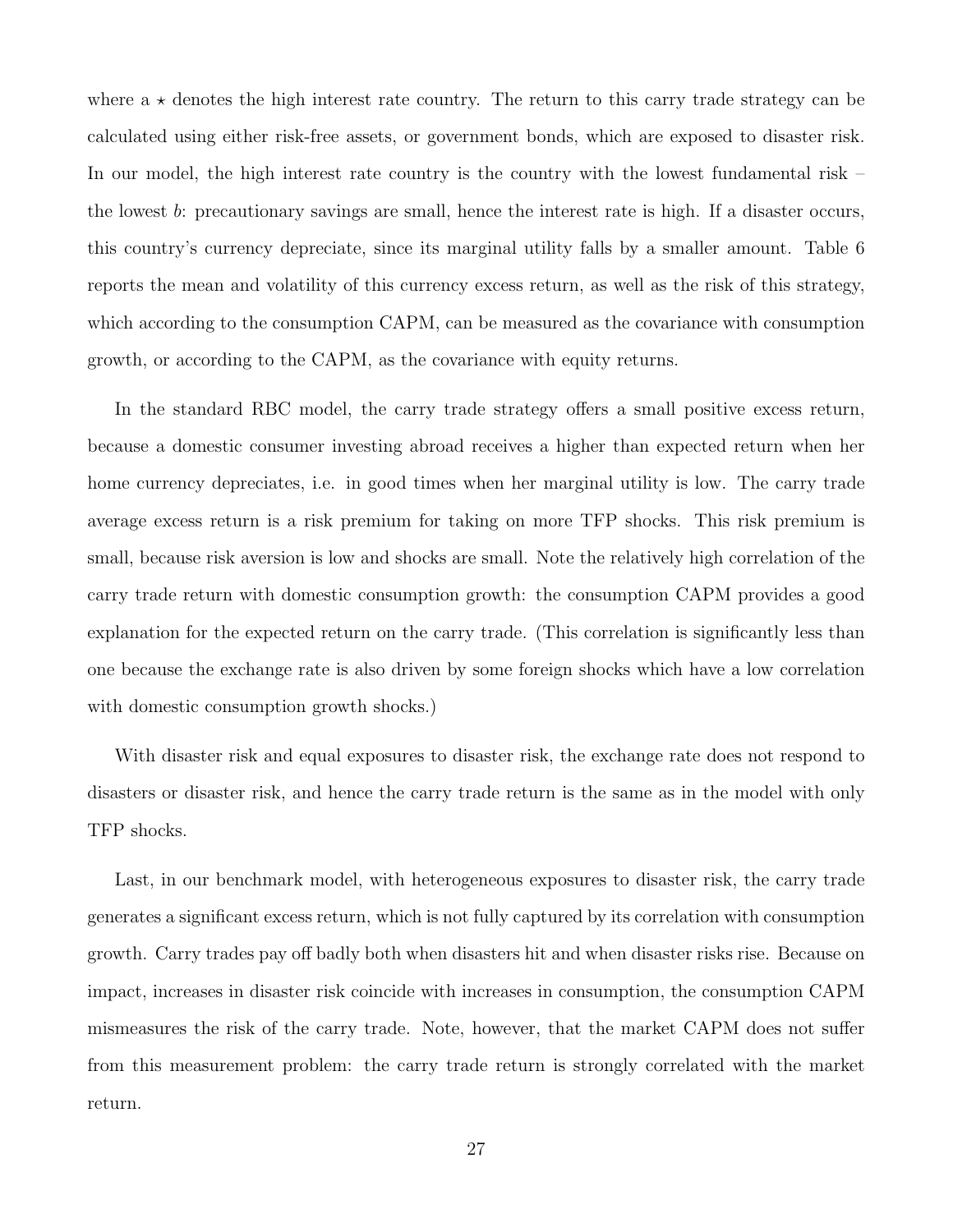Finally, we note that our model reproduces the negative slope in the traditional uncovered interest rate parity tests:

$$
\Delta q_{t+1} = \alpha_{UIP} + \beta_{UIP} (r_t - r_t^*) + \varepsilon_{t+1},
$$

where we find a slope close to  $-1.5$ , consistent with the data. In contrast, the RBC model, where risk-neutrality holds almost perfectly, generates a slope of 1. This success is due to variations in the probability of disaster, which is the main variable driving the interest rate differential: when  $p$  is high, the risk-free rate of the more risky country is lower, due to heightened precautionary savings, and the exchange rate risk premium is high. As a result, the foreign currency tends to appreciate to compensate for the higher risk. Note that we reproduce the forward discount puzzle in an economy without frictions. Additional frictions (like information heterogeneity or infrequent portfolio rebalancing) could strengthen deviations from UIP and add interesting dynamics to exchange rates (see Bacchetta and van Wincoop (2010) and Bacchetta and van Wincoop (2006) for the impact of such frictions on exchange rates).

An interesting implication of our model, which is likely to be shared by many models which replicate the carry trade excess return, is that the exchange rate is somewhat forecastable. In particular,  $E_t \left( \frac{Q_{t+1}}{Q_t} \right)$  $Q_t$  $\}$  > 1, i.e. the less risky country's exchange rate tend to appreciate on average. This follows because the exchange rate of the country that is relatively less affected by disasters turns out to be the *most* risky currency: it depreciates during disasters or when the probability of disaster rises. In practice however, this mean appreciation may be hard to tease apart from ongoing shocks, and especially if the identify of the more risky country changes over time.

Conditional correlations While unconditional correlations between carry trade returns or exchange rates and macroeconomic aggregates or financial returns are usually small, there is compelling evidence that exchange rates become highly correlated with macroeconomic aggregates or financial returns in times of crises. Lustig and Verdelhan (2008) document that the correlation of carry trade and US stock market returns is low on average but increases sharply by 50 to 90 basis points during financial crisis and recessions in the post-Bretton Woods sample. For exam-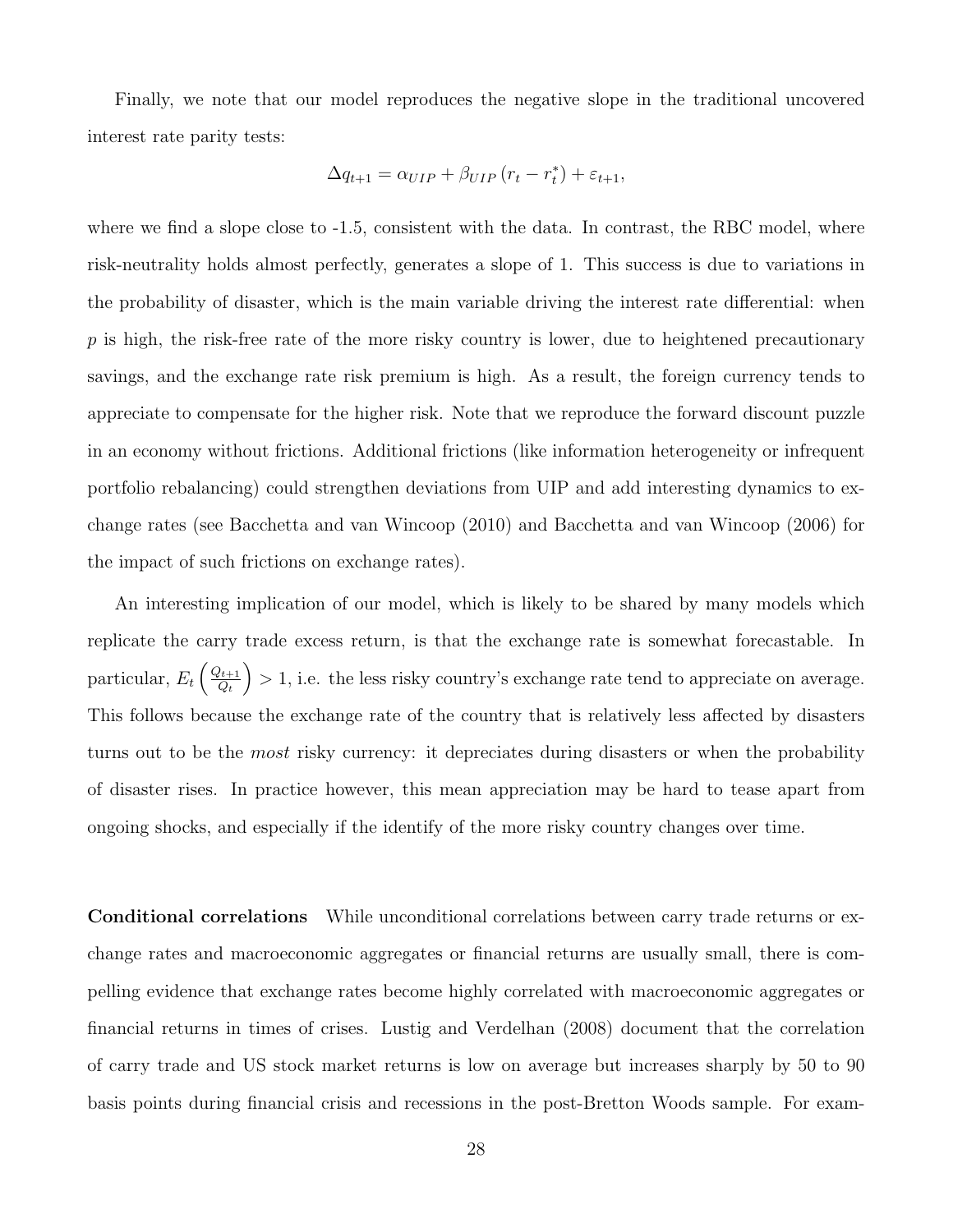|                 | $E(rx_{t+1})$ | $\sigma(rx_{t+1})$ | $(rx_{t+1}, \Delta c)$ | $(rx_{t+1}, \Delta c^{\star})$ | $\overline{(rx_{t+1}, r_{t+1}^m)}$ | $(rx_{t+1}, r_{t+1}^{m*})$ | $\beta_{UIP}$ |
|-----------------|---------------|--------------------|------------------------|--------------------------------|------------------------------------|----------------------------|---------------|
|                 |               |                    |                        | Panel I: Data                  |                                    |                            |               |
| Low vs High     | 1.62          | 4.78               | $-0.01$                | 0.19                           | $-0.00$                            | $-0.02$                    | $-0.30$       |
|                 |               |                    |                        | Panel II: Model                |                                    |                            |               |
| <b>RBC</b>      | 0.03          | 2.32               | 0.59                   | $-0.59$                        | 0.59                               | $-0.59$                    | 1.00          |
| <b>Disaster</b> | 0.03          | 2.30               | 0.50                   | $-0.50$                        | 0.12                               | $-0.13$                    | 0.97          |
| Benchmark       | 0.70          | 4.50               | $-0.18$                | $-0.60$                        | 0.89                               | 0.69                       | $-1.47$       |

Table 6: Carry Trade Excess Returns — Closed Economies

Notes: This table reports the averages and standard deviations of carry trade excess returns, along with the crosscountry correlation of these excess returns with real consumption growth and real stock market returns. The last column reports the UIP slope coefficient. Panel I reports moments from the actual data. We use series from the IMF, OECD and MSCI databases, available on Datastream. Data are quarterly. The maximum sample period is 1970.I–2009.IV, but sample windows vary across countries. Additional information is available in Appendix A. We focuse on high versus low interest rate countries. We sort countries on their interest rate levels and build 5 portfolios as in Table 1. For the domestic economy, we report statistics for countries in the first portfolio (low interest rate countries). For the foreign economy, we report statistics for countries in the last portfolio (high interest rate countries). Panel II uses simulated series. We consider three models: (1) a standard real business cycle model with only TFP shocks; (2) a model with time-varying risk of disaster, when both countries are equally risky; (3) our benchmark model with time-varying risk of disaster, where the domestic country is more risky.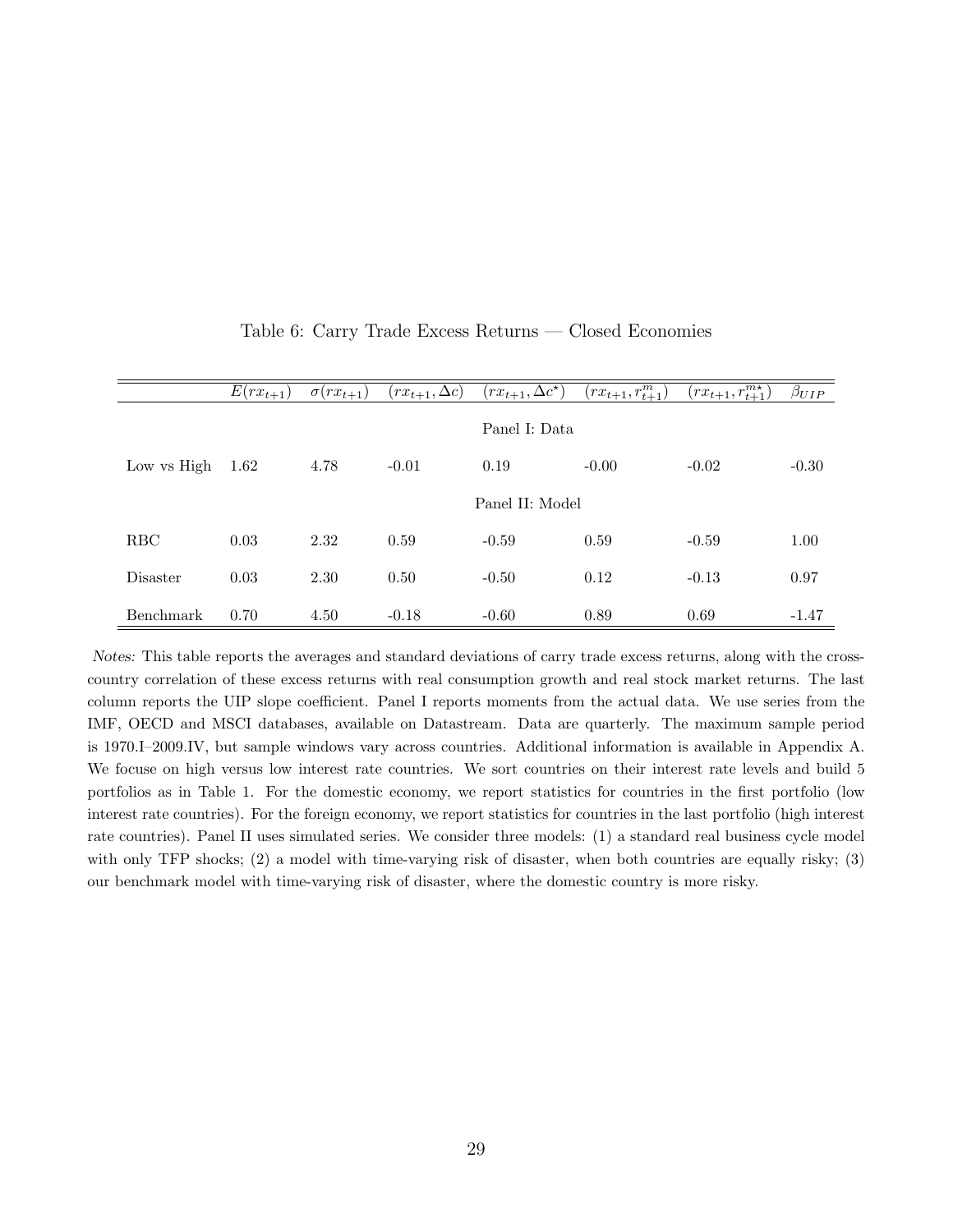ple, this correlation increased to 0.65 during the US subprime mortgage crisis (July 2007 to June 2009). This section shows that our model reproduces these time-varying correlations. A simple way to capture periods of crises, both in the model and in the data, is to look at subsamples where volatility is high or low.<sup>12</sup>

Table 7 reports statistics by splitting the sample into the periods when volatility is higher than the 75th percentile or below the 25th percentile. When volatility is high, risk is high, the carry trade return is more volatile (6.99 vs. 2.40), and is more correlated with equity returns (0.95 vs. 0.62 when volatility is low), and the exchange rate becomes more strongly correlated with the stock market. The carry trade mean return should be higher when volatility is higher: as risk is higher, risk premia should be higher (1.46 vs. 0.42). Finally, the correlation of the exchange rate with output turns from negative to positive when volatility is high.

Quantity risk versus currency risk It is important to recognize that risk has different meanings in terms of quantities or currencies. The more risky countries in terms of their domestic fundamentals such as consumption, output, or stock prices, are less risky in terms of their exchange rate. This is a direct implication of the definition of exchange rates in complete markets (cf equation 3.1). This definition implies that the exchange rate appreciates when a country has a particularly low marginal utility. Hence, the funding currencies (with low interest rates) of carry trade returns are the currencies with high domestic risk (and thus large precautionary savings). The high-interest rate currencies, which are risky from the perspective of the carry trade since they depreciate in bad times, actually are the currencies of the less risky countries in terms of quantities.

This difference between quantity and currency risk extends to equity excess returns. As Verdelhan (2010), we report in Table 1 that equity excess returns are indeed lower in the high interest rate countries.

<sup>12</sup>In the data, the VIX index is a commonly used measure of volatility and times of crisis. VIX is the Chicago Board of Exchange implied volatility measure, which is calculated based on exchange-traded options on the S&P500 stock market index. In our model, we compute the conditional standard deviation of the market return, under the risk-neutral measure. It does not, however, make a large difference to our results if we use the conditional standard deviation of market returns (under the physical measure, i.e. the return volatility).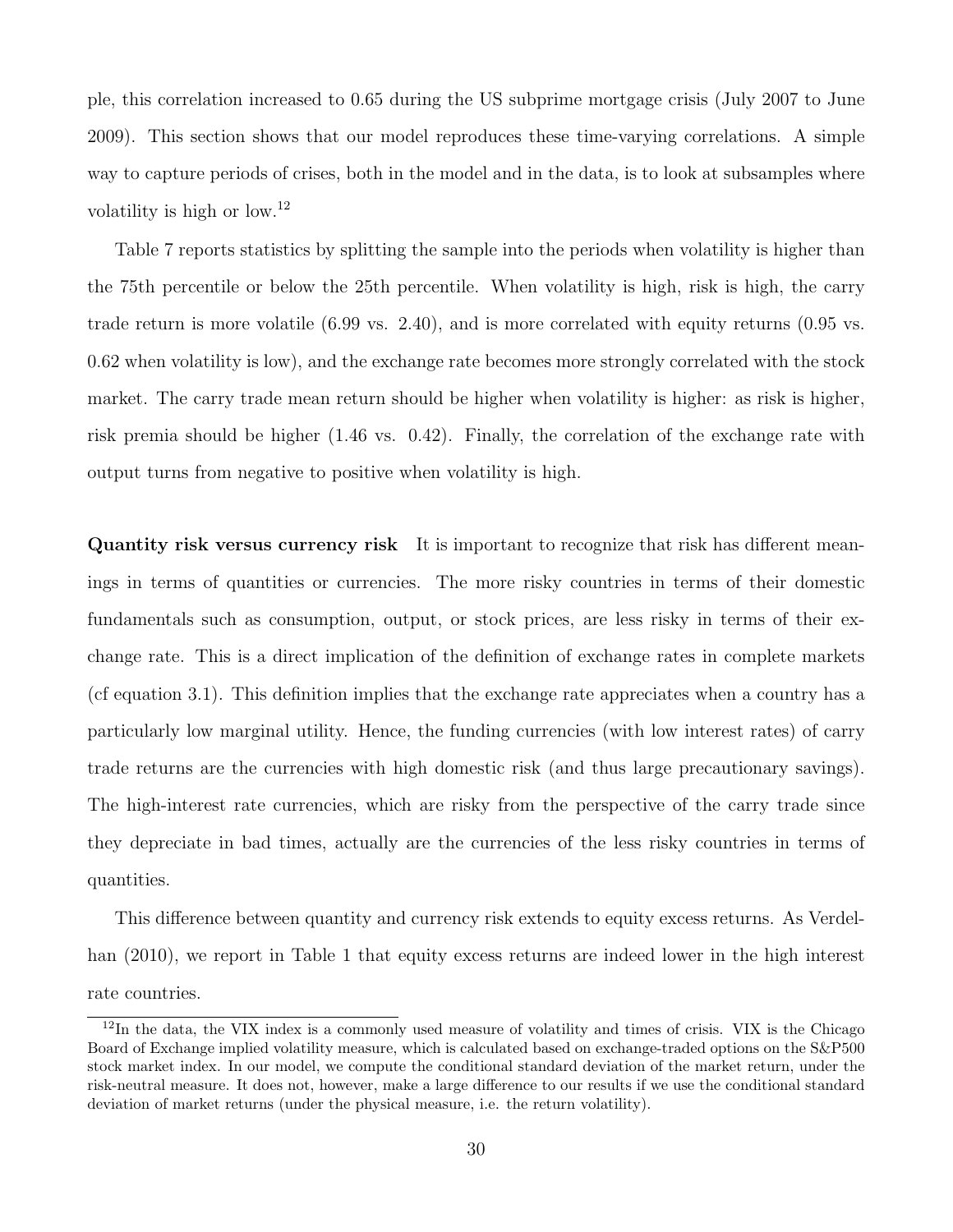|            |                             | High Vol.                           |                             | Low Vol.                        |  |  |  |
|------------|-----------------------------|-------------------------------------|-----------------------------|---------------------------------|--|--|--|
|            | $(rx_{t+1}, r_{t+1}^e)$     | $(rx_{t+1}, r_{t+1}^{e*})$          | $(rx_{t+1}, r_{t+1}^e)$     | $(rx_{t+1}, r_{t+1}^{e*})$      |  |  |  |
| RBC        | $0.61\,$                    | $-0.61$                             | $0.61\,$                    | $-0.61$                         |  |  |  |
| Disaster   | 0.07                        | $-0.07$                             | 0.46                        | $-0.46$                         |  |  |  |
| Benchmark  | $0.95\,$                    | $0.87\,$                            | 0.62                        | $-0.38$                         |  |  |  |
|            | $(rx_{t+1}, \Delta \log c)$ | $(rx_{t+1}, \Delta \log c^*)$       | $(rx_{t+1}, \Delta \log c)$ | $(rx_{t+1}, \Delta \log c^*)$   |  |  |  |
| RBC        | 0.60                        | $-0.60$                             | $0.61\,$                    | $-0.61$                         |  |  |  |
| Disaster   | 0.40                        | $-0.40$                             | 0.59                        | $-0.59$                         |  |  |  |
| Benchmark  | $-0.56$                     | $-0.72$                             | 0.54                        | $-0.57$                         |  |  |  |
|            | $(rx_{t+1}, \Delta \log y)$ | $(rx_{t+1}, \Delta \log y^*)$       | $(rx_{t+1}, \Delta \log y)$ | $(rx_{t+1}, \Delta \log y^*)$   |  |  |  |
| <b>RBC</b> | $0.03\,$                    | 2.18                                | 0.02                        | $2.15\,$                        |  |  |  |
| Disaster   | $0.02\,$                    | 2.30                                | 0.02                        | 2.28                            |  |  |  |
| Benchmark  | 1.87                        | 7.31                                | 0.43                        | 2.40                            |  |  |  |
|            | $E(rx_{t+1})$               | $\sigma(rx_{t+1})$                  | $E(rx_{t+1})$               | $\sigma(rx_{t+1})$              |  |  |  |
| RBC        | 0.03                        | 2.18                                | 0.02                        | $2.15\,$                        |  |  |  |
| Disaster   | $\,0.02\,$                  | 2.30                                | 0.02                        | 2.28                            |  |  |  |
| Benchmark  | 1.47                        | 7.03                                | 0.42                        | 2.40                            |  |  |  |
|            | $(\Delta q, \Delta \log y)$ | $(\Delta q, \Delta \log y^{\star})$ | $(\Delta q, \Delta \log y)$ | $(\Delta q, \Delta \log y^*)$   |  |  |  |
| RBC        | $-0.61$                     | 0.61                                | $-0.61$                     | 0.61                            |  |  |  |
| Disaster   | $-0.50$                     | $0.50\,$                            | $-0.59$                     | 0.59                            |  |  |  |
| Benchmark  | 0.19                        | $0.69\,$                            | $-0.55$                     | 0.58                            |  |  |  |
|            | $(\Delta q, r_{t+1}^e)$     | $(\Delta q, r_{t+1}^{e,\star})$     | $(\Delta q, r_{t+1}^e)$     | $(\Delta q, r_{t+1}^{e,\star})$ |  |  |  |
| RBC        | 0.61                        | $-0.61$                             | 0.61                        | $-0.61$                         |  |  |  |
| Disaster   | 0.07                        | $-0.07$                             | 0.46                        | $-0.46$                         |  |  |  |
| Benchmark  | 0.94                        | 0.87                                | 0.62                        | $-0.38$                         |  |  |  |

#### Table 7: High vs Low Volatility — Closed Economies

Notes: This table first reports the correlation of carry trade excess returns  $(rx_{t+1})$  with real – domestic or foreign – stock market returns ( $r_{t+1}^e$ , first panel), consumption growth ( $\Delta \log c$ , second panel), output growth ( $\Delta \log y$ , third panel) when volatility is high (left panel) or low (right panel). This table then reports the mean and standard deviation of carry trade excess returns  $(r_{t+1}^e$ , fourth panel), again when volatility is high (left panel) or low (right panel). Finally, this table reports the correlation of changes in real exchange rates  $(\Delta q)$  with output growth and real stock market returns (fifth and sixth panels). We consider three models: (1) a standard real business cycle model with only TFP shocks; (2) a model with time-varying risk of disaster, when both countries are equally risky; (3) our benchmark model with time-varying risk of disaster, where the domestic country is more risky.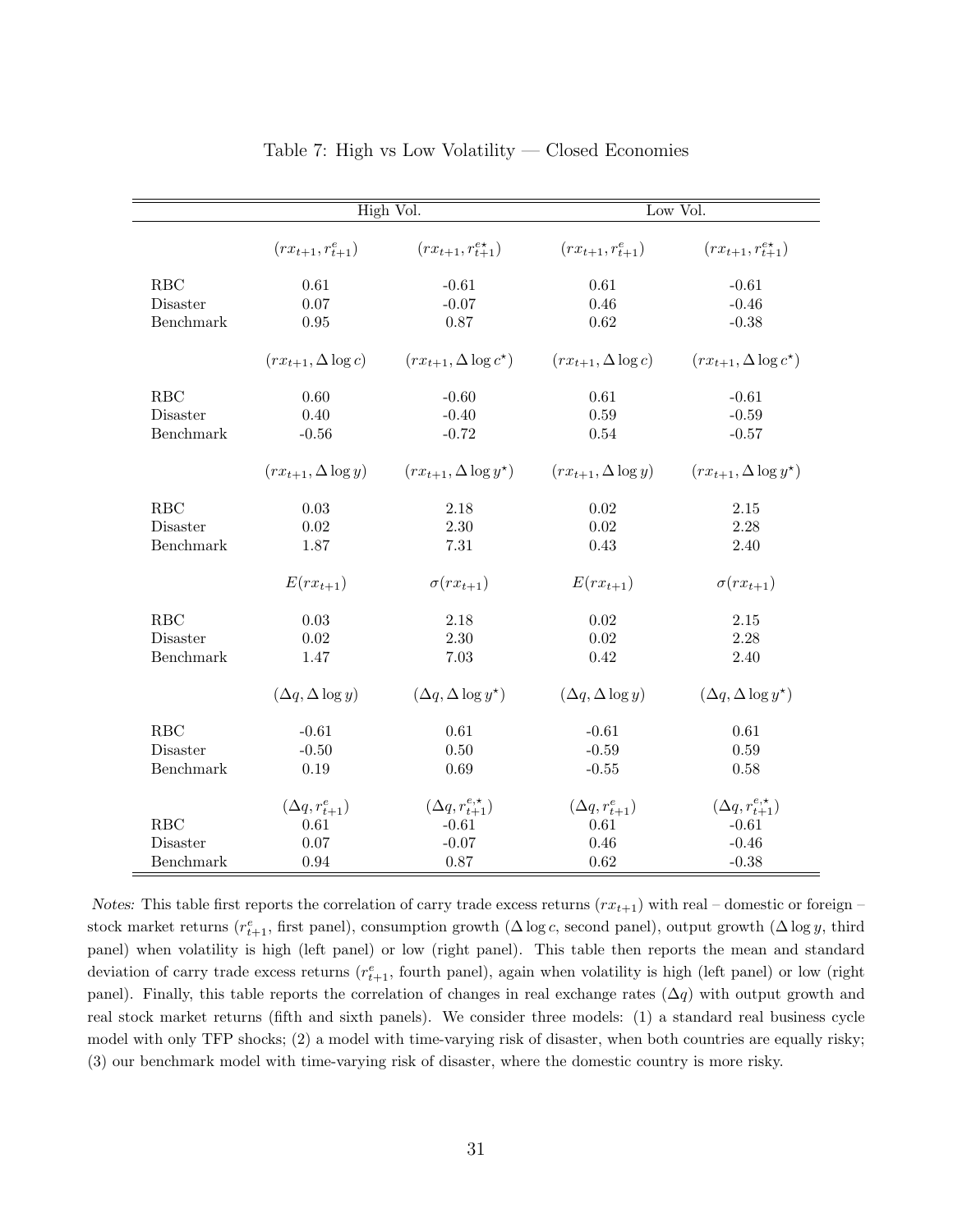#### 3.5 Robustness

In this section, we discuss several extensions of our model.

Samples including disasters We report in the appendix the same statistics discussed in this section, but calculated in long samples which include disaster realizations. Computing the statistics in that way does not affect our main results. Disaster realizations create additional volatility in macroeconomic quantities (except for employment which is unaffected by disasters in our calibration), and because disasters are worldwide they significantly increase the comovement of quantities. The mean return on equity is reduced by about 30bp per quarter, or 1.2% per year, in the more risky country, but the equity premium remains about 5% per year: sample selection does not drive our results. Similarly, the mean excess carry trade return is reduced slightly from 70bp to 59bp per quarter. The equity return is more volatile (8.67% per quarter vs. 7.69% per quarter in samples without disasters), and is the exchange rate is slightly more volatile as well, since it moves sharply when a disaster occurs. Finally, the correlation of the carry trade return with consumption in the home country turn from negative  $(-0.18)$  to positive  $(0.27)$ , reflecting better the underlying risk of the carry trade.

Small sample bias Our statistics are computed by averaging across 100 very long samples (50,000 periods each). The motivation for running simulations with very long samples is that one important statistic that we report, the slope of the standard UIP regression, appears to be affected by an important small sample bias. If one simulates samples of length 200 or 300 periods, all of our statistics are the same, except for this regression slope, which is -2.31 in the RBC model and -2.52 in our benchmark. In contrast, in long samples the slope is 1.00 the RBC model and -1.47 in our benchmark.<sup>13</sup>

Recursive utility vs. expected utility Recursive utility allows for a clear separation between the coefficient of relative risk aversion  $(\theta)$  and the elasticity of intertemporal substitution (IES

<sup>&</sup>lt;sup>13</sup>Alvarez et al. (2009) also report an important small sample bias.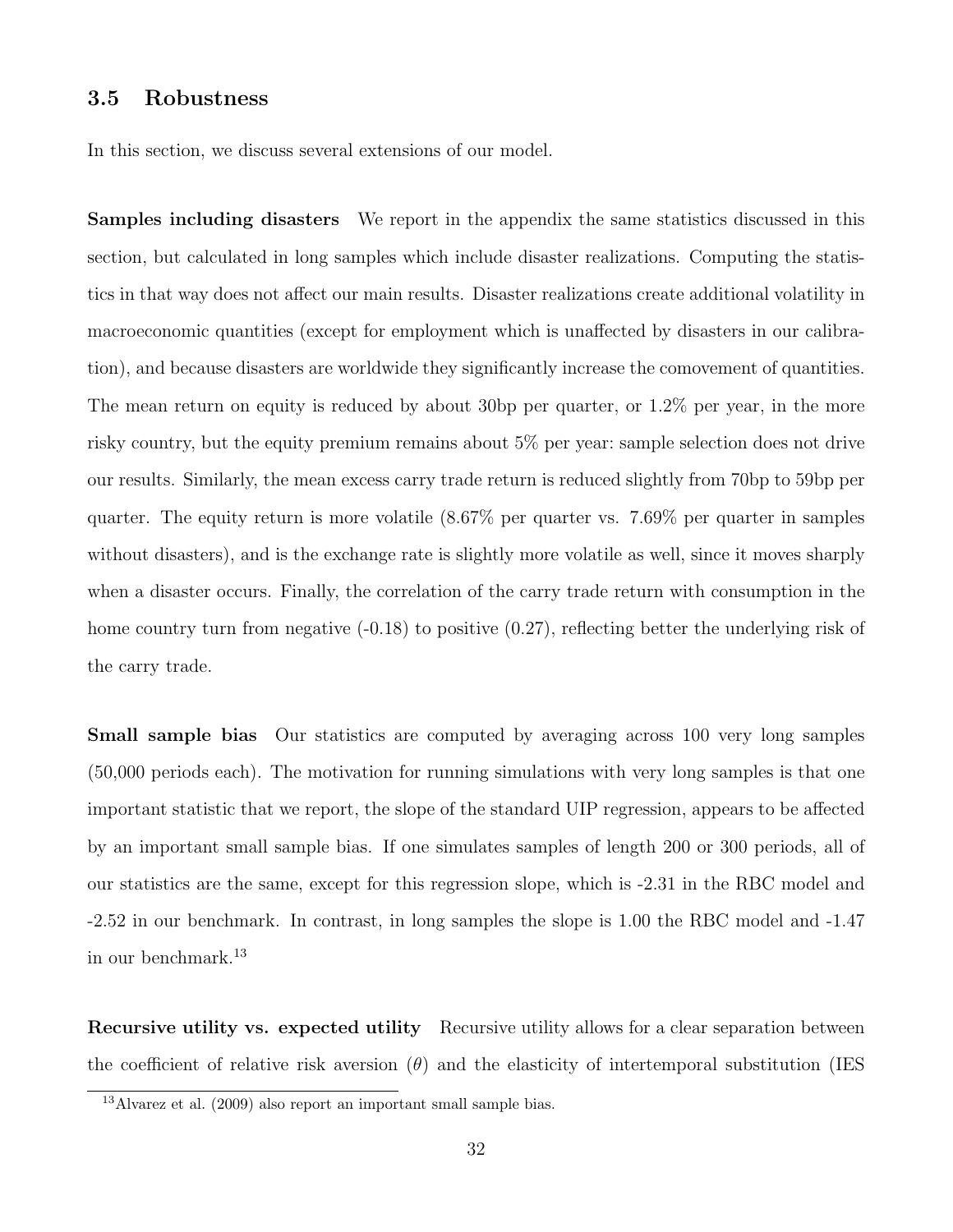$1/\sigma$ ). This section discusses how our results are affected if we change either the risk aversion coefficient, or the IES, to make them equal. In this case the model reverts back to the familiar case of expected utility preferences.

In our model, risk aversion determines both the magnitude of risk premia and the size of the response of quantities to a disaster risk shock (since the importance of disaster risk depends on risk aversion). Hence, solving the model with expected utility, with same IES but a lower risk aversion ( $\theta = .5$  so that  $\theta = \sigma$ ) yields the same qualitative effects, but they are much reduced in size. For instance, the equity premium is 47bp per quarter (176bp in the benchmark), and the cross-correlation of investment is 0.51 (0.68 in the benchmark). One possibility would be to adjust the calibration by increasing disaster risk to make the effects bigger.

In contrast, changing the IES leads to a qualitative change in behavior of the model. If the IES is less than unity, the model implies that an increase in disaster risk leads to a boom of investment, employment and output. Besides this counterintuitive effect, the model also does not generate volatile exchange rates, the average carry trade return, the failure of UIP or the Backus-Smith anomaly, since increase in the probability of disaster now lead consumption to go down, and hence to be correlated with the exchange rate. We conclude that an IES above unity is critical for our results.

Idiosyncratic disaster risk We focus in the paper on worldwide disasters, which affect all countries simultaneously; as we discussed in section 2, this is required to account for the documented properties of the carry trade. Of course, there are also "idiosyncratic disaster", i.e. large negative shocks which occur in only one country. In our model, if a country has a large disaster, its output, consumption, investment, and stock prices drop sharply, while the interest rate and employment are unaffected, and the exchange rate appreciates (assuming complete markets). An increase in disaster risk, on the other hand, would lead to a decline in investment, employment, output, stock prices, and the interest rate, and an increase in consumption and the exchange rate on impact. If capital was mobile across countries, capital would flow out of the now-more risky country.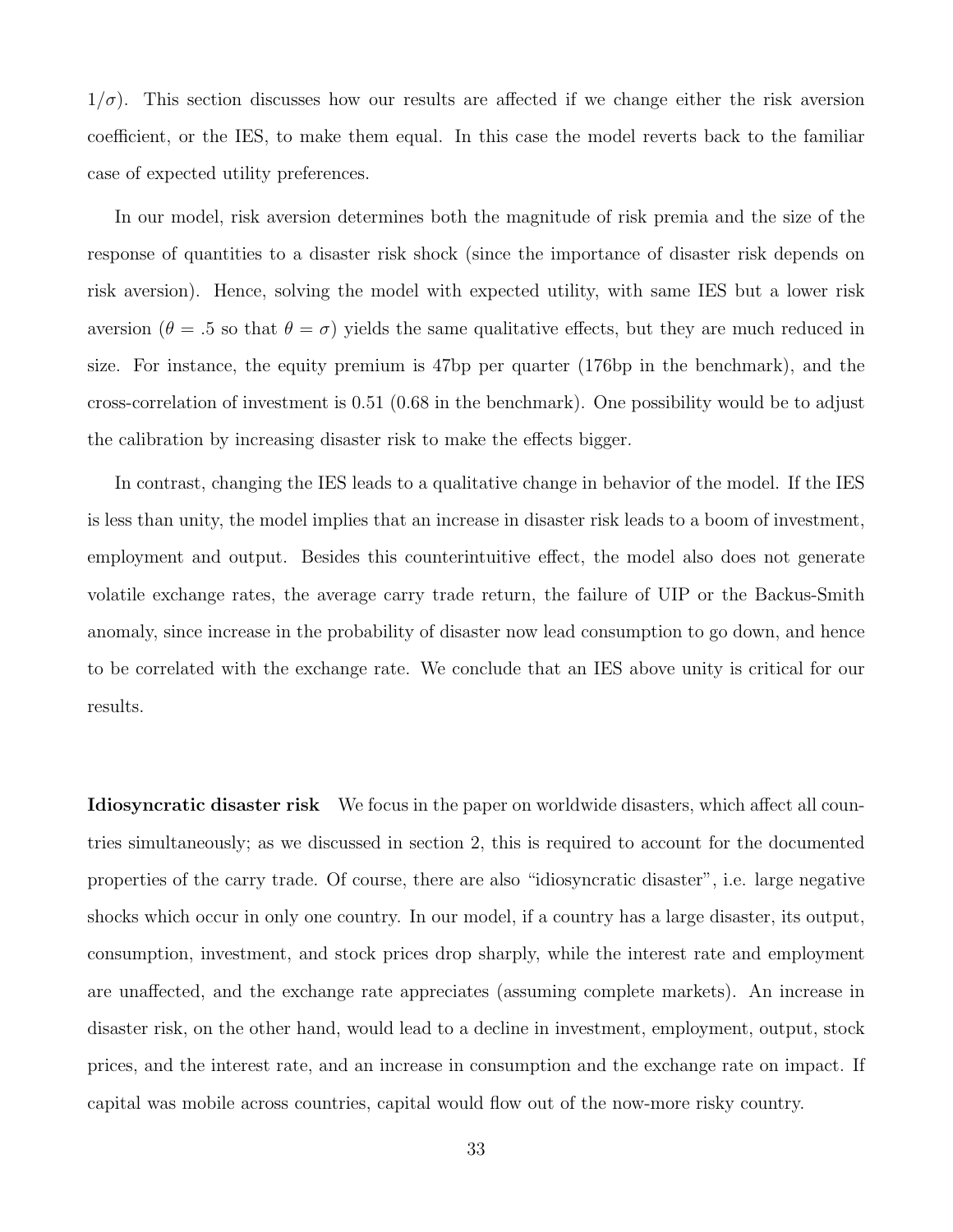Different dynamics of disasters In our calibration, we use a very simple modeling of disasters: they are instantaneous, permanent, and the capital destruction equals the TFP destruction. However, one may want to model disasters as graduals, or transitory, and one may want to assume that capital destruction or TFP destruction plays a more prominent role. The reader is refereed to Gourio (2009) for a discussion of these different assumptions.

### 4 Endogenous capital flows: a small open economy model

The previous section shows that a parsimonious model that combines (1) time-varying world disaster risk, (2) heterogeneous exposures to disaster risk, and (3) recursive utility can account for a large number of stylized facts about macroeconomic quantities, asset returns, and exchange rates. This model, however, assumes that no exchange of goods actually takes place, so that countries are unable to share risk, smooth consumption, or increase output through trade. In this section, we consider a small open economy model with international trade and capital flows. We thus merge our earlier approach with the standard international real business cycle literature (Backus et al. (1992); Baxter (1995), Baxter and Crucini (1995)). It allows us to ascertain the effect of shocks to disaster risk on the current account and capital flows. Moreover, quantities, asset prices and exchange rates now reflect the potential capital reallocation across countries.

Our approach, following a large literature in finance, relies on the preference for early resolution of uncertainty introduced by recursive preferences. It turns out that solving a two-country model with recursive preferences and production is technically quite challenging. As a result, in this section we focus on a limiting case: one country is assumed to be so large that its interaction with the rest of the world is negligible, while the other country is small and takes prices as given. This is essentially a standard "small open economy" assumption.<sup>14</sup>

<sup>&</sup>lt;sup>14</sup>Previously, we solved a two-country model with expected utility preferences. However, since a shock to the probability of disaster leads to an initial increase in consumption on impact, states with high probability of disaster are "good states" which carry a negative risk premium. This makes it difficult to match the data.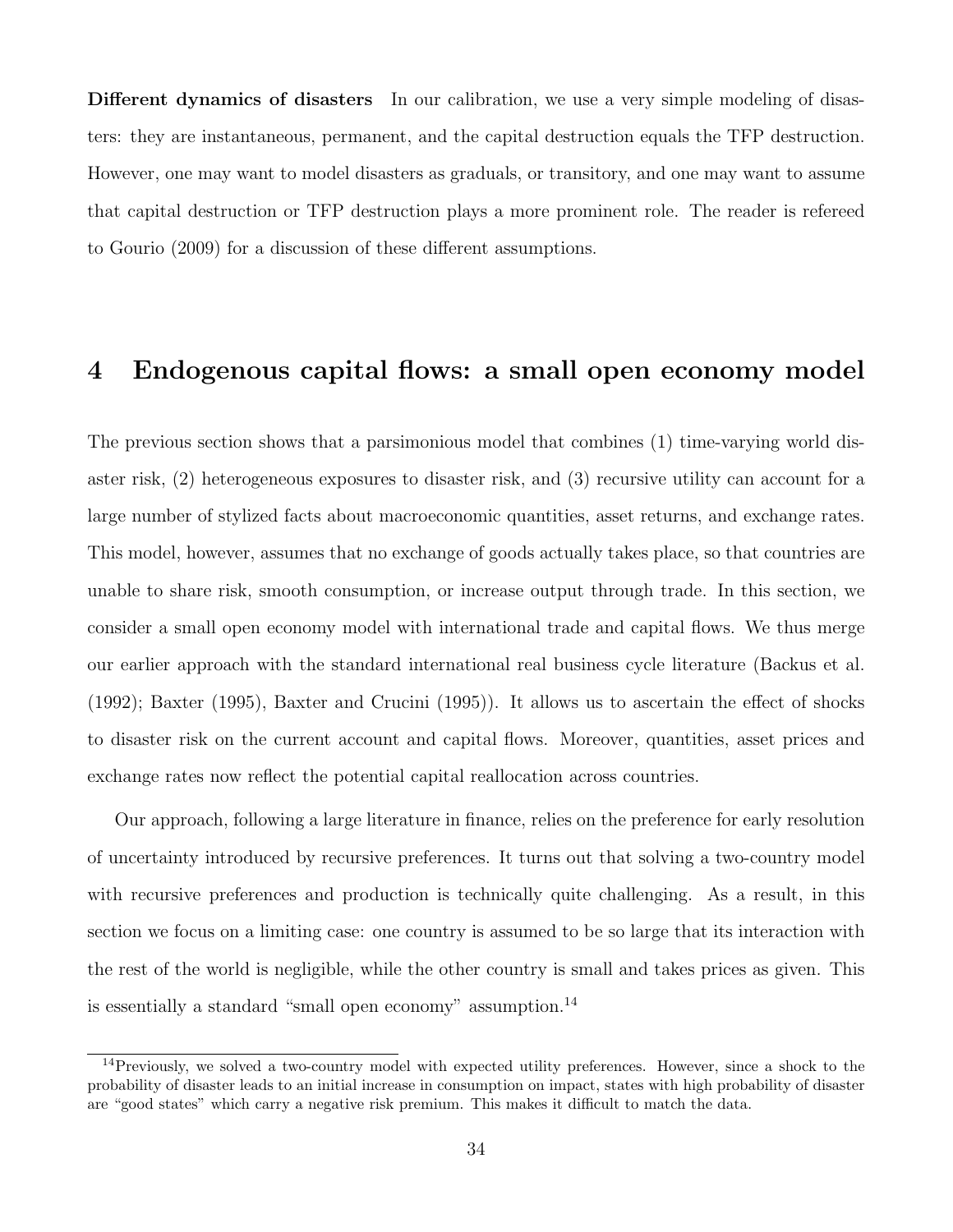#### 4.1 Model Setup

We assume that there is a large economy and a small economy. From the standpoint of the large economy, trade and capital flows are negligible, hence we solve the allocation in that country assuming that it is closed, as in the previous section. We then solve the problem of the small economy, which takes the world interest rate as given. The small economy can lend or borrow in world financial markets, using a standard debt contract. Yet, it might default during disasters. Following Samuelson (1954), we introduce trade costs that generate a time-varing wedge between the value of domestic goods and foreign goods, i.e. a volatile real exchange rate.<sup>15</sup>

#### 4.1.1 The Large Economy

As in the previous section, the equilibrium,of the large economy is characterized by the following system of equations that describes preferences, the production function, the law of motion of physical capital, the feasibility constraint, and the law of motion of productivity and disaster probability:

$$
V_t = \left( \left( C_t^v (1 - N_t)^{1-v} \right)^{1-\gamma} + \beta E_t \left( V_{t+1}^{1-\theta} \right)^{\frac{1-\gamma}{1-\theta}} \right)^{\frac{1}{1-\gamma}},
$$
  
\n
$$
Y_t = K_t^{\alpha} (z_t N_t)^{1-\alpha},
$$
  
\n
$$
K_{t+1} = \left( (1 - \delta) K_t + \phi \left( \frac{I_t}{K_t} \right) K_t \right) (1 - x_{t+1} b_k),
$$
  
\n
$$
Y_t = C_t + I_t,
$$
  
\n
$$
\log z_{t+1} = \log z_t + \mu + \sigma \varepsilon_{t+1} + x_{t+1} \log(1 - b_{tfp}),
$$
  
\n
$$
\log p_{t+1} = \rho \log p_t + \mu_p + \varepsilon_{p,t+1}.
$$

This equilibrium can be represented recursively in terms of two state variables, the detrended

<sup>&</sup>lt;sup>15</sup>Proportional (iceberg-like) shipping costs were first proposed by Samuelson (1954), and then used among many others by Dumas (1992), Sercu, Uppal and Hulle (1995), Sercu and Uppal (2003), Obstfeld and Rogoff (2000), and Fitzgerald (2008) to study real exchange rates. None of these papers tackle the equity and forward premium puzzles. Hollifield and Uppal (1997) show that proportional trade costs are not enough to reproduce the forward premium puzzle when agents are characterized by power utility, not even at extreme levels of constant risk aversion or high trading costs.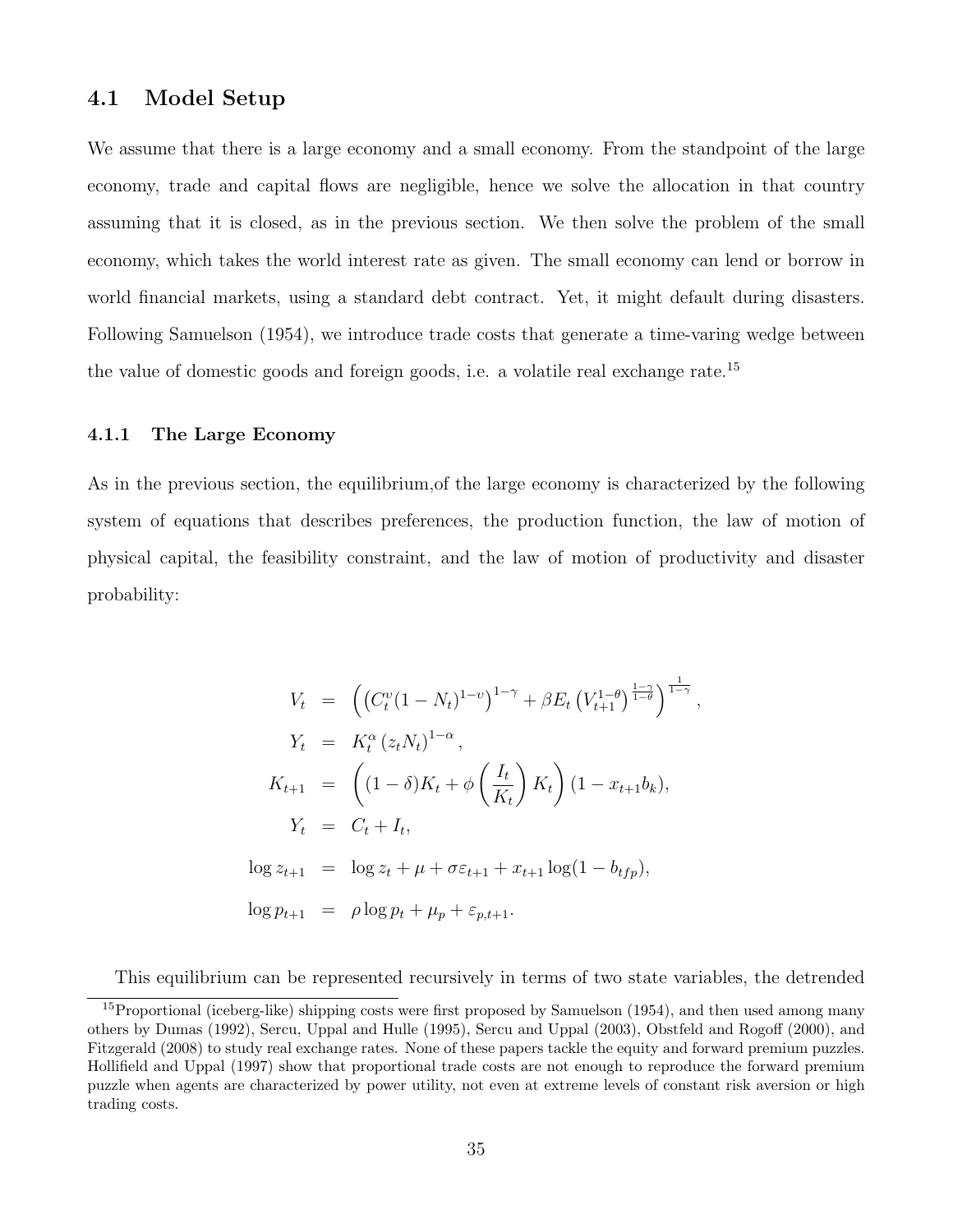capital  $k_t = K_t/z_t$  and the probability of disaster  $p_t$ . Hence, we can solve for all quantities as functions of these state variables, e.g.  $c(k_t, p_t) = C_t/z_t$ ,  $i(k_t, p_t) = I_t/z_t$ , etc., and similarly we can calculate asset prices, given the stochastic discount factor  $M_{t+1} = M(k_t, p_t, \varepsilon_{t+1}, x_{t+1}, p_{t+1}).$ 

#### 4.1.2 The Small Open Economy

We denote the prices and quantities of the small open economy with a star  $(\star)$ . As in Section 3, the small open economy (SOE) and the large economy (LE) differ in their riskiness parameter  $b_k$ ,  $b_{tfp}$ . As before, we assume that the disaster is a worldwide event, thus perfectly correlated across countries. The only foreign asset accessible to the small economy is a defaultable bond  $B_t$ . When  $B_t$  is positive, the SOE has positive net foreign assets. from abroad. This asset pays out goods in the SOE (i.e. it is denominated in its own currency), so that it does not expose the SOE to exchange rate risk premia.<sup>16</sup> We assume that the SOE defaults by an amount  $b_{debt}$  following a disaster. We will consider different possible values for  $b_{debt}$ .

Shipping costs To model exchange rates, we introduce convex shipping costs. We assume that the cost of trading a net flow of goods  $z$  from the small open economy to the large economy is given by  $\kappa\left(\frac{z}{V}\right)$  $\overline{Y_t^\star}$  $\int Y_t^*$ , where  $Y_t^*$  is the GDP of the small open economy, and the function  $\kappa$  captures trade costs. With this formulation, shipping costs are homogeneous of degree one in  $(z, Y_t^*)$ . Thus they remain equal to a constant fraction of GDP as the economy grows. We assume that  $\kappa$  is a convex function, satisfying  $\kappa(0) = 0$ ,  $\kappa''(s) > 0$  for all s,  $\kappa'(s) < 0$  for  $s < 0$ , and  $\kappa'(s) > 0$  for s > 0. In our simulations, we focus on the following simple quadratic example:  $\kappa(s) = \frac{\kappa}{2} s^2$ . We hence depart from the standard iceberg assumption – this assumption implies that, conditional on countries trading, the real exchange rate is constant. The convexity we introduce may be driven by the underlying heterogeneity of goods traded: countries first trade the goods with the lowest shipping costs (or the largest gains to trade), and then switch to goods with higher shipping costs.

<sup>&</sup>lt;sup>16</sup>Alternatively, we could assume that the defaultable asset is labeled in the foreign currency instead of the home currency. This would modify its risk properties by changing the hedging possibilities that are available to the small open economy. More generally, it would be interesting to solve this small open economy model assuming complete markets. It seems difficult, however, to solve that model numerically.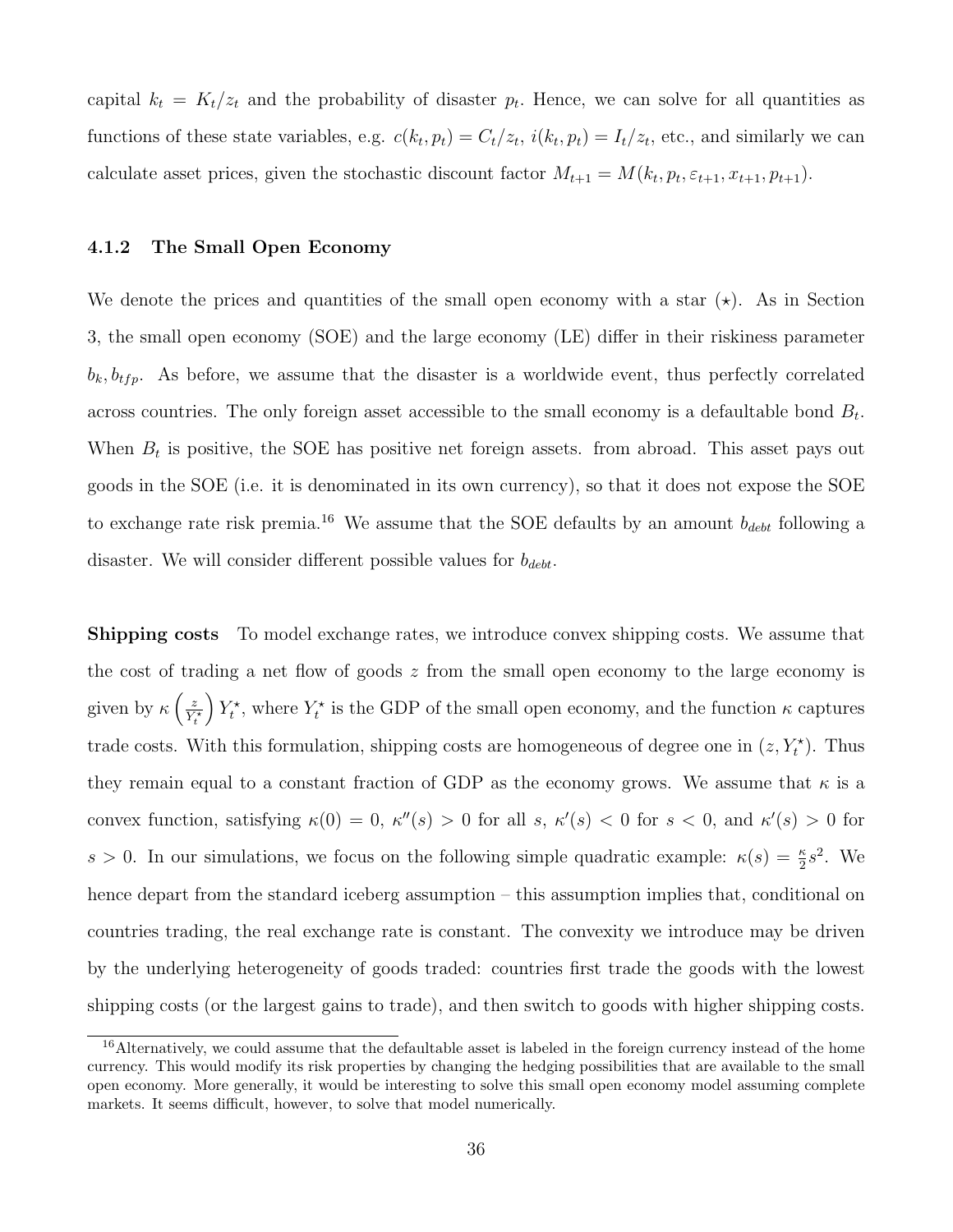This smooth shipping cost function leads to a simple relation between net exports over GDP and the real exchange rate. Consider the problem of a trader who buys goods in the small open economy, and sell them in the large economy. The real exchange rate  $Q_t$  is defined in terms of goods of the large economy per good of the small economy, i.e. 1 SOE good is worth  $Q_t$  LE goods. The shipping company's profit for bringing  $x$  goods from the SOE to the LE is equal to:

$$
x\left(\frac{1}{Q_t} - 1\right) - \kappa \left(\frac{x}{Y_t^*}\right) Y_t^*.
$$

The first term is the revenue received: in the large economy, one good is worth  $\frac{1}{Q_t}$  SOE good. The second term is the trade cost. In this expression, each trader takes total output  $Y_t^*$  as given. The first order condition with respect to  $x$  yields:

$$
\frac{1}{Q_t} = 1 + \kappa' \left(\frac{x}{Y_t^*}\right).
$$

This expression must hold for the equilibrium net exports  $x = N X_t^*$ . A higher value of the real exchange rate  $Q_t$  corresponds to an appreciation of the SOE's currency. This appreciation is associated with a decrease of net exports out of the SOE, as in the data.

Maximization problem The small open economy's problem is to maximize the utility of the representative agent by choosing consumption, employment, investment in home capital, and investment in foreign asset (or debt). Mathematically, the equations describing preferences, production, capital accumulation and the evolution of TFP are as in the previous section:

$$
V_t^* = \left( (C_t^{*v} (1 - N_t^*)^{1-v})^{1-\gamma} + \beta E_t \left( V_{t+1}^{*1-\theta} \right)^{\frac{1-\gamma}{1-\theta}} \right)^{\frac{1}{1-\gamma}},
$$
  
\n
$$
Y_t^* = K_t^{*\alpha} (z_t^* N_t^*)^{1-\alpha},
$$
  
\n
$$
\log z_{t+1}^* = \log z_{t+1}^* + \mu + \sigma \varepsilon_{t+1}^* + x_{t+1} \log(1 - b_{tfp}^*),
$$
  
\n
$$
K_{t+1}^* = \left( (1 - \delta) K_t^* + \phi \left( \frac{I_t^*}{K_t^*} \right) K_t^* \right) (1 - b_k^* x_{t+1}).
$$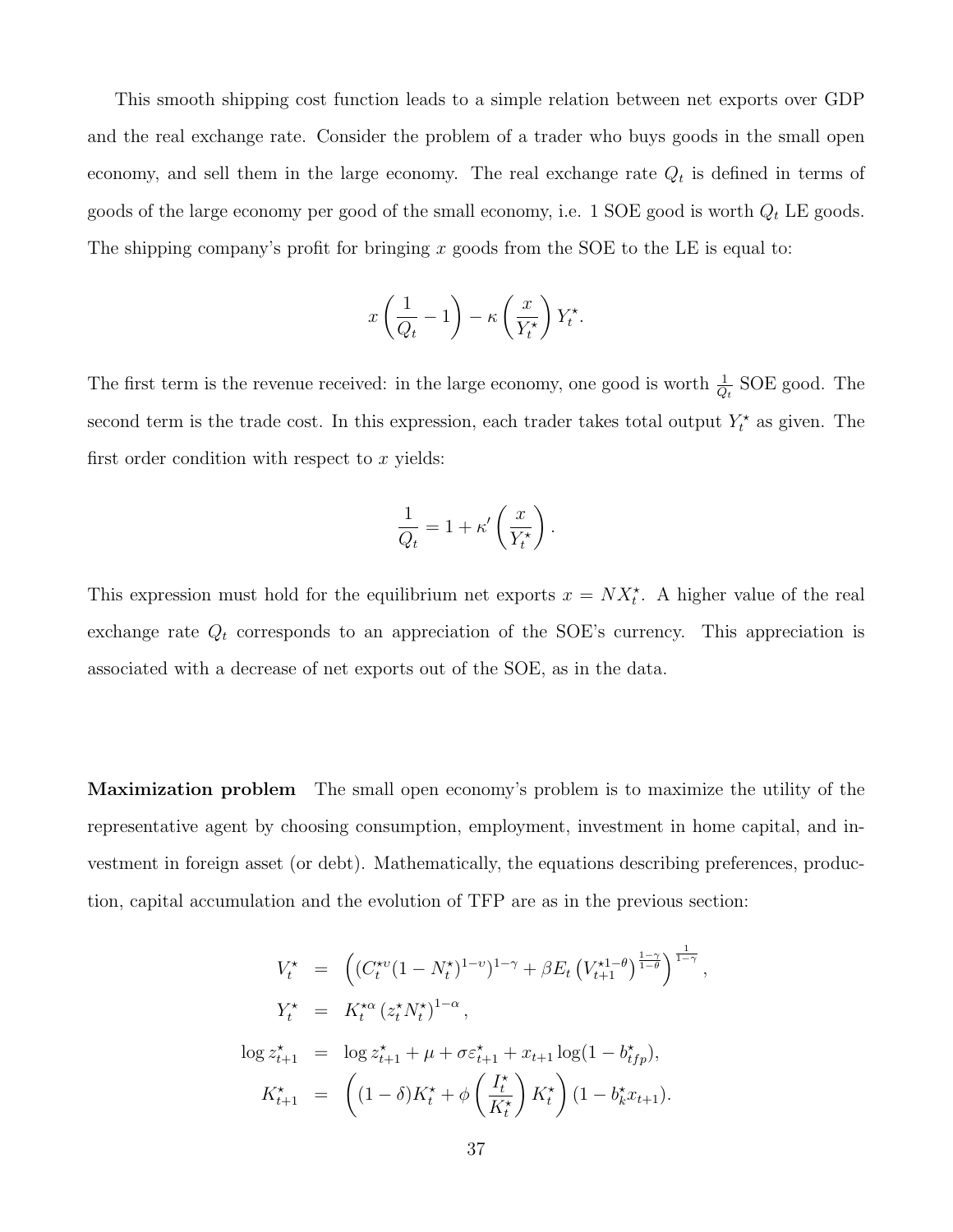But the resource constraint now allows consumption and investment to be financed using foreign borrowing or lending:

$$
C_t^* + I_t^* + p_t^B \widetilde{B}_{t+1} = B_t^* + Y_t^*,
$$
  

$$
B_{t+1}^* = \widetilde{B}_{t+1} (1 - x_{t+1} b_{debt}).
$$

Here  $p_t^B$  is the price of a one-period bond that pays out 1 unit of good in the SOE next period if no disaster happens, and  $1 - b_{debt}$  good if the disaster happens. This bond price is determined by the large economy's investors and thus satisfy:

$$
p_t^B = E_t \left( M_{t+1} \frac{Q_{t+1}}{Q_t} (1 - x_{t+1} b_{\text{debt}}) \right). \tag{4.1}
$$

This Euler equation simply comes from the first-order condition of an investor in the large economy. If she invests 1 LE good in this bond, she obtains  $\frac{1}{Q_t}$  goods in the SOE, hence she buys  $\frac{1}{Q_t p_t^B}$  bonds. Each bond then pays out  $(1 - x_{t+1}b_{debt})$  SOE good, i.e.  $Q_{t+1}(1 - x_{t+1}b_{debt})$  LE goods. Hence, her return is equal to:

$$
R_{t+1}^c = \frac{Q_{t+1}(1 - x_{t+1}b_{debt})}{p_t^B Q_t},
$$

and it satisfies the Euler equation  $E_t\left(M_{t+1}R_{t+1}^c\right) = 1$ .

Importantly, the representative agent in the small open economy behaves competitively – it does not take into account his impact on exchange rates when making consumption or investment decisions. As is standard, we view the representative agent as standing in for a large number of individuals who do not affect prices.

We assume that the SOE borrows and lends in its own currency. It implies that the large economy borrows and lends in foreign currency. This is clearly a simplification for two reasons. First, Tille (2004) and Lane and Shambaugh (2010) report that US external assets are mostly denominated in foreign currencies while US external liabilities are in dollars. Second, the choice of currency used to borrow or lend is likely linked to the currency used to trade. We do not study here the optimal currency denomination of trade (see Bacchetta and van Wincoop (2005)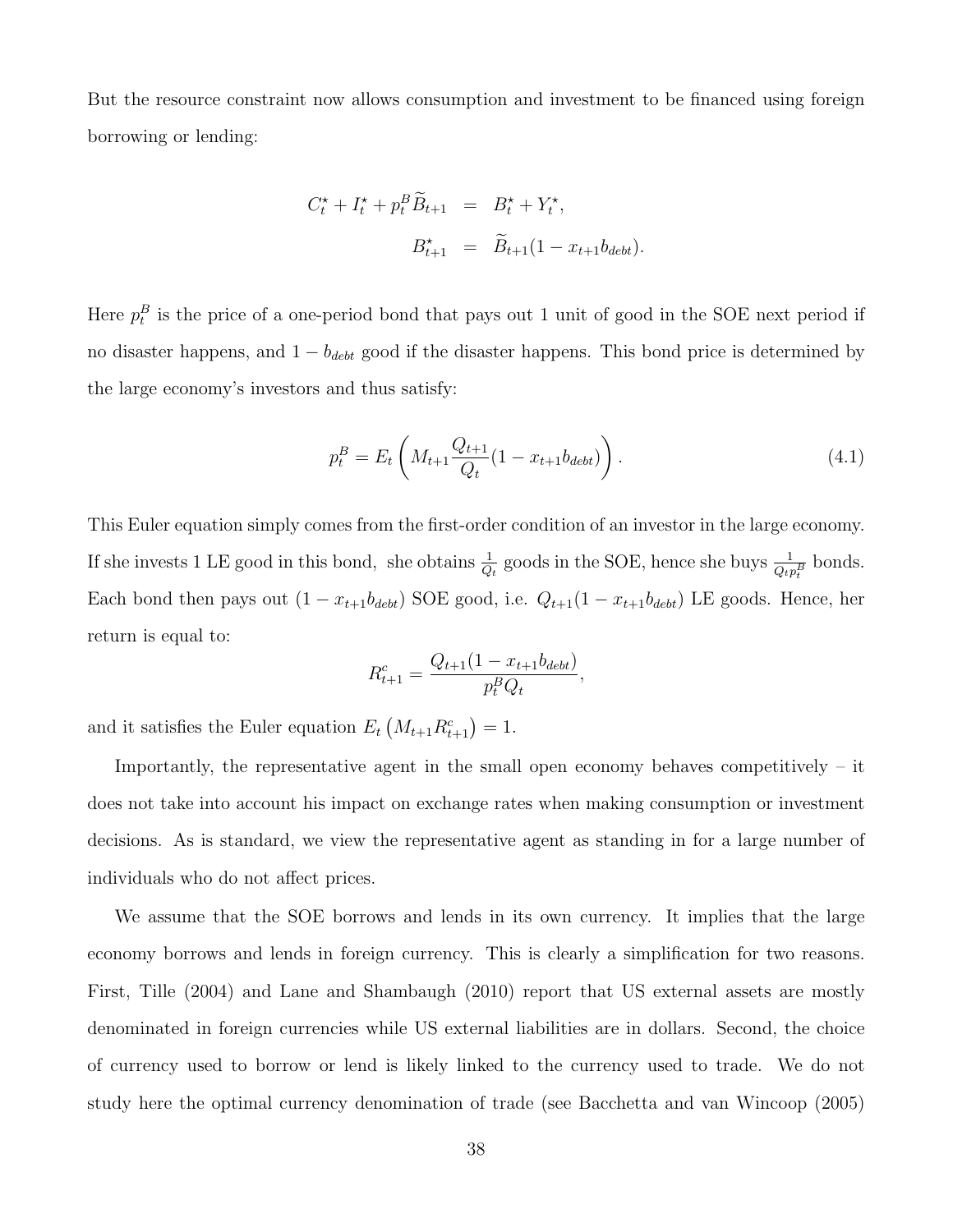for relevant evidence and partial and general equilibrium models of this choice). We do not study investments in foreign equity. Yet, since the SOE can borrow from or lend to the large economy, while also investing in its own physical capital, our model implies some portfolio choices. It thus relates to a recent stream of papers on international portfolio allocation problem (see Evans and Hnatkovska (2005), Engel and Matsumoto (2009), Devereux and Sutherland (2010, forthcoming), and Coeurdacier, Kollmann and Martin (2010), for recent contributions on this question).

Finally, we define net exports and current accounts. Note that we do not include shipping costs in the SOE's resource constraint; we assume that they are paid in the large economy or are negligible. We define net exports as

$$
NX_t^* \stackrel{\text{def}}{=} Y_t^* - C_t^* - I_t^*.
$$

The current account tracks the accumulation of net foreign assets:

$$
CA_t \stackrel{def}{=} B_{t+1}^* - B_t^* = \frac{B_t^* + N X_t^*}{(1 - x_{t+1} b_{debt}) p_t^B} - B_t^* = B_t^* \left( \frac{1}{(1 - x_{t+1} b_{debt}) p_t^B} - 1 \right) + \frac{N X_t^*}{(1 - x_{t+1} b_{debt}) p_t^B}.
$$

This definition reflects the usual accumulation equation for net foreign assets, as long as no disaster takes place. But it does not take into account many important features of the US data (like redemptions): see Lane and Milesi-Ferretti (2001) for a detailed presentation of US net foreign assets. Note that the current account is affected by the revaluation effect emphasized by Gourinchas and Rey: a shock which affects the price of debt will lead to a jump in the current account, even if net exports do not change. (Similarly a disaster which leads to default will also lead to a jump in the current account.)

Bellman equation It is useful, both for conceptual clarity and for setting up our numerical algorithm, to derive a recursive formulation of this problem. While we could in theory consider separately firms and households, it is slightly easier in practice to solve a single maximization problem.

Taking as given the bond price function  $p<sup>B</sup>$ , which depends on all the state variables (of both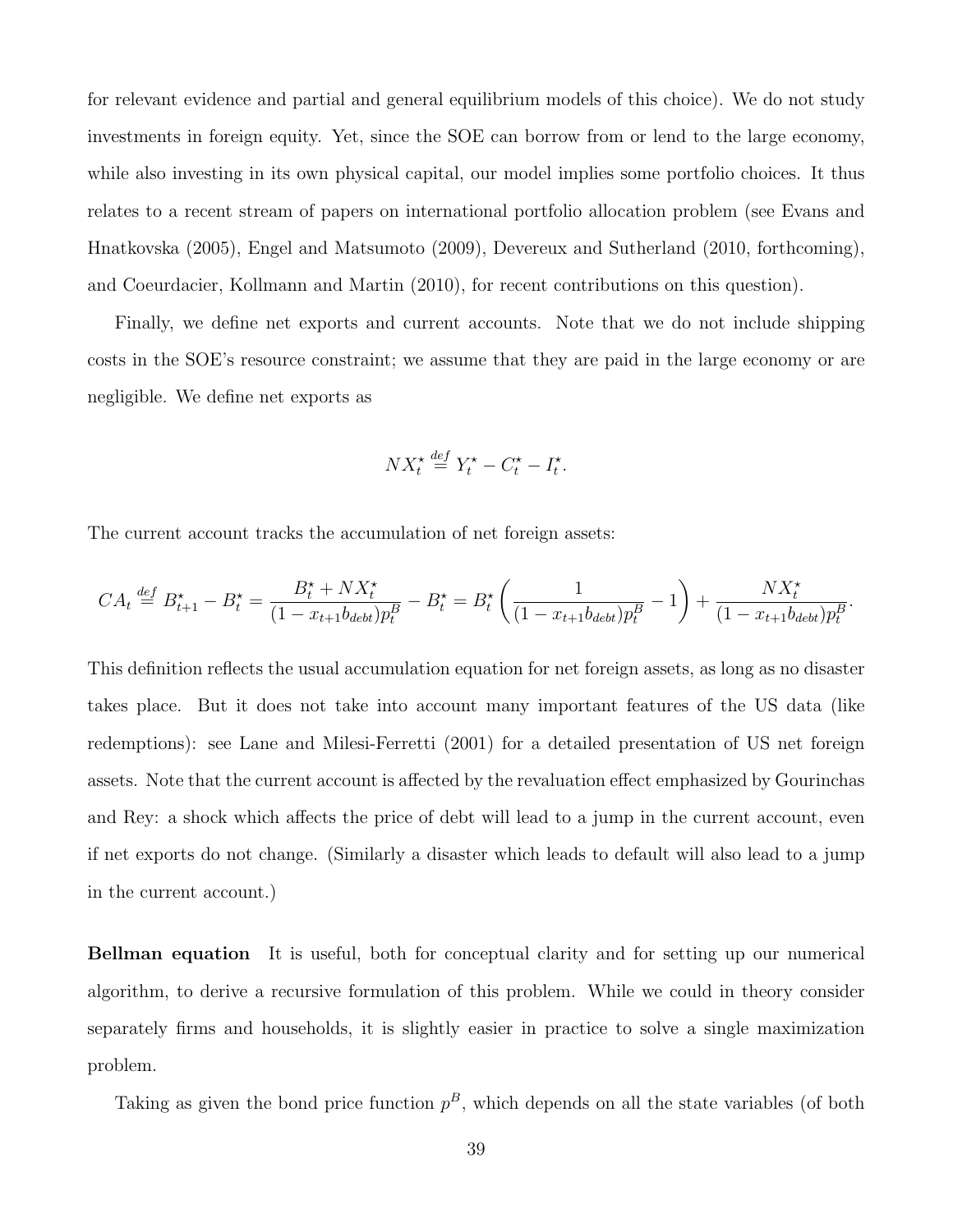the large and the small economies), the utility of the SOE is

$$
W^{\star}(K^{\star}, z^{\star}, p, B^{\star}, k) = \max_{C^{\star}, I^{\star}, N^{\star}, \tilde{B}^{\star}} \left\{ \begin{array}{c} \left(C^{\star\upsilon}(1 - N^{\star})^{1-\upsilon}\right)^{1-\gamma} \\ + \beta \left(E_{p', \varepsilon', \varepsilon^{\star\prime}, x'}W^{\star}(K^{\star\prime}, z^{\star\prime}, p', B^{\star\prime}, k')^{\frac{1-\theta}{1-\gamma}}\right)^{\frac{1-\gamma}{1-\theta}} \end{array} \right\},
$$
 subject to :

$$
C^{\star} + I^{\star} + p^{B}(K^{\star}, z^{\star}, p, B^{\star}, k) \widetilde{B}^{\star} \leq B^{\star} + z^{\star 1-\alpha} K^{\star \alpha} N^{\star 1-\alpha},
$$
  
\n
$$
K^{\star\prime} = \left( (1-\delta)K^{\star} + \phi \left( \frac{I^{\star}}{K^{\star}} \right) K^{\star} \right) (1 - b_{k}^{\star} x'),
$$
  
\n
$$
\log z^{\star\prime} = \log z^{\star} + \mu + \sigma \varepsilon^{\star\prime} + x' \log(1 - b_{tfp}^{\star}),
$$
  
\n
$$
B^{\star\prime} = \widetilde{B}^{\star} (1 - x' b_{debt}),
$$
  
\n
$$
k' = H(k, p, x', \varepsilon').
$$

Here k denotes the large economy's detrended capital stock  $(k = K/z)$ : it affects the large economy's SDF and hence the bond price  $p^B$ . We use H to denote its law of motion, given by the solution of the large economy's maximization problem, i.e. the solution of the closed economy model. Following Schmitt-Grohé and Uribe (2003), we consider a "portfolio adjustment" cost  $-\frac{\psi}{2}$  $\frac{\psi}{2}(b^* - \underline{b})^2$ , where b is the detrended debt  $b = B/z$ , that we subtract from the resource constraint. Such portfolio adjustment cost is often used to pin down the steady-state level of debt when solving models with linear approximations, and to make the level of debt stationary in order to generate finite second moments. In our case, we solve the model with nonlinear methods and the "steady-state" level of debt is also determined by a hedging demand. We thus use a small portfolio adjustment costs simply to facilitate numerical convergence. The magnitude of  $\psi$  affects the volatility of the current account relative to GDP.

To solve this maximization problem, we take first-order conditions with respect to  $c^*, i^*, N^*,$ and  $b^*$ , and combine them with envelope conditions. This gives a system of five equations that characterizes the equilibrium of the economy. We then solve this system of five functional equations, by approximating the policy functions using Chebychev polynomials. We detail our solution method in a separate appendix, and here we simply list these equations. We rescale all the SOE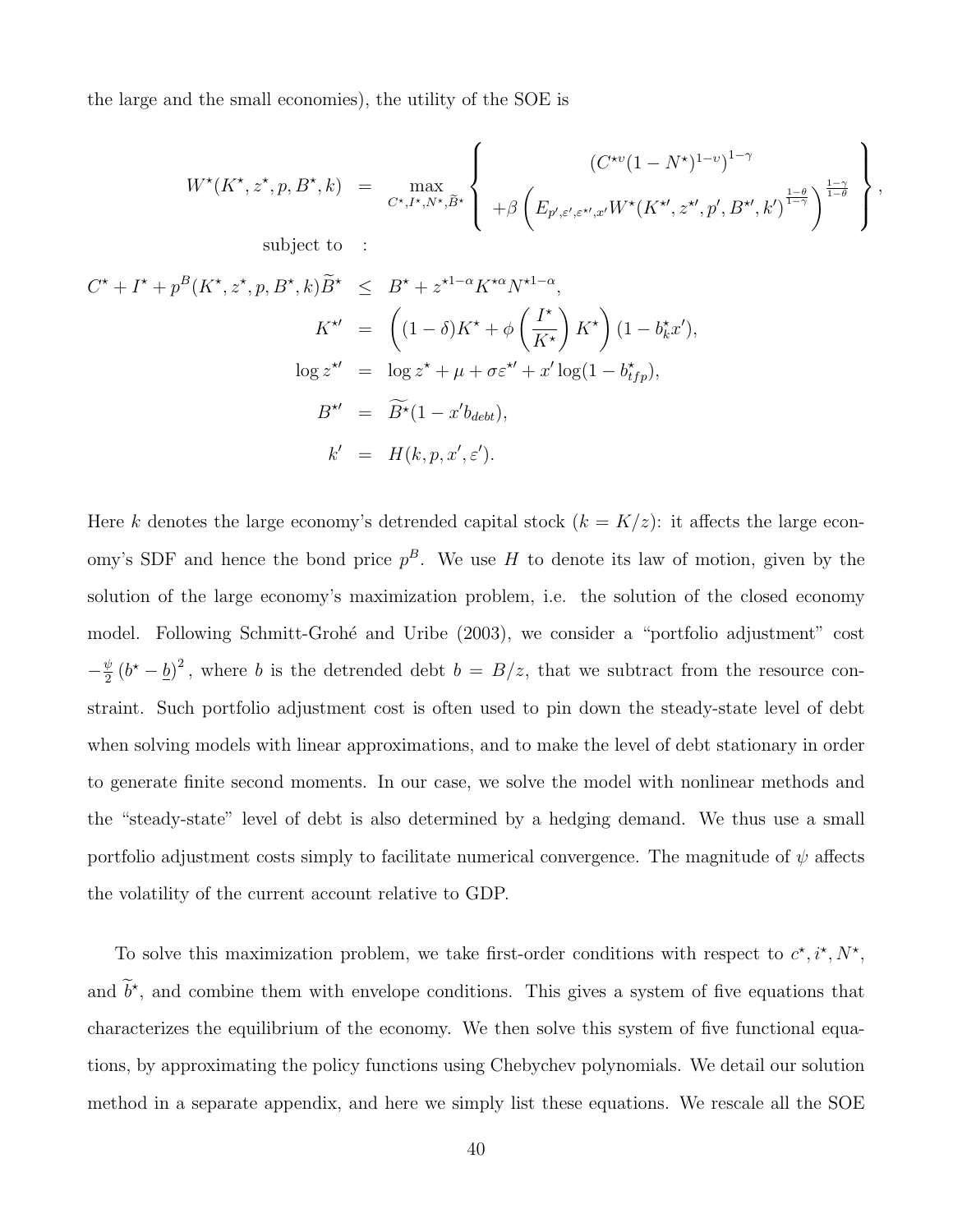variables by the level of technology  $z^*$  in the SOE, e.g.  $c^* = C^*/z^*$ , etc.; moreover note that the bond pricing function can be written as  $p^{B}(k^*, k, p, b^*)$  according to equation 4.1.

We start with three key Euler equations. For the representative investor in the SOE, the Euler equation that defines the return on physical capital is the standard con

$$
1 = E_{p',\varepsilon^{\star\prime},x'}\left[M^{\star}(k^{\star},k,p,b^{\star},x',p',\varepsilon^{\star\prime})R_I^*\right],
$$
  
where  $R_I^{\star} = \phi'\left(\frac{i^{\star}}{k^{\star}}\right)\left(\alpha k^{\star\prime\alpha-1}N^{\star\prime1-\alpha} + \frac{1-\delta+\phi\left(\frac{i^{\star\prime}}{k^{\star\prime}}\right)-\phi'\left(\frac{i^{\star\prime}}{k^{\star\prime}}\right)\frac{i^{\star\prime}}{k^{\star\prime}}}{\phi'\left(\frac{i^{\star\prime}}{k^{\star\prime}}\right)}\right)(1-b_k^{\star}x').$ 

 $R_I^{\star}$  denotes the return on capital. If there are no adjustment costs,  $R_I^{\star}$  simplifies to:

$$
\left(\alpha k^{\star\prime\alpha-1}N^{\star\prime 1-\alpha}+1-\delta\right)(1-b_k^\star x'),
$$

where the first term is the standard marginal product of capital and the second term reflects capital destruction during disasters.

The return on the foreign asset satisfies two Euler equations since it must be priced from the perspective of investors in both the large and small economies. Let us first define the return of the foreign asset from the perspective of the SOE's investor:

$$
R_b = \frac{(1 - x'b_{debt})}{p^B(k^*, k, p, b^*)}.
$$

The two Euler equations are thus:

$$
E_{p',\varepsilon',x'}\left(M(k,p,x',p',\varepsilon')\frac{1+\kappa'\left(\frac{y^{*'}-c^{*'}-i^{*'}}{y^{*'}}\right)}{1+\kappa'\left(\frac{y^{*}-c^{*}-i^{*}}{y^{*}}\right)}\frac{(1-x'b_{debt})}{p^{B}(k^{*},k,p,b^{*})}\right) = 1,
$$
  

$$
E_{p',\varepsilon^{*'},x'}\left(M^*(k^{*},p,b^{*},x',p',\varepsilon^{*'})\left(1-\psi\left(b^{*}-\underline{b}\right)\right)\frac{(1-x'b_{debt})}{p^{B}(k^{*},k,p,b^{*})}\right) = 1.
$$

These two equations jointly determine the price  $p<sup>B</sup>$  of foreign debt, and net exports. Note that in the absence of disaster risk in debt –  $b_{debt} = 0$  – and in the absence of bond adjustment costs, the risk free rate in the small economy,  $R_f^* = 1/E(M^*)$  is determined by solely by  $p^B$ . If there is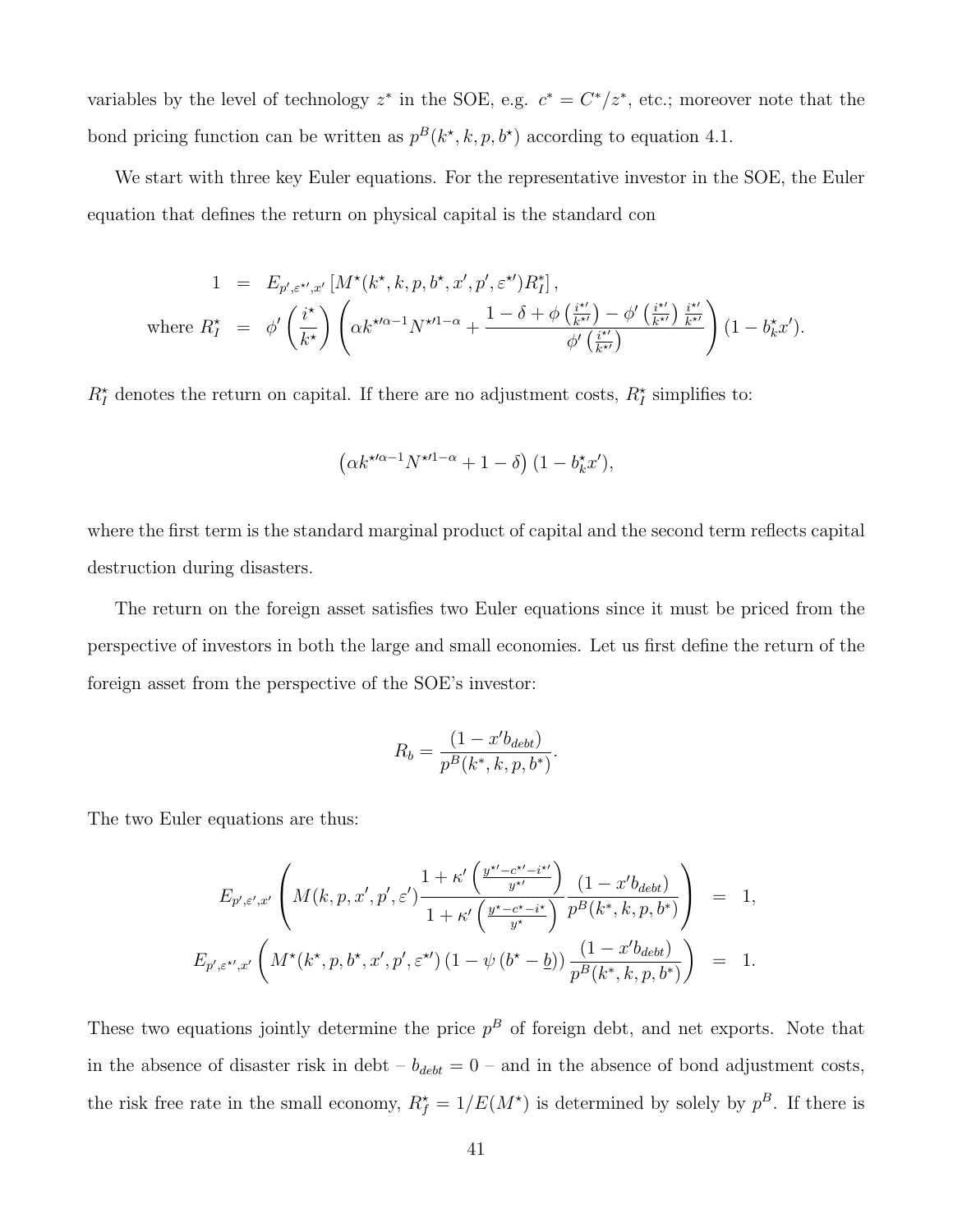some disaster risk in debt  $(b_{debt} > 0)$ , the price  $p<sup>B</sup>$  of the foreign assets contains a premium over the risk free rate in the large country because of the uncertainty about future disaster realization. In addition there  $p^B$  also contains a premium for exchange rate risk.

The third equation corresponds to the standard labor market clearing condition: the marginal product of labor equals the wage equals the marginal rate of substitution:

$$
\frac{1-v}{v}\frac{c^{\star}(k^{\star},p,k,b^{\star})}{1-N^{\star}(k^{\star},p,k,b^{\star})}=(1-\alpha)k^{\star\alpha}N^{\star}(k^{\star},p,k,b^{\star})^{-\alpha}
$$

The fourth and fifth equations are the resource constraint and the Bellman equation, which have to hold with equality. With these five equations, we can solve the model. We solve the model numerically using projection methods. We make one further simplifying assumption: to reduce the dimensionality of the problem, we assume that the LE relative capital stock  $k$  stays equal to its steady-state value. The appendix details our numerical method. We now describe rapidly our calibration before turning to our simulation results.

#### 4.2 Calibration

Most of the parameters are as in the previous section. In particular, we set the large economy to be exactly as in Section 3. We assume that the small country is more risky in the sense that it faces a greater destruction of resources in case of disasters. The new parameters describe shipping costs ( $\kappa$  and  $\zeta$ ) and portfolio adjustment costs ( $\psi$  and  $\bar{b}$ ). Table 2 reports all the parameter values.

We follow Schmitt-Grohé and Uribe (2003) and assume that  $\psi = 0.001$  and we set  $\bar{b} = -2$ . We also set the trade cost parameter  $\kappa$  and equal to 2. As noted earlier, trade costs are quadratic. When net exports represent  $10\%$  (20%) of output, trade costs equal  $1\%$  (4%) of output. In those cases, trade costs represent one-tenth and around one-sixth of net exports. This trade cost parameter is thus conservative.<sup>17</sup>

<sup>17</sup>Anderson and van Wincoop (2004) provide an extensive survey of the trade cost literature and conclude that total international trade costs, which include transportation costs and border-related trade barriers, represent an ad-valorem tax of about 74%. This total trading cost encompasses border-related trade barriers, which represent a 44% cost and are estimated through direct observation and inferred costs. Transportation costs stricto sensu represent 21%. This value is close to the 25% used in Obstfeld and Rogoff (2000). In this paper, we use quadratic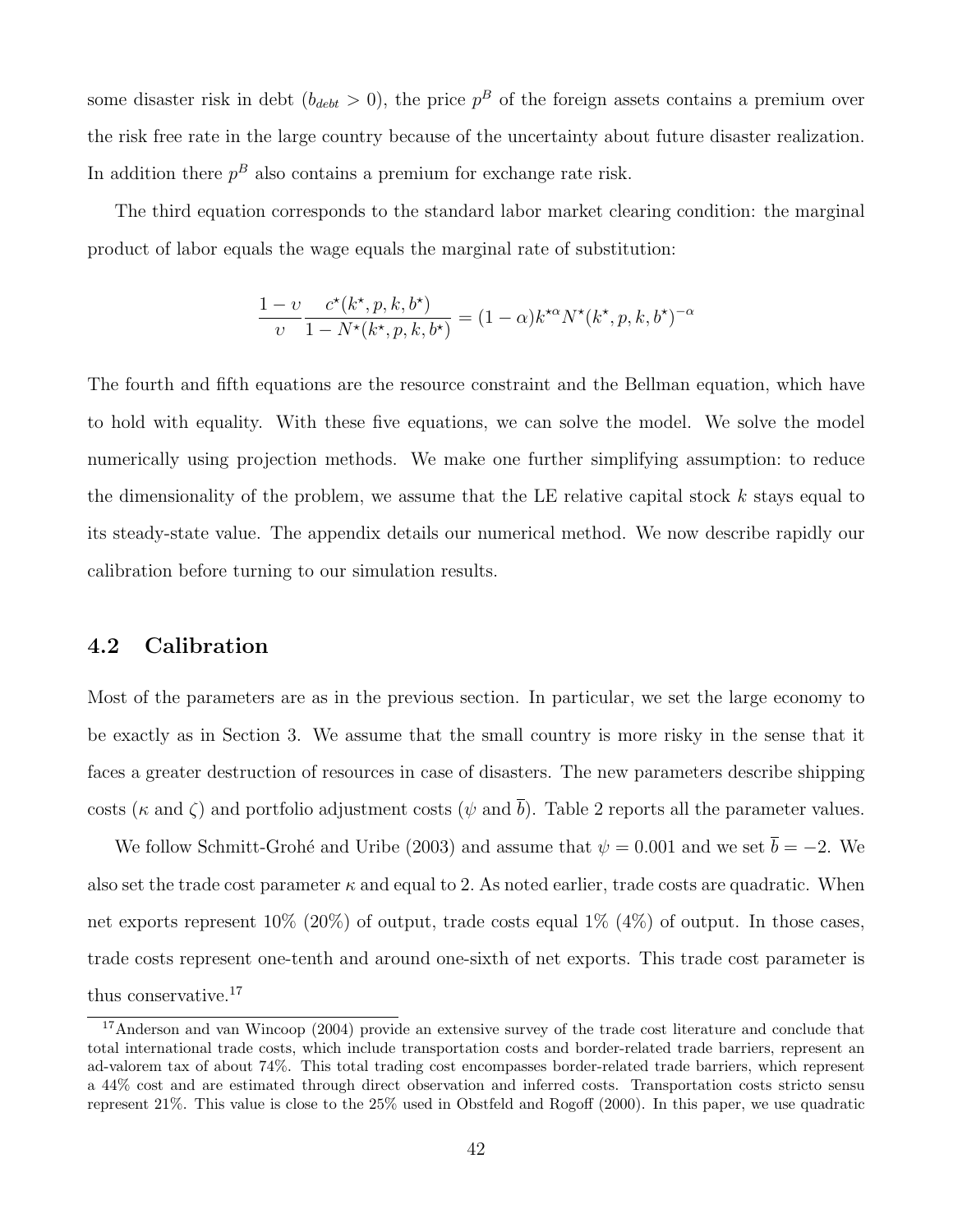Finally, we need to fix the relative values of the disasters' impacts on physical capital, TFP and debt. To simplify, we focus here on the simplest case: the three disaster parameters (the capital destruction  $b_k$ , the TFP loss  $b_{tfp}$  and the debt default parameter  $b_{debt}$  are identical and equal to the values in Table 2. We report in a separate appendix a detailed description of impulse response functions obtained when these parameters differ.

#### 4.3 Impulse Response Functions

The small open economy model of differs markedly from the closed economy model of the previous section. To make this point transparent, we report responses both to a shock to the disaster probability, and to the realization itself of disaster. Let us start with the latter.

The effect of a disaster We start with the effects of disasters presented in Figure 2. Compared to the closed economy case studied in Section 3, the effect of a disaster now also depends on the debt default parameter  $b_{debt}$ . If the small open economy has negative (positive) net foreign assets  $b^*$ , and if  $b_{debt}$  is larger than  $b_k$ , the country benefits from a positive (negative) wealth effect, as the debt is reduced relative to the wealth of the country. As explained above, here we focus on the knife-edge case where  $b_k = b_{tfp} = b_{debt}$ . In this case, the response of the SOE can be characterized analytically: consumption, investment, output, debt, the capital stock, and productivity all fall by the same amount, and hours do not change. Hence, the reaction of the small economy to disasters is very similar to the case of a closed economy. Because the disaster size is larger in the SOE, all the quantities fall by more than in the large economy. Employment does not react because the wealth effect is exactly offset by the substitution effect of a lower wage. Because debt is also reduced by the same amount, the debt-output ratio does not change. Consequently net exports and exchange rates do not respond to disasters.

To prove this result, simply notice the law of motion for detrended capital and foreign asset

instead of proportional costs. This modeling choice has two advantages: it avoids kinks in the solution due to non linearities and, as already noted, it allows exchange rates to fluctuate even when countries trade.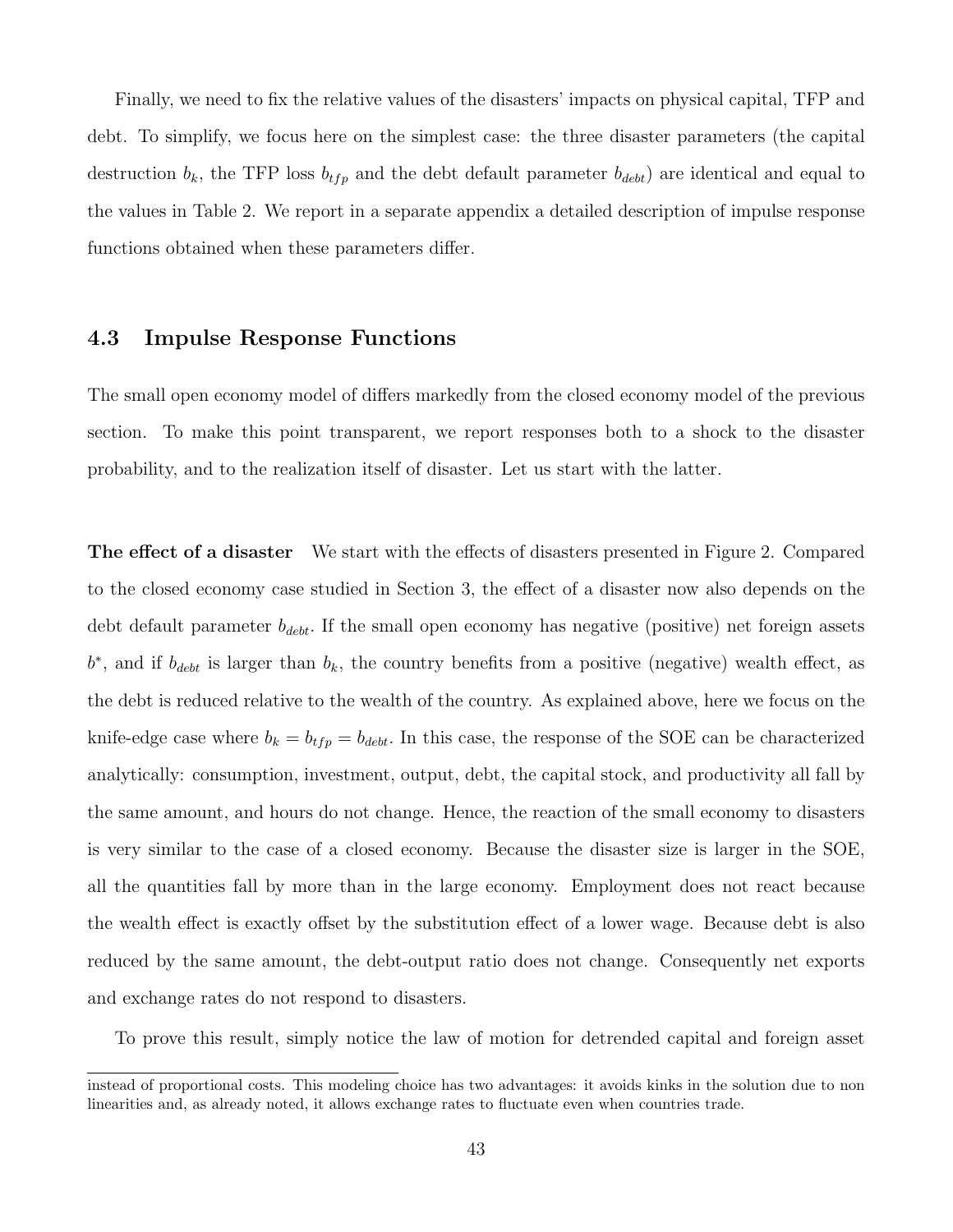holdings:

$$
k^{\star\prime} = \left( (1 - \delta)k^{\star} + \phi \left( \frac{i^{\star}}{k^{\star}} \right) k^{\star} \right) \frac{(1 - b_k^{\star} x')}{(1 - b_{tfp}^{\star})e^{\mu + \sigma \varepsilon^{\star \prime}}},
$$
  

$$
b^{\star\prime} = \tilde{b}^{\star} \frac{(1 - x'b_{debt})}{(1 - x'b_{tfp}^{\star})e^{\mu + \sigma \varepsilon^{\star \prime}}},
$$

Obviously, the realization of a disaster will not affect the evolution of detrended capital and foreign assets as long as  $b_k = b_{tfp} = b_{debt}$ . Hence, the state variables are not affected by a disaster realization, which implies that detrended aggregates are not affected either. For instance, detrended consumption is  $c_t = c(k_t^*, b_t^*, p_t)$ , which is unaffected since  $k_t^*$  and  $b_t^*$  are unaffected, and hence  $C_t = c_t^* z_t^*$  simply falls according to  $z_t^*$ . Note that the absence of response of net exports and exchange rates is specific to our assumption that all disaster parameters are equal  $(b_k = b_{tfp} = b_{debt})$ . As we show in the separate appendix, exchange rates respond to disasters if these parameters are not all equal.

The effect of an increase in the probability of disaster We turn now to the effects of disaster probability shocks reported in Figure 3. A shock to the probability of disaster now affects the economy through two effects: a change in the riskiness of the home technology, and a change in the interest rate at which the SOE borrows or lends. This can lead to endogenous changes in the net foreign asset position (i.e, capital reallocation) depending on the riskiness of the foreign asset relative to capital. The change in the interest rate also implies wealth and substitution effects. The wealth effect depends on level of debt/asset holdings. The substitution effect implies that a rise in the interest rate generally lowers consumption and investment, but increases employment and hence output. For this reason, our model echoes the findings of Neumeyer and Perri (2005). They report that many emerging economies face large changes in interest rates over time. They also document the large impact that these exogenous changes have on a small countries business cycles. In our model the change in the interest rate is partly a change in the risk-free rate, and partly a change in the risk premium. Moreover, in our model this shock to interest rate is also correlated with a change in the riskiness of domestic investment.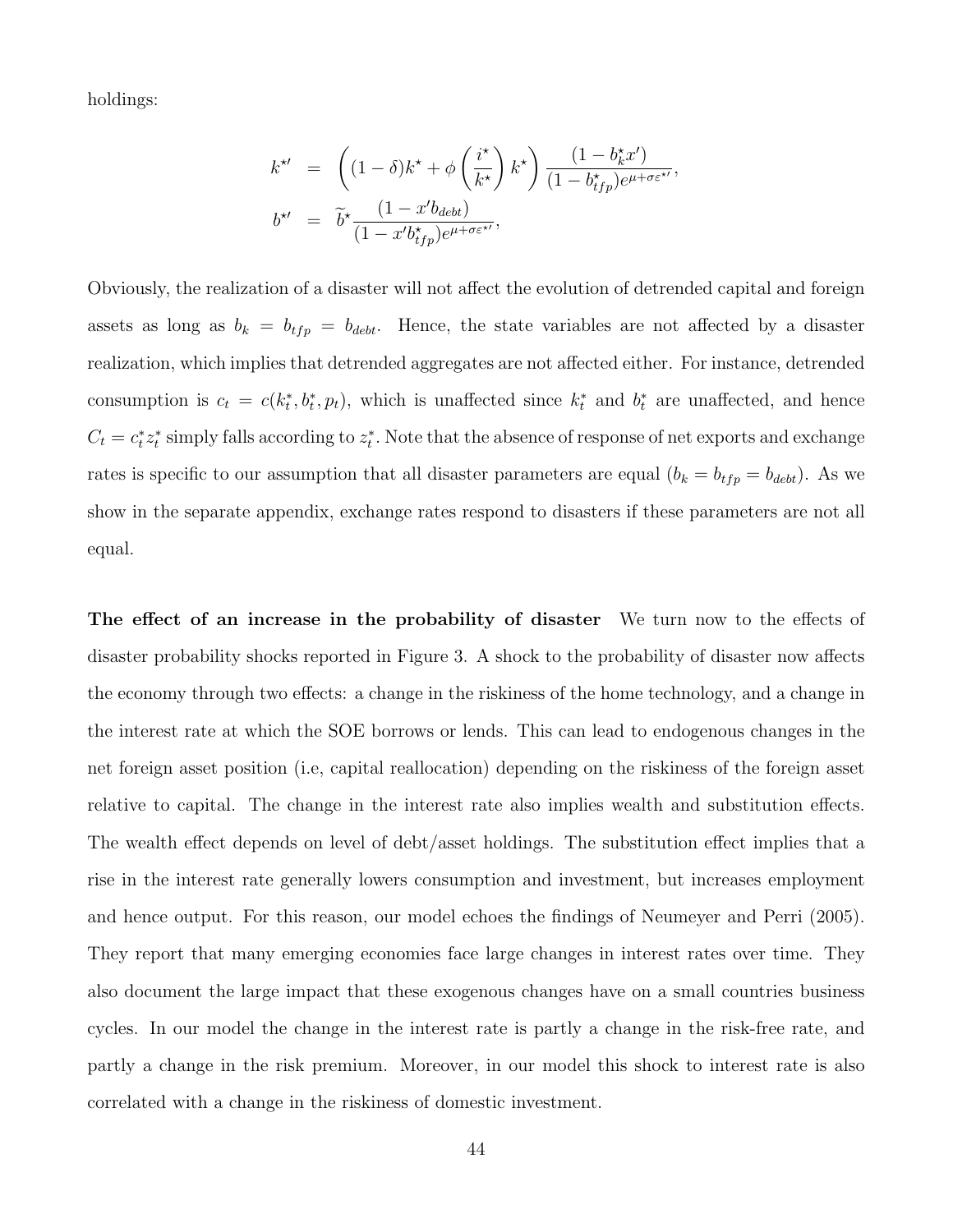An increase in the probability of disaster – for the case where all disaster parameters are identical – decreases investment and increases consumption. Investment into physical capital becomes more risky and therefore less attractive, i.e the risk-adjusted return is reduced. The reduction of investment is larger in the small economy than in the large economy because more physical capital would be destroyed in the small economy should a disaster materialize. Consumptionsavings choices depend on the IES because of offsetting income and substitution effects. If the IES is larger than one (the case we focus on), the substitution effect dominates and investment is reduced. Consumption rises when the disaster probability increases because investment falls more than output. The combination of the fall in output with the rise in consumption and the reduced fall in investment imply that net exports rise and hence the exchange rate depreciates.

A key element in the model lies in the price of the foreign debt  $q^B$ . In contrast to much of the existing literature, this price is not exogenously fixed but determined by investors of the large economy. Their marginal utility is less affected by disasters than in autarky. As a result, interest rates fall less than they would in autarky. Hence a disaster probability shock is equivalent to a rise in interest rates if compared to a closed economy with the same parameters.

An increase in the probability of disaster in the small open economy model can then be viewed as a combination of a shock to the probability of disaster in a closed economy model with a change to the SOE's interest rate. Recall that a rise in the probability of disaster in a closed economy as described above in Section 3 - leads to fall in investment, employment and output as well as a rise in consumption. An increase in the interest rate in a closed economy makes saving more attractive. Consumption consequently drops and agents work more. The rise in employment leads to an increase in output. These two effects explain why consumption in the small open economy rises and employment and output initially fall less than in the large economy - despite being more risky.

The spread between the domestic risk free rate and the yield on the defaultable foreign asset rises. This is because the expected probability of disaster and hence the default probability rises. The spread reflects the default probability and a risk premium because risk-averse agents try to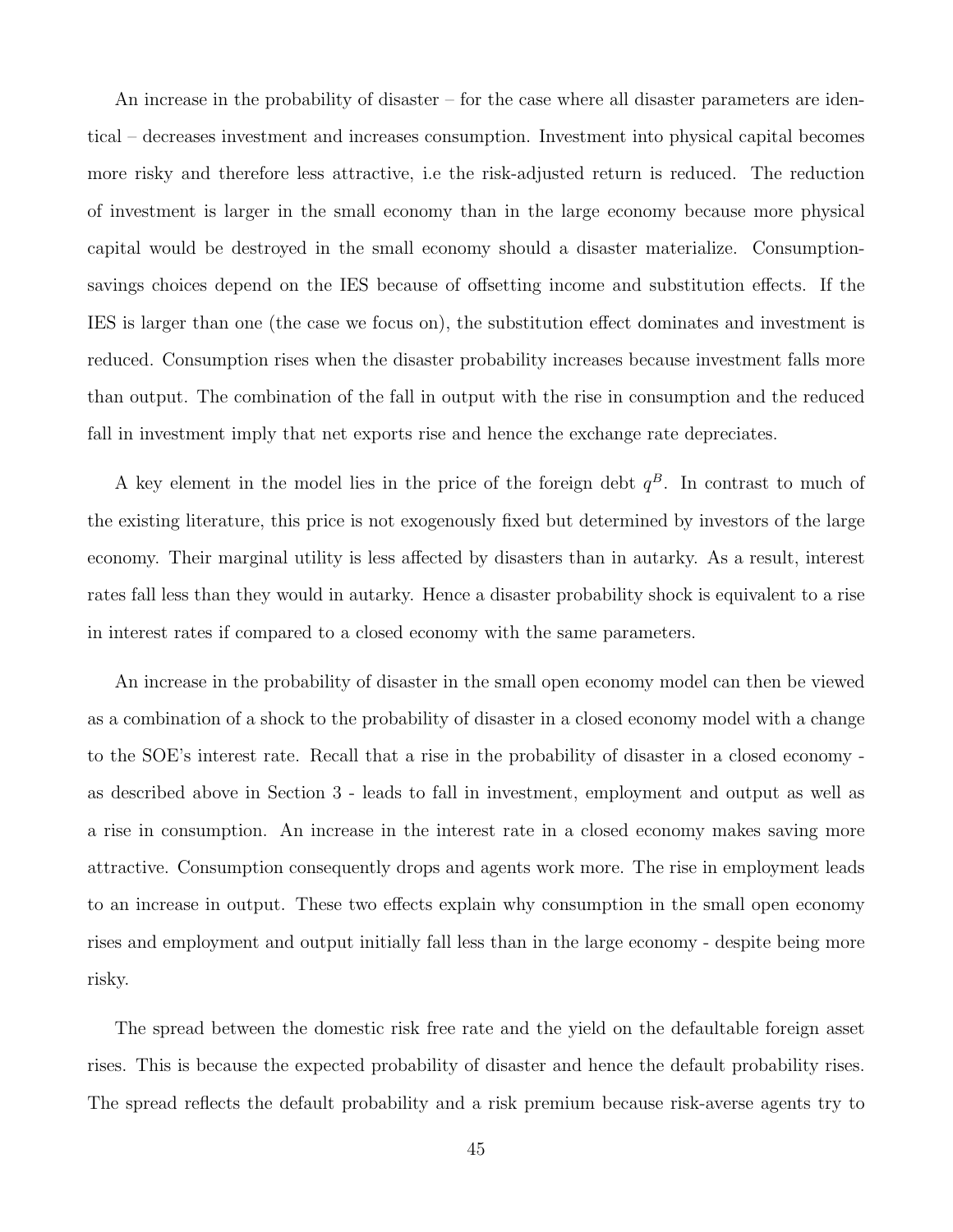avoid exposure to disaster risk. Given the assumption that the large economy prices this debt, the risk premium is determined by the marginal utility of investors in the large economy.

Overall, compared to the case of a closed economy with the same parameters  $(b_k \text{ and } b_{tfp})$ consumption rises less, investment falls more, and employment and output fall less. This is because the increase in disaster probability - as in the closed economy - is combined with a relative rise in interest rates. With respect to welfare, the small country is slightly better off than a closed economy because it has access to foreign assets - which is priced by the less risky large economy.

Finally, note that net exports rise as the small economy accumulates assets abroad, which are safer. This rise in net exports is made possible by a depreciation of the currency. These two patterns are consistent with the experience of emerging markets, which are often subject to "sudden stops" when international investors become more cautious and decide to reduce total risk exposure: the current account goes up and the exchange rate sharply depreciates (as in Eastern Europe in Fall 2008).

#### 4.4 Quantitative Analysis of the Model

To further study the model, we report in this section statistics calculated by simulating the model. Our benchmark case is again the simplest model where all disaster parameters in the small open economy are the same. To illustrate the effect of time-varying risk, we compare our benchmark model to a model with no disaster risk, and which is thus driven entirely by TFP shocks.

As robustness checks, we also report results from three variants: (i) a model where debt default in case of disaster is smaller  $(b_{debt} = 0.4)$  than capital and technology destruction, (ii) a model where capital and debt destructions in disaster are smaller than technology destruction ( $b_k = b_{debt} = 0.4$ ) and finally, (iii) a model where capital destruction and debt default in disaster are larger than technology destruction  $(b_{tfp} = 0.4)$ .

Quantities Table 8 reports the implications of the different models on quantities. The first row reports the results for the case where all disaster parameters are identical. We assume as in the previous model that the cross-country correlation of TFP shocks is 0.3. This table is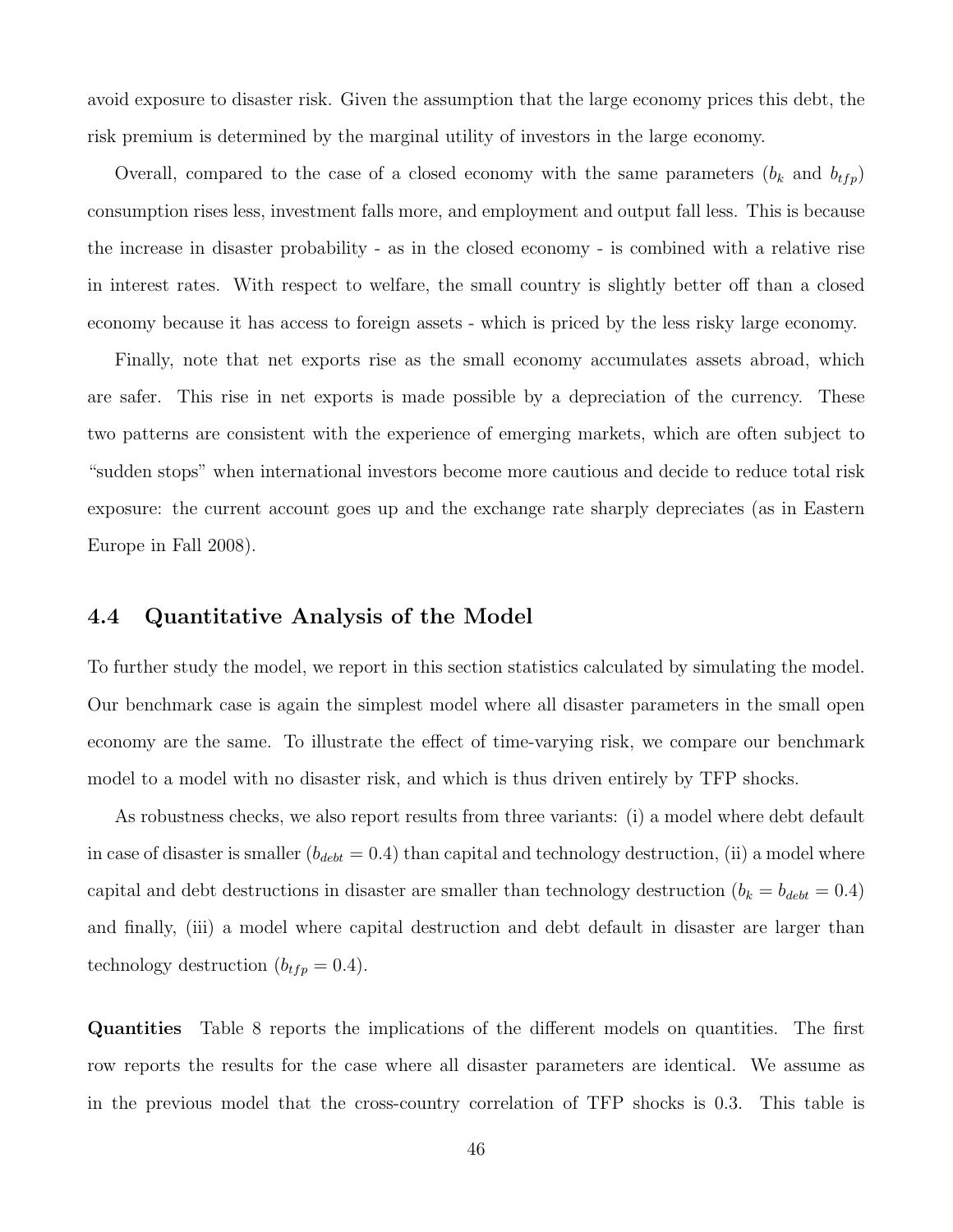

Figure 2: Impulse Response Functions – Small Open Economy – Disaster Shock: This figure presents the impulse response functions of different macroeconomic and financial variables to the realization of disaster for the case  $b_k = b_{tfp} = b_{debt}$ 

the counterpart to Table 3 for closed economies. The volatility of consumption growth is close to its empirical counterpart, but investment is too volatile (which may be fixed by introducing capital adjustment costs) and employment too smooth. Moreover, the cross-country correlation of investment growth rates is too high.

We study the impact of different parameters on business cycle statistics. We find that a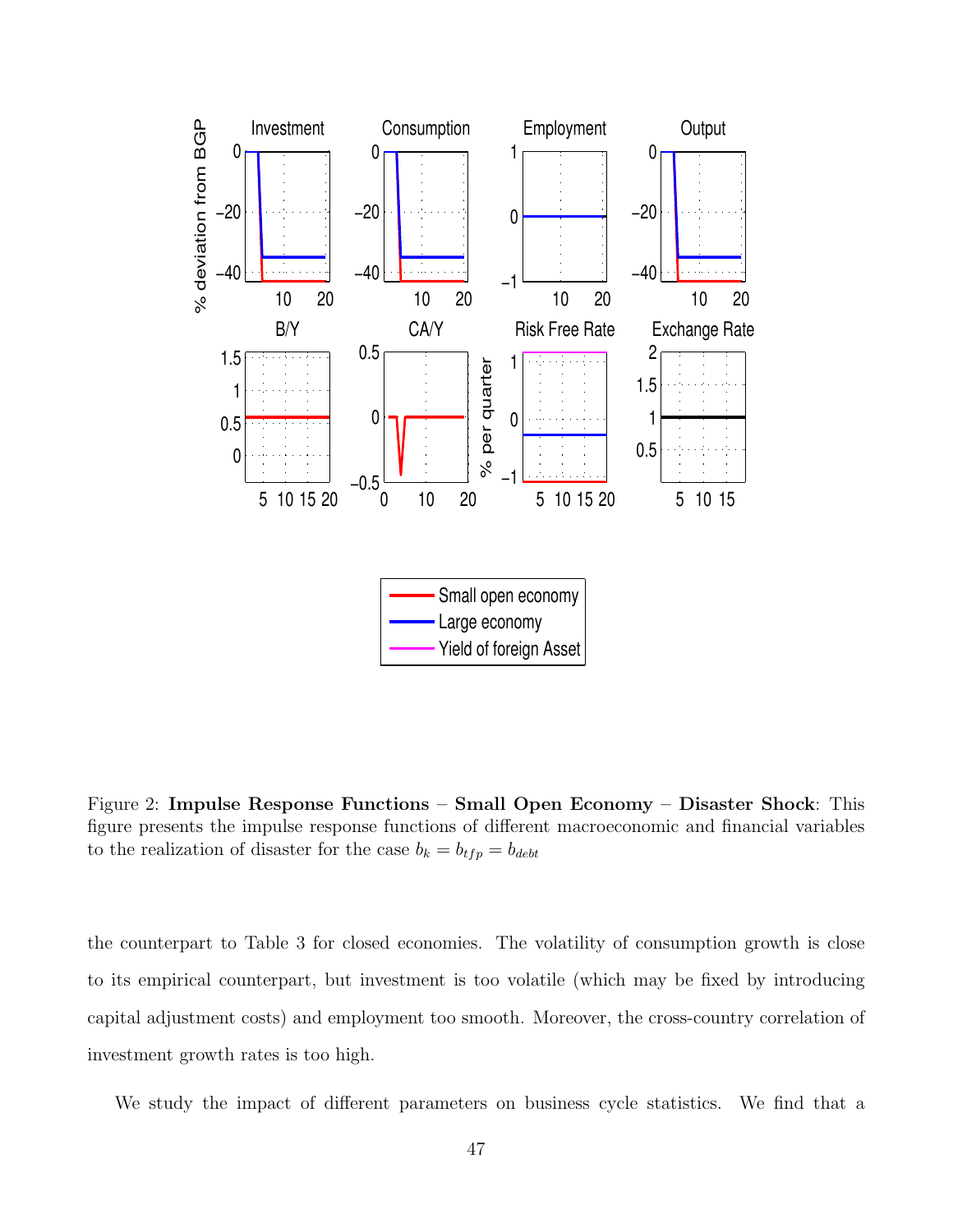

Figure 3: Impulse Response Functions – Small Open Economy – Disaster Probability Shock: This figure presents the impulse response functions of different macroeconomic and financial variables to an increase to the probability of disaster for the case  $b_k = b_{tfp} = b_{debt}$ 

reduction in  $b_{debt}$  leads to a significantly lower correlation of employment across countries. A reduction in  $b_k$  implies that employment is now negatively correlated across countries because shocks to disaster probability lead to opposing responses in this case. Furthermore, because capital is less risky, investment volatility is lower than in the other cases. When capital is relatively more risky, investment volatility is the highest and employment is strongly positively correlated across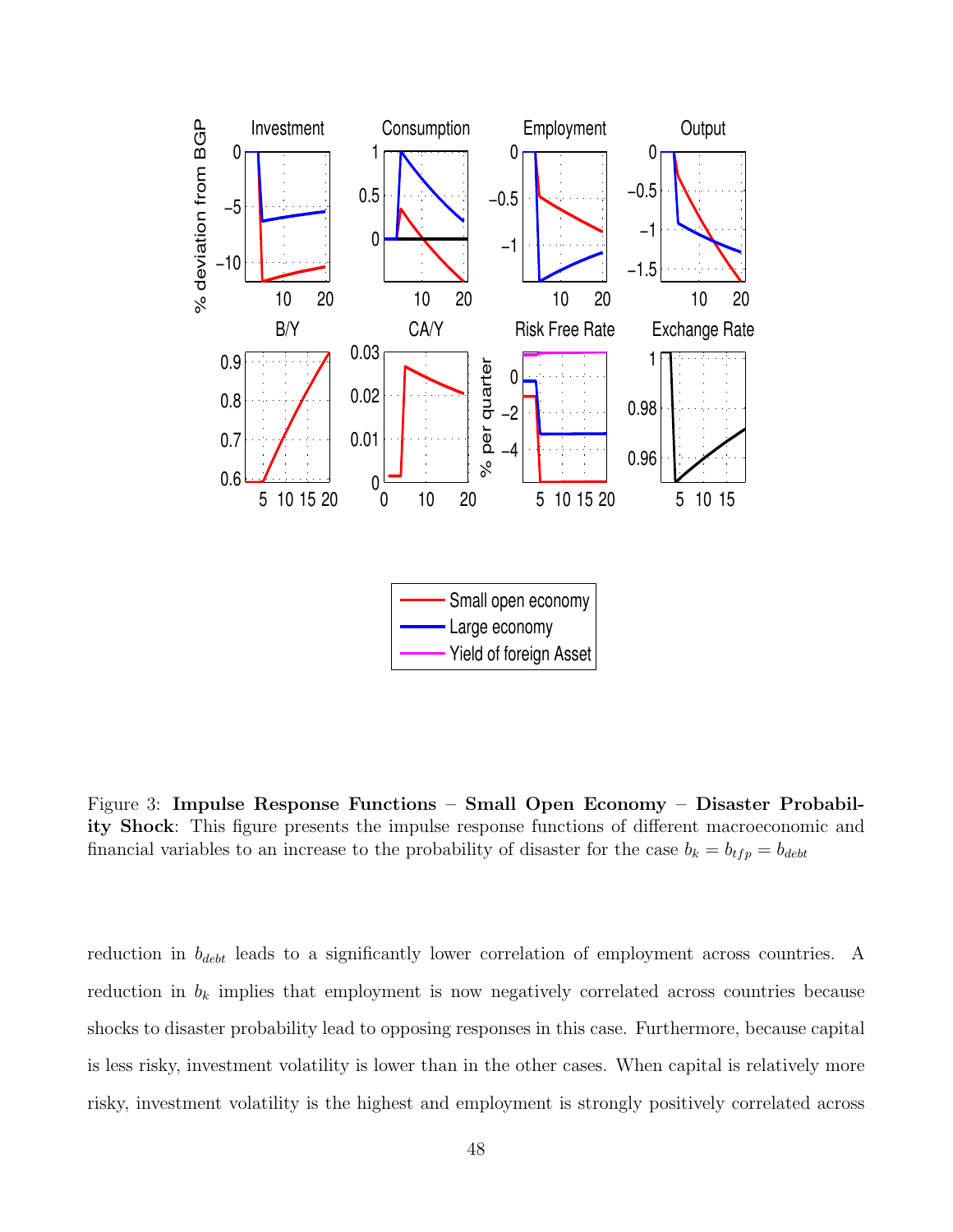|                                                               |      |      |      |      | Standard Deviations |          |      | Cross-country Correlations                                                                                                                                                                                    |      |
|---------------------------------------------------------------|------|------|------|------|---------------------|----------|------|---------------------------------------------------------------------------------------------------------------------------------------------------------------------------------------------------------------|------|
|                                                               |      |      |      |      |                     |          |      | $\sigma(\Delta c)$ $\sigma(\Delta i)$ $\sigma(\Delta n)$ $\sigma(\Delta y)$ $\sigma(\Delta \frac{nx}{y})$ $(\Delta c, \Delta c^*)$ $(\Delta i, \Delta i^*)$ $(\Delta n, \Delta n^*)$ $(\Delta y, \Delta y^*)$ |      |
| Benchmark                                                     |      |      |      |      |                     |          |      |                                                                                                                                                                                                               |      |
| $b_k = b_{debt} = b_{tfp}$ 0.57 3.10 0.15 0.75 1.10 0.31 0.70 |      |      |      |      |                     |          |      | 0.48                                                                                                                                                                                                          | 0.30 |
| Robustness Checks                                             |      |      |      |      |                     |          |      |                                                                                                                                                                                                               |      |
| $b_k = b_{tfp} > b_{debt}$ 0.57 3.12 0.14 0.75 1.24           |      |      |      |      |                     | 0.28     | 0.71 | 0.14                                                                                                                                                                                                          | 0.29 |
| $b_k = b_{debt} < b_{tfp}$ 0.57 2.17 0.20 0.76 1.02           |      |      |      |      |                     | $0.22\,$ | 0.63 | $-0.40$                                                                                                                                                                                                       | 0.26 |
| $b_k = b_{debt} > b_{tfp}$ 0.62 3.60 0.33 0.76 0.77           |      |      |      |      |                     | 0.40     | 0.72 | 0.85                                                                                                                                                                                                          | 0.34 |
| <b>RBC</b>                                                    | 0.58 | 1.52 | 0.11 | 0.73 | 0.35                | 0.30     | 0.30 | 0.30                                                                                                                                                                                                          | 0.30 |

#### Table 8: Business Cycle Statistics — Small Open Economy

Notes: This table reports the standard deviations of log differences in consumption, investment, labor and output, along with the cross-country correlation of these variables. In addition it displays the standard deviation of log difference of net export relative to output. This table is constructed by simulating the model, assuming no disasters are actually realized. We consider five variants of the small open economy model: (1) the simplest model where all disaster parameters are the same in the small open economy, (2) a model where debt default in disaster is smaller than capital and technology destruction, (3) a model where capital and debt destruction in disaster are smaller than technology destruction and finally, (4) a model where capital and debt default in disaster are large than technology destruction, (5) a standard real business cycle model with only TFP shocks.

countries.

Exchange rates and carry trade returns Table 9 shows how exchange rates behave in our model. It is useful to compare it to Table  $5 -$  its counterpart for the closed economy model. The SOE model delivers a negative correlation between changes in exchange rates and interest rate differentials, as in our benchmark closed economy model. As a result, the SOE model delivers deviations from UIP and thus currency excess returns. We study them below.

The SOE loosens the link between changes in exchange rates on the one hand and consumption growth or output growth on the other hand. The correlation between output growth and exchange rates is now close to 0 as in the data. The SOE model, however, does not fully solve the Backus and Smith (1993) puzzle. The correlation between relative consumption growth and exchange rates is equal to 0.3, while it is also close to 0 in the data. The SOE model also loosens the link between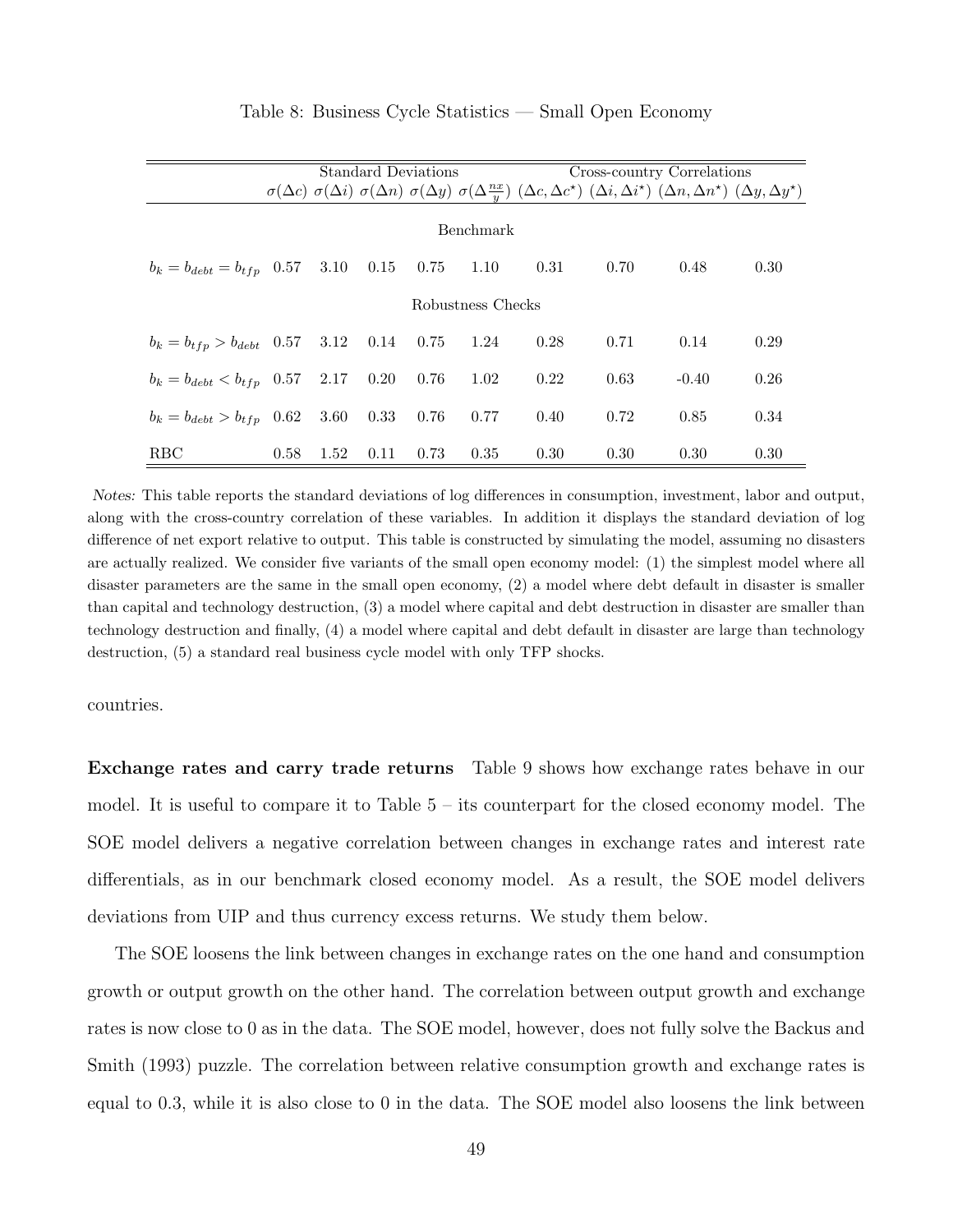exchange rates and equity returns, but not enough compared to the data.

Our current calibration has a major drawback: it delivers exchange rates that are too smooth compared to the data. Note, however, that the standard RBC model produces exchange rates that are five times less volatile than the ones we obtain. Our results thus call for a different form of international trade costs. We use quadratic trade costs for simplicity and ease of comparison with the literature, but a higher curvature in the trade cost function  $\kappa$  appears necessary to match the exchange rate volatility.

Table 10 reports summary statistics on currency carry trade excess returns. It is the counterpart of Table 6 for closed economies. Recall that standard RBC models produce almost no deviations from UIP and zero average currency excess returns. Our SOE model delivers a negative UIP slope coefficient of -0.6, close to the benchmark value in the data. Average currency excess returns, however, are smaller than in the data. They are equal to  $1\%$  per annum  $(0.25\%$  quarterly). In the model, the mechanism of the model is as follows: the carry trade is done using the defaultable bond B. The yield on this bond is larger than the risk-free yield in the large economy, hence the carry trade here consists of borrowing in the large economy, and lending in the small economy. Because the bond B is denominated in the SOE currency, this strategy expose an investor (be it located in the SOE or in the LE) to exchange rate risk. Because the SOE currency depreciates when the probability of disaster rises and marginal utuility is high, this carry trade is a risky strategy, which hence must earn a risk premium.

In the data, carry trade excess returns amount to more than 6% before transaction costs (Table I). But these empirical excess returns correspond to conditional risk premia: portfolios are rebalanced monthly such that investors always lend in the currently highest interest rate currencies. In the model, country characteristics are fixed. As a result, the model delivers unconditional risk premia, not conditional ones. In the data, investors are also compensated for investing in currencies with *average* high interest rates, but this compensation is lower. Lustig et al. (2009) estimate that conditional risk premia are twice as large as unconditional risk premia. On a sample of developed countries over the 1995-2010 period, they estimate the former to be – after transaction costs–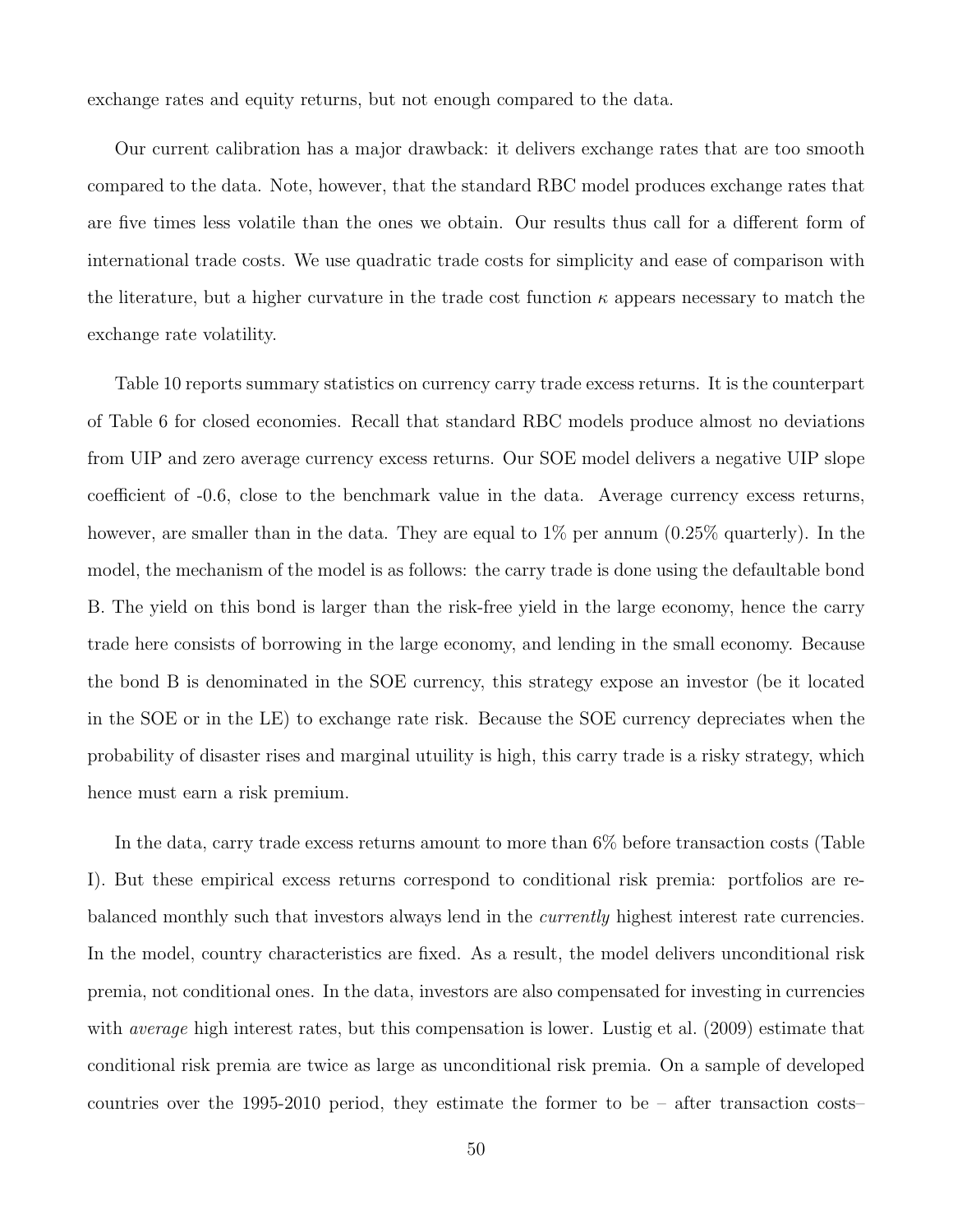|                            | $E(\Delta q)$ | $\overline{\sigma(\Delta q)}$ | $(\Delta q, r^e-r^{e,\star})$ | $(\Delta q, r^f-r^{f,\star})$ | $(\Delta q, \Delta c - \Delta \overline{c^*})$ | $(\Delta q, \Delta y - \overline{\Delta y^*})$ |
|----------------------------|---------------|-------------------------------|-------------------------------|-------------------------------|------------------------------------------------|------------------------------------------------|
|                            |               |                               |                               | Benchmark                     |                                                |                                                |
| $b_k = b_{debt} = b_{tfp}$ | 0.00          | 1.17                          | 0.86                          | $-0.29$                       | 0.33                                           | $-0.09$                                        |
|                            |               |                               |                               | Robustness Checks             |                                                |                                                |
| $b_k = b_{tfp} > b_{debt}$ | 0.00          | 1.33                          | 0.85                          | $-0.29$                       | 0.38                                           | $-0.14$                                        |
| $b_k = b_{debt} < b_{tfp}$ | 0.00          | 1.08                          | 0.85                          | $-0.28$                       | 0.50                                           | $-0.20$                                        |
| $b_k = b_{debt} > b_{tfp}$ | 0.00          | 0.82                          | 0.76                          | $-0.29$                       | 0.14                                           | 0.14                                           |
| <b>RBC</b>                 | 0.00          | 0.24                          | 0.59                          | $-0.08$                       | 0.62                                           | 0.54                                           |

#### Table 9: Real Exchange Rates — Small Open Economy

Notes: This table reports the averages and standard deviations of changes in log real exchange rates, along with the cross-country correlation of changes in log real exchange rates with cross-country differences in real equity returns, real risk-free rates, real consumption growth and real output growth. This table is constructed by simulating the model, assuming no disasters are actually realized. We consider five variants of the small open economy model: (1) the simplest model where all disaster parameters are the same in the small open economy, (2) a model where debt default in disaster is smaller than capital and technology destruction, (3) a model where capital and debt destruction in disaster are smaller than technology destruction and finally, (4) a model where capital and debt default in disaster are large than technology destruction, (5) a standard real business cycle model with only TFP shocks.

equal to 3.8% while the latter is equal to 2.4% per annum. As a result, the model delivers average currency excess returns that are sizable, but twice too small compared to recent data.

# 5 Impact of Time-Varying Risk on Actual Quantities and Asset Prices

In the previous sections, we have shown that incorporating time-varying risk and heterogeneous exposures to this risk helps the models generate moments closer to the data. In this section, we provide an empirical test of the mechanism by studying the impact of time-varying risk on actual macroeconomic quantities and asset prices. We do so by estimating impulse responses of both quantities and asset prices to a shock to global equity volatility using standard vector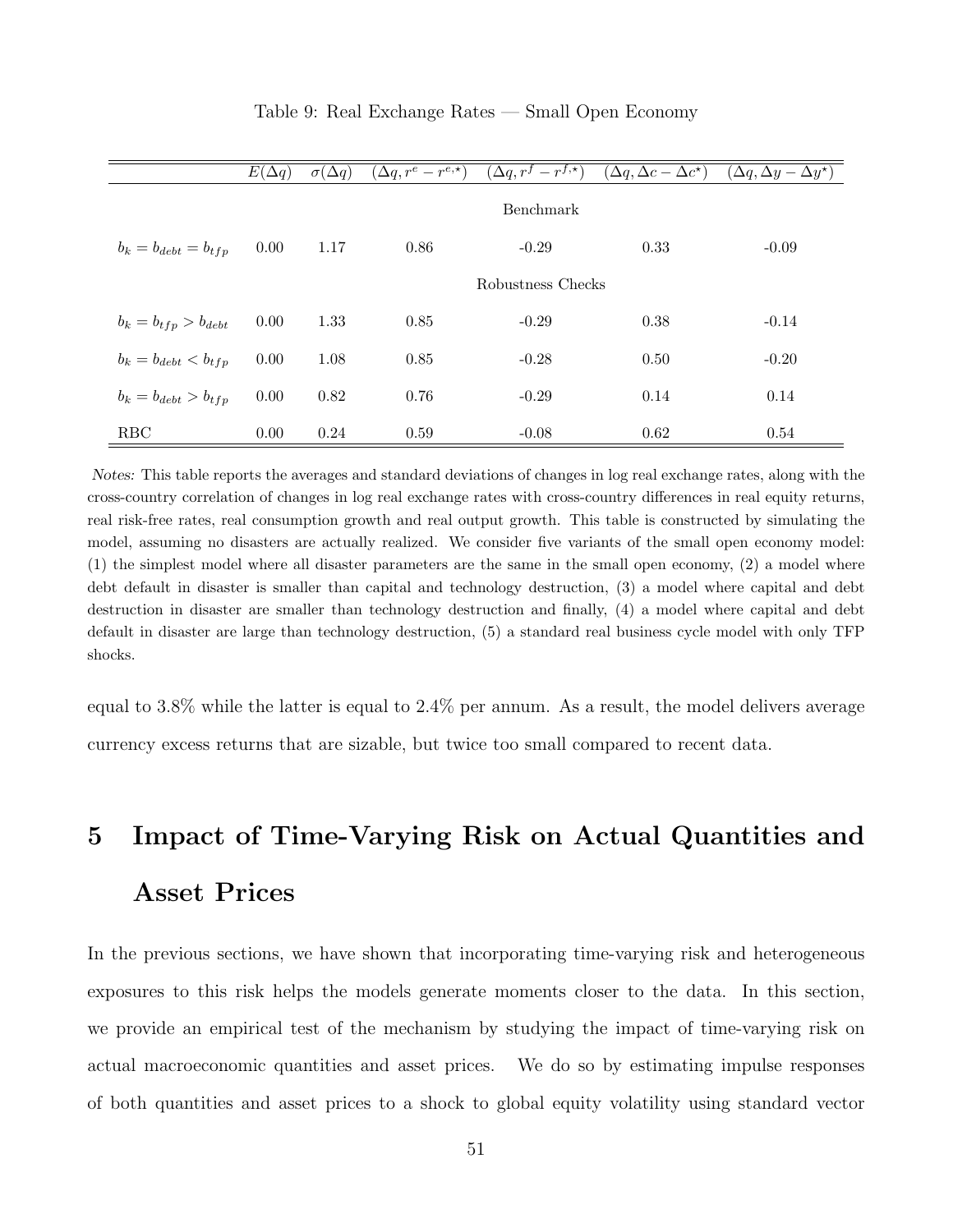|                                 | $E(rx_{t+1})$ | $\sigma(rx_{t+1})$ | $(rx_{t+1}, \Delta c)$ | $(rx_{t+1}, \Delta c^*)$ | $(rx_{t+1}, r_{t+1}^e)$ | $(rx_{t+1}, r_{t+1}^{e*})$ | $\beta_{UIP}$ |  |  |  |
|---------------------------------|---------------|--------------------|------------------------|--------------------------|-------------------------|----------------------------|---------------|--|--|--|
|                                 | Benchmark     |                    |                        |                          |                         |                            |               |  |  |  |
| $b_k = b_{debt} = b_{tfp}$      | 0.62          | 1.99               | $-0.01$                | $-0.29$                  | 0.82                    | 0.76                       | $-0.57$       |  |  |  |
|                                 |               |                    |                        | Robustness Checks        |                         |                            |               |  |  |  |
| $b_k = b_{tfp} > b_{debt}$ 0.59 |               | 2.02               | 0.05                   | $-0.31$                  | 0.86                    | 0.81                       | $-0.64$       |  |  |  |
| $b_k = b_{debt} < b_{tfp}$ 0.57 |               | 1.82               | 0.19                   | $-0.28$                  | 0.82                    | 0.76                       | $-0.61$       |  |  |  |
| $b_k = b_{debt} > b_{tfp}$ 0.59 |               | 1.75               | $-0.17$                | $-0.25$                  | 0.73                    | 0.68                       | $-0.56$       |  |  |  |
| <b>RBC</b>                      | 0.08          | 0.24               | 0.96                   | 0.26                     | 0.97                    | 0.28                       |               |  |  |  |

#### Table 10: Carry Trade Excess Returns — Small Open Economy

Notes: This table reports the averages and standard deviations of carry trade excess returns, along with the cross-country correlation of these excess returns with real consumption growth and real stock market returns. The last column reports the UIP slope coefficient. We consider five variants of the small open economy model: (1) the simplest model where all disaster parameters are the same in the small open economy, (2) a model where debt default in disaster is smaller than capital and technology destruction, (3) a model where capital and debt destruction in disaster are smaller than technology destruction and finally, (4) a model where capital and debt default in disaster are large than technology destruction, (5) a standard real business cycle model with only TFP shocks.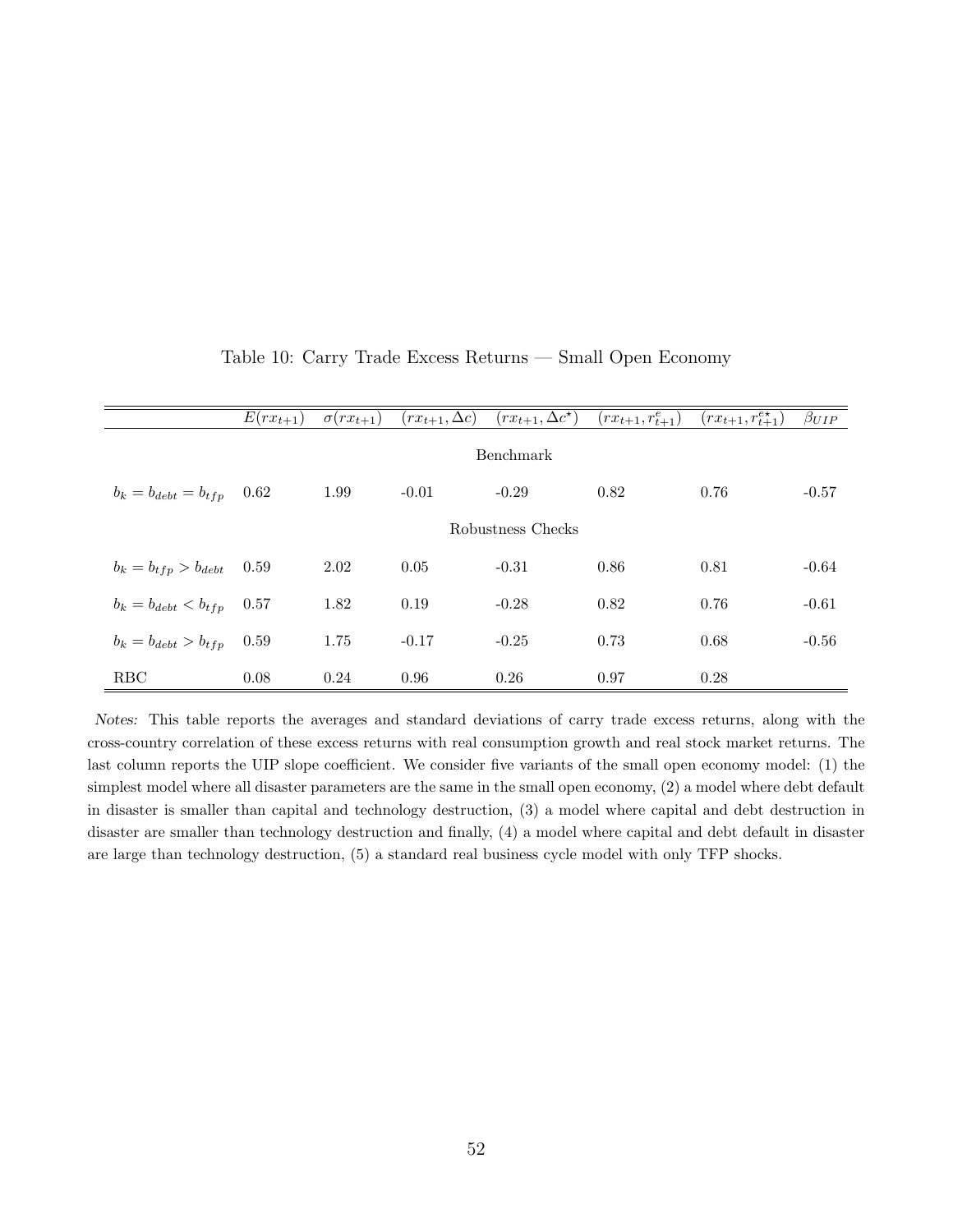autoregression (VAR). The motivation is that in our model, equity volatility goes up with the probability of disaster.

#### 5.1 Sample

In this section, we focus on a group of six countries for which monthly and quarterly series are readily available over long periods of time: Belgium, Canada, France, Japan, United Kingdom, and United States. These countries constitute our core sample.

To build long time-series of stock market volatility, we import daily MSCI equity returns for all the countries in our sample. We build monthly and quarterly series of stock market volatility by recording standard deviations over calendar months or quarters. In the model, disasters are global. They affect countries differently, but they happen at the same time in all countries. How does this assumption compare to the data? Looking at realized equity return volatilities or option-implied volatilities, our assumption does not seem far-fetched. Option-implied or realized equity volatility series clearly contain a large common component across countries. The first principal component, which is close to the mean of all these series, accounts for more than  $40\%$  of total realized variance in a large set of 27 OECD countries over 40 years, and more than 90% of a set of 9 option-implied volatilities.<sup>18</sup> As a result, we take, at each point in time, the mean of our different realized volatility series over the countries in our core sample: this mean constitute our measure of global disaster risk.

#### 5.2 Impact on Quantities

We study the impact of global volatility shocks on monthly and quarterly macroeconomic variables. Our methodology follows Bloom (2009) and focuses on simple VARs. Details about our VARs

<sup>&</sup>lt;sup>18</sup>Table 15 in Appendix A reports the fraction of total variances explained by the first four principal components of return volatilities. We consider three samples. The first sample comprises all OECD countries except Iceland, Luxembourg, and Slovakia. The second sample focuses on OECD countries for which we have such volatility data for our entire time-window. Countries in this sample are: Australia, Austria, Belgium, Canada, Denmark, France, Germany, Japan, Netherlands, Norway, Spain, Sweden, Switzerland, United Kingdom, and United States. The third sample uses option-implied volatilities on equity indices VIX (United States), VDAX (Germany), SMI (Switzerland), CAC (France), BEL (Belgium), AEX (Netherlands), currencies (US Dollar to UK pound, US Dollar to Japanese yen), along with a US bond index (1 month).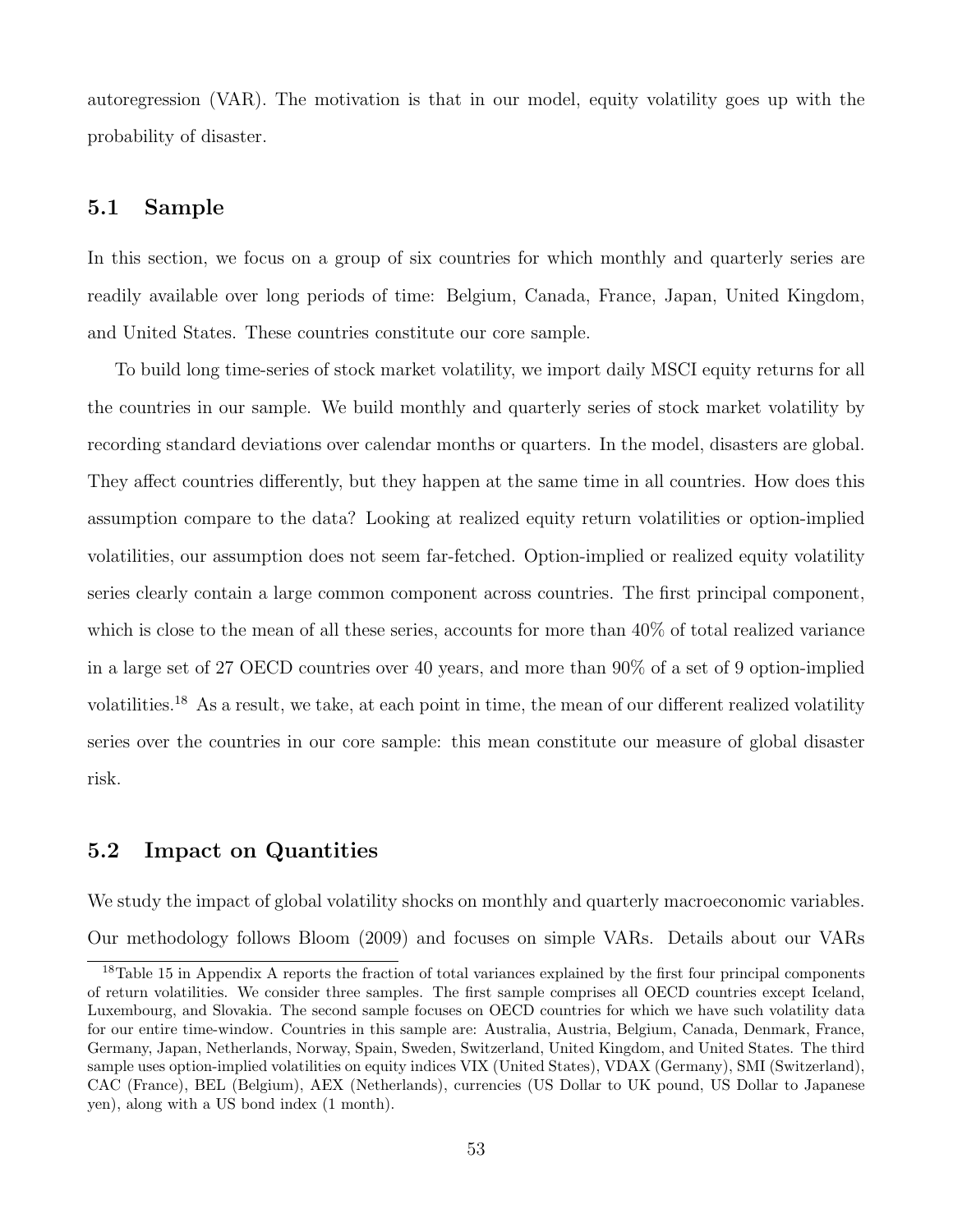are in Appendix B. Briefly, our VAR specification includes the market return, volatility, and macroeconomic time series, and the shock to volatility is assumed to affect only the market return at time 0. (This orthogonalization assumption has little impact on our results.)

Figures 4 and 5 report the impulse response functions of industrial production and unemployment rates to a shock on average volatility. In all six countries in our core sample, unemployment rates increase and industrial production indices decrease when volatility increases. Bloom (2009) reports similar results for US employment and industrial production. Note, however, that we are using the average volatility, and not the US one as in Bloom (2009). Our results are in line with the model's implications: when the probability of a global disaster increases, a recession ensues with less production and employment, even in the absence of a technology shock. The magnitudes of the responses are economically and statistically significant. A one-standard deviation shock on aggregate volatility implies for example approximately 0.2% decline in industrial production for the US. The 2008 subprime mortgage crisis correspond to a 9 standard deviation shock. All countries present a similar negative effect, but interestingly, even in this limited sample of OECD countries, there is some heterogeneity: for instance, Japan is significantly more affected by a volatility shock than the other countries.

Figures 8 and 9 in the separate Appendix report the same impulse response functions country by country and with standard errors obtained by bootstrapping. For industrial production, all troughs in these six impulse response functions are significantly different from zero. The same result holds for unemployment, except for Belgium where the impulse response function is borderline significant. We obtained similar results using quarterly data for GDP or business fixed investment.

#### 5.3 Impact on the Current Account and Exchange Rates

According to the model, countries that are largely affected by disasters (e.g. low interest rate countries) should see their exchange rate appreciate and current account become more negative (or less positive) when the probability of disaster rise. This mechanism imposes cross-restrictions on the impulse response functions of industrial production, exchange rates and current accounts.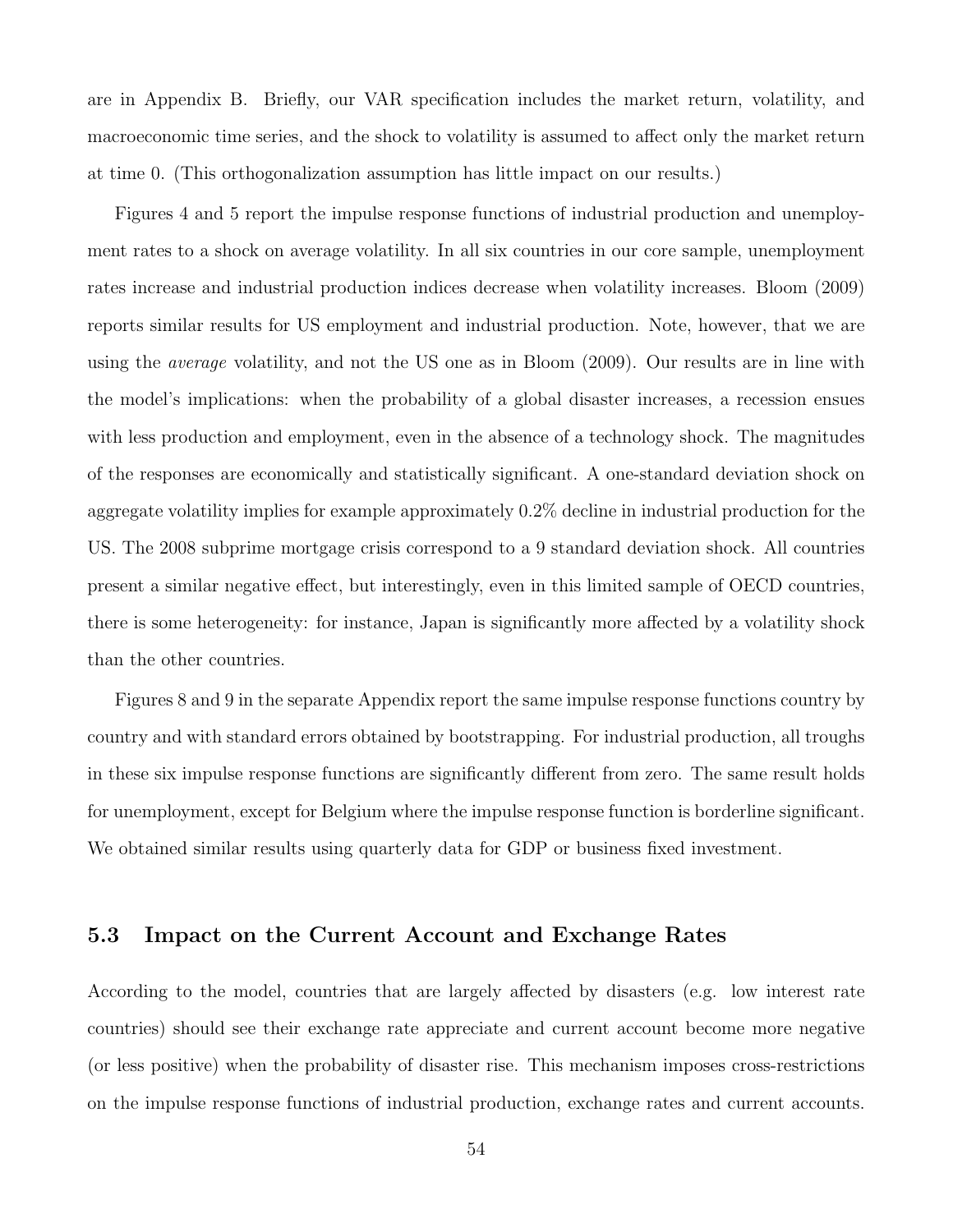In the model's logic, we expect industrial production in Japan (a low interest rate country) to react more negatively to a volatility shock than industrial production in New Zealand (a high interest rate country). We also expect the Japanese yen to appreciate and the New Zealand dollar to depreciate. Finally, we also expect the Japanese (New Zealand) current account to decrease (increase), as capital flows out of Japan and into New Zealand. This is what we find in the data. Figure 6 reports the impulse-response functions of industrial production, exchange rates, and current accounts to a shock on aggregate volatility. The Japanese economy tanks the most, the yen appreciates and the Japanese current account decreases. The New Zealand economy reacts less to the volatility shocks, the New Zealand dollar depreciates, and the New Zealand current account appreciates. These findings support the model mechanism.

While these results provide substantial support for the model mechanism, some caveats apply. Not all of these impulse response functions are statistically significant: in particular, the sample for New Zealand is short (1988-2008). Also, while these results hold for Japan, New Zealand, and some other countries such as Germany (a low interest rate country) or Australia (a high interest rate country), we have not been able yet to apply them to all countries.

Finally, we note that the model is consistent with recent evidence on currency carry trade excess returns. Lustig et al. (2009) and Menkho, Sarno, Schmeling and Schrimpf (2009) report that carry trade investments pay badly when volatility is high. The former paper uses the option-implied VIX index or a measure of global realized volatility on equity markets, while the latter uses a measure of realized volatility of currency markets. Lustig and Verdelhan (2010) report that carry trade returns are highly correlated to US equity returns when volatility is high. As we have already seen, the model reproduces these two facts.

Verdelhan (2010) reports that high interest rate countries tend to offer low equity excess returns to local investors (expressed in local currencies), while low interest rate countries boast higher equity excess returns. Table 1 reports similar results, except that the median portfolio offers a slightly higher excess return than the first one. The last panel of the same table presents equity return volatilities. The higher the interest rate, the more volatile the equity returns. Again, the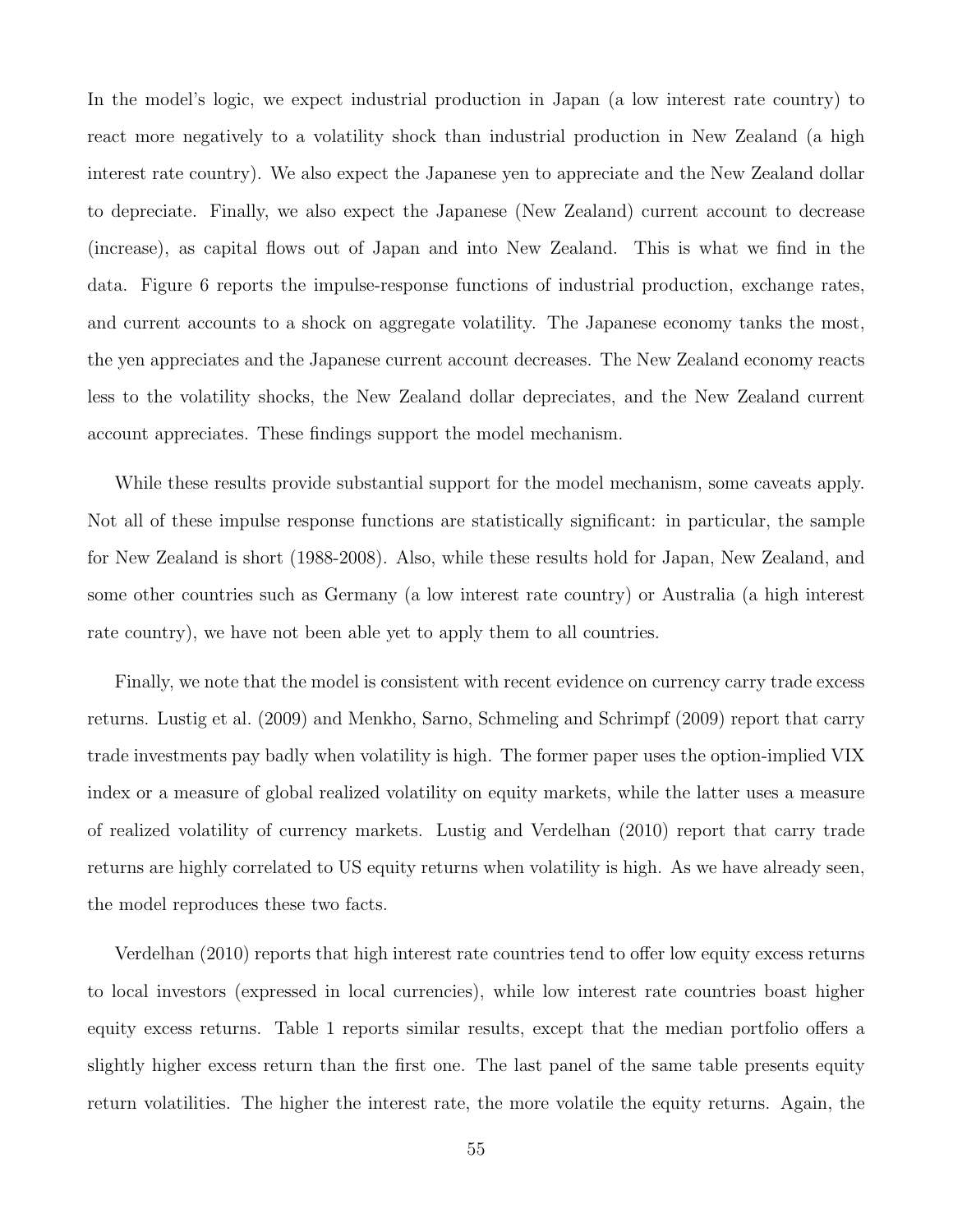

Figure 4: Response of Industrial Production to a Shock on Average Realized Volatility: This figure plots the impulse response functions of unemployment rates to a one-standard deviation shock on average volatility in the following countries: Belgium, Canada, France, Japan, United Kingdom, and United States. Data are monthly. The sample is  $1970.1 - 2009.12$ , except for the United Kingdom (1971.1 – 2009.12) and Canada (1995.1 – 2009.12). Volatility measures correspond to the standard deviations of equity returns over calendar months. The average volatility is the mean of these different standard deviations over the same 6 countries. VARs contain the following variables: market returns, volatility, industrial production, consumer price indices and short-term interest rates.

model reproduces these two facts.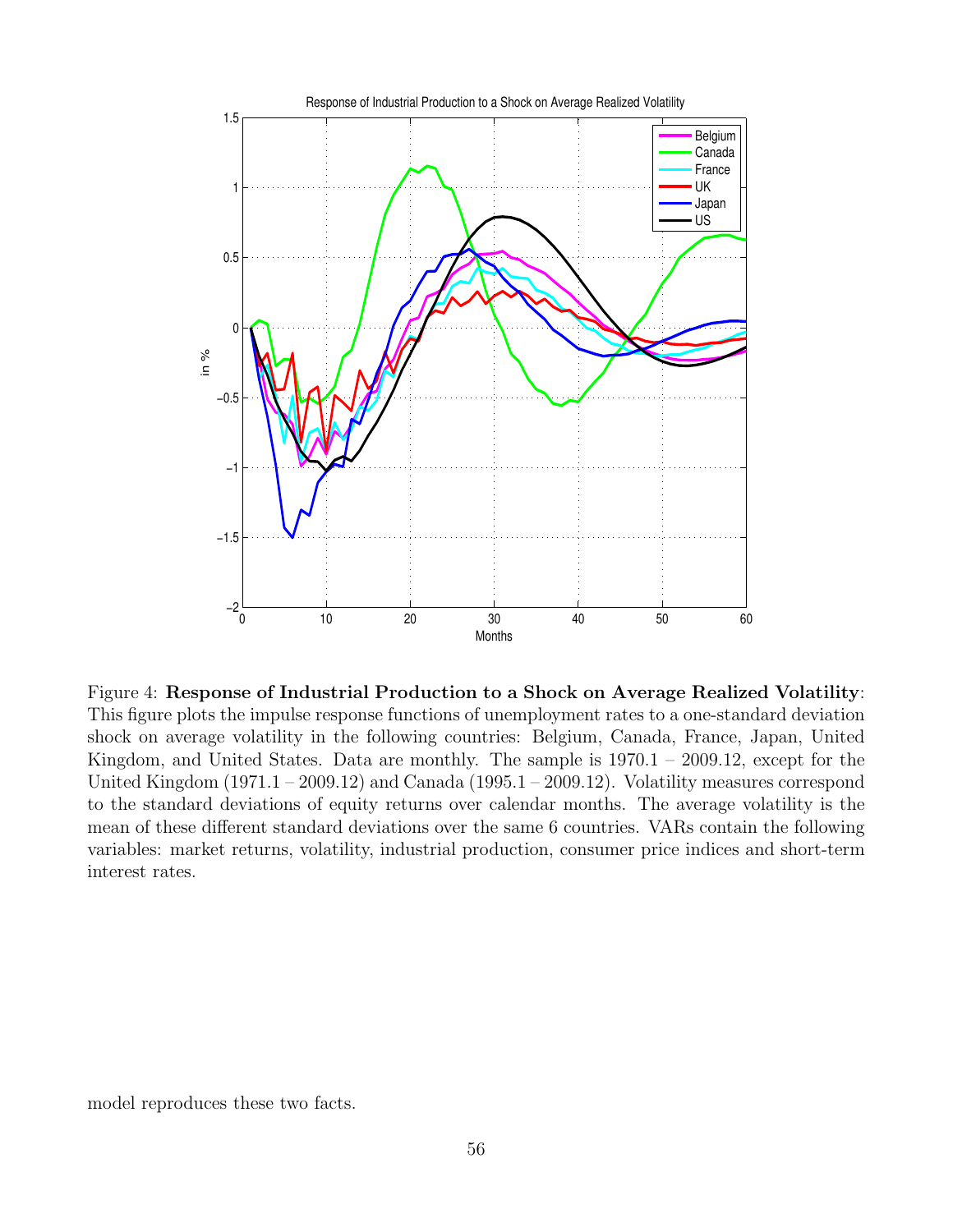

Figure 5: Response of Unemployment to a Shock on Average Realized Volatility: This figure plots the impulse response functions of unemployment rates to a one-standard deviation shock on average volatility in the following countries: Belgium, Canada, France, Japan, United Kingdom, and United States. Data are monthly. The sample is  $1970.1 - 2009.12$ , except for France (1978.1 – 2009.12). Volatility measures correspond to the standard deviations of equity returns over calendar months. The average volatility is the mean of these different standard deviations over the same 6 countries. VARs contain the following variables: market returns, volatility, unemployment rates, consumer price indices and short-term interest rates.

## 6 Conclusion

This paper shows how the combination of time-varying risk,<sup>19</sup> and heterogeneous exposures to that risk, make international business cycle models closer to the data. We provide direct support for

<sup>&</sup>lt;sup>19</sup>The time-varying aggregate risk comes from changes in the probability of a worldwide disaster. Our results, however, can be generalized to a larger class of stochastic processes. In particular, we may assume that shocks are normally distributed instead of being jumps, provided that risk aversion is high. The key assumption is that aggregate volatility is time-varying. We use disasters because we view them as a plausible, parsimonious explanation of the volatility of asset prices.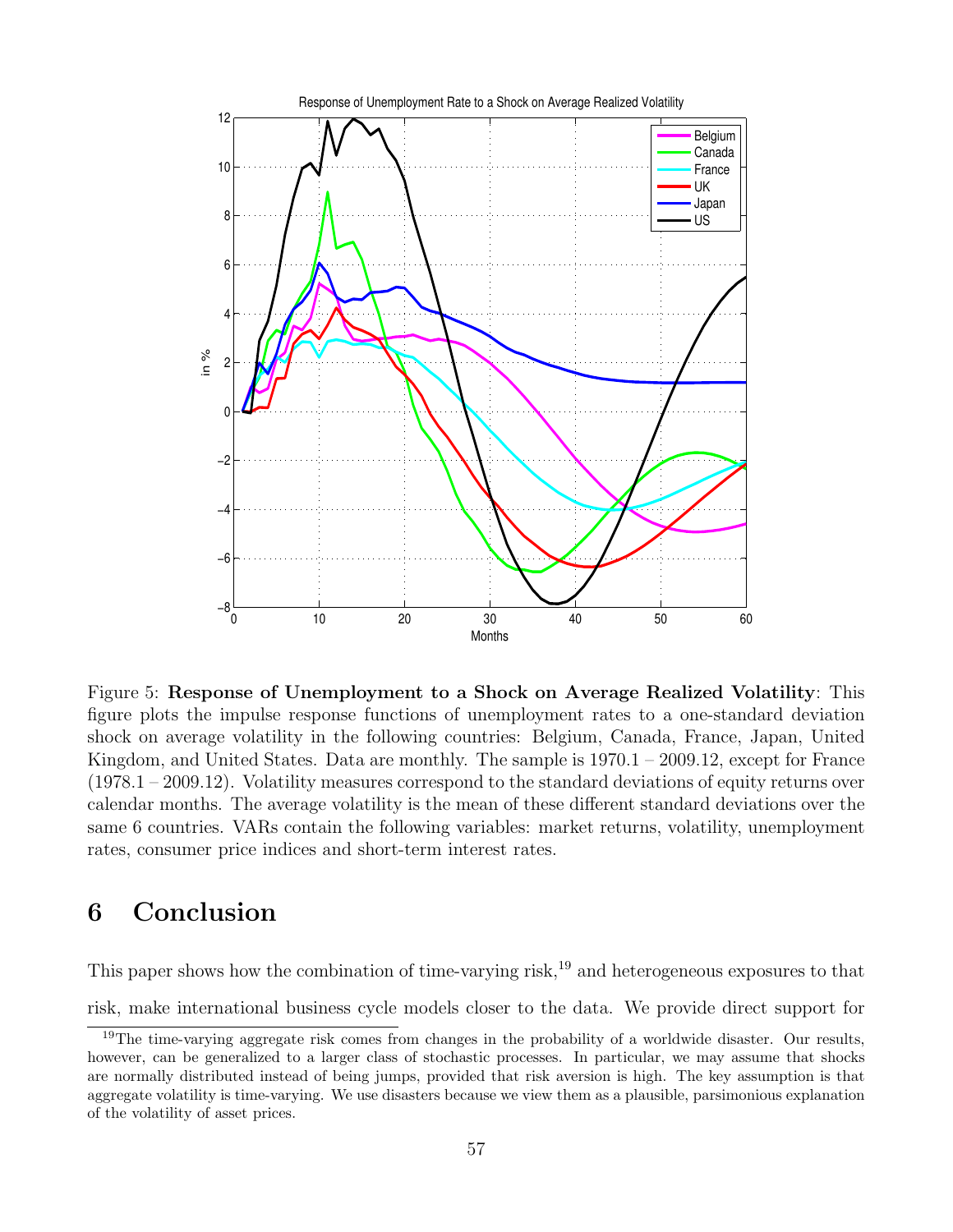

Figure 6: Responses of Industrial Production, Exchange Rate, and Current Account to a Shock on Average Realized Volatility: This figure plots the impulse response functions of industrial production, exchange rate, and current account in New Zealand and Japan to a onestandard deviation shock on average volatility in the following countries: Belgium, Canada, France, Japan, United Kingdom, and United States. Data for industrial production and exchange rates are monthly. Data for current accounts are quarterly. The sample is  $1970.1 - 2009.12$  for Japan and 1988.1 – 2009.12 for New Zealand. Volatility measures correspond to the standard deviations of equity returns over calendar months. The average volatility is the mean of these different standard deviations over these 6 countries. VARs contain the following variables: market returns, volatility, and either industrial production, exchange rate, or current account, along with short-term interest rates.

the model mechanism by showing that volatility shocks have significant effect on macroeconomic aggregates and exchange rates. Overall, our results suggest an interesting interaction between risk premia and international business cycles.

As we noted in the introduction, the main tension in our complete market model is that low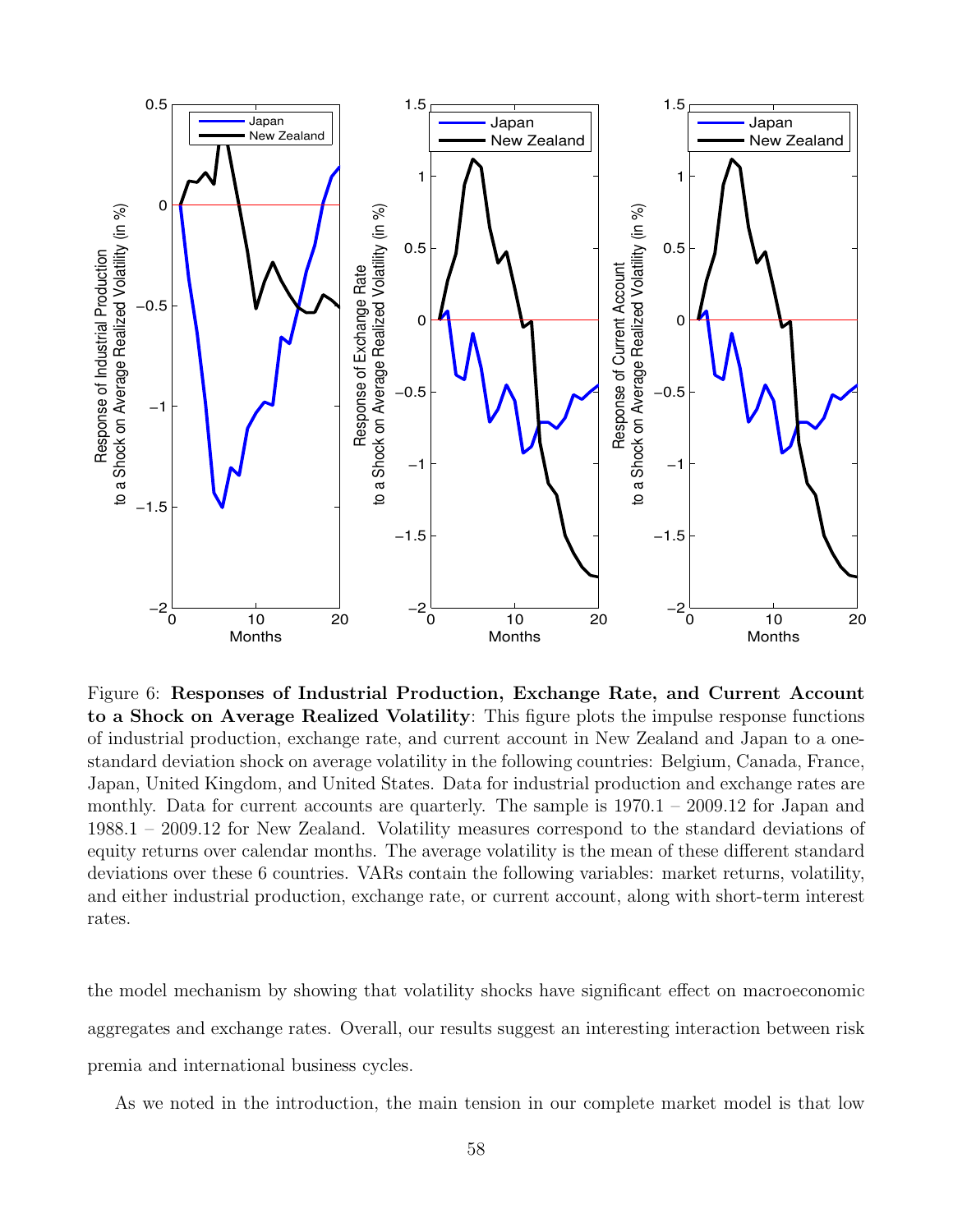interest rate countries are more risky and hence more volatile, while in the data they are more volatile. There are at least two broad possible explanations : first, it may be that the interest rate that we measure is affected by other factors (such as monetary policy or perhaps incomplete markets and other frictions); second, it may be that the high volatility of high interest rate countries is due to additional shocks from which we abstracted in our analysis.

## References

- Abel, Andrew B., "Risk Premia and Term Premia in General Equilibrium," Journal of Monetary Economics, 1999,  $43(1)$ , 3-33.
- Ait-Sahalia, Yacine, Yubo Wang, and Francis Yared, "Do Option Markets Correctly Price the Probabilities of Movement of the Underlying Asset?," Journal of Econometrics, 2001, 102, 67–110.
- Alvarez, Fernando, Andy Atkeson, and Patrick Kehoe, "Time-Varying Risk, Interest Rates and Exchange Rates in General Equilibrium," Review of Economic Studies, 2009, 76, 851 – 878.
- Anderson, James and Eric van Wincoop, "Trade Costs," Journal of Economic Literature, 2004, 42 (3), 691–751.
- Aruoba, S.B., J. Fernandez-Villaverde, and J.F. Rubio-Ramirez, "Comparing Solution Methods for Dynamic Equilibrium Economies," Journal of Economic Dynamics and Control, 2006, 30 (12), 2477–2508.
- Bacchetta, Philippe and Eric van Wincoop, "A Theory of the Currency Denomination of International Trade," Journal of International Economics, 2005, 67 (2), 295 – 319.
- 1 and  $\mu$ , "Can Information Heterogeneity Explain the Exchange Rate Determination Puzzle?," American Economic Review, 2006, 96, 552–576.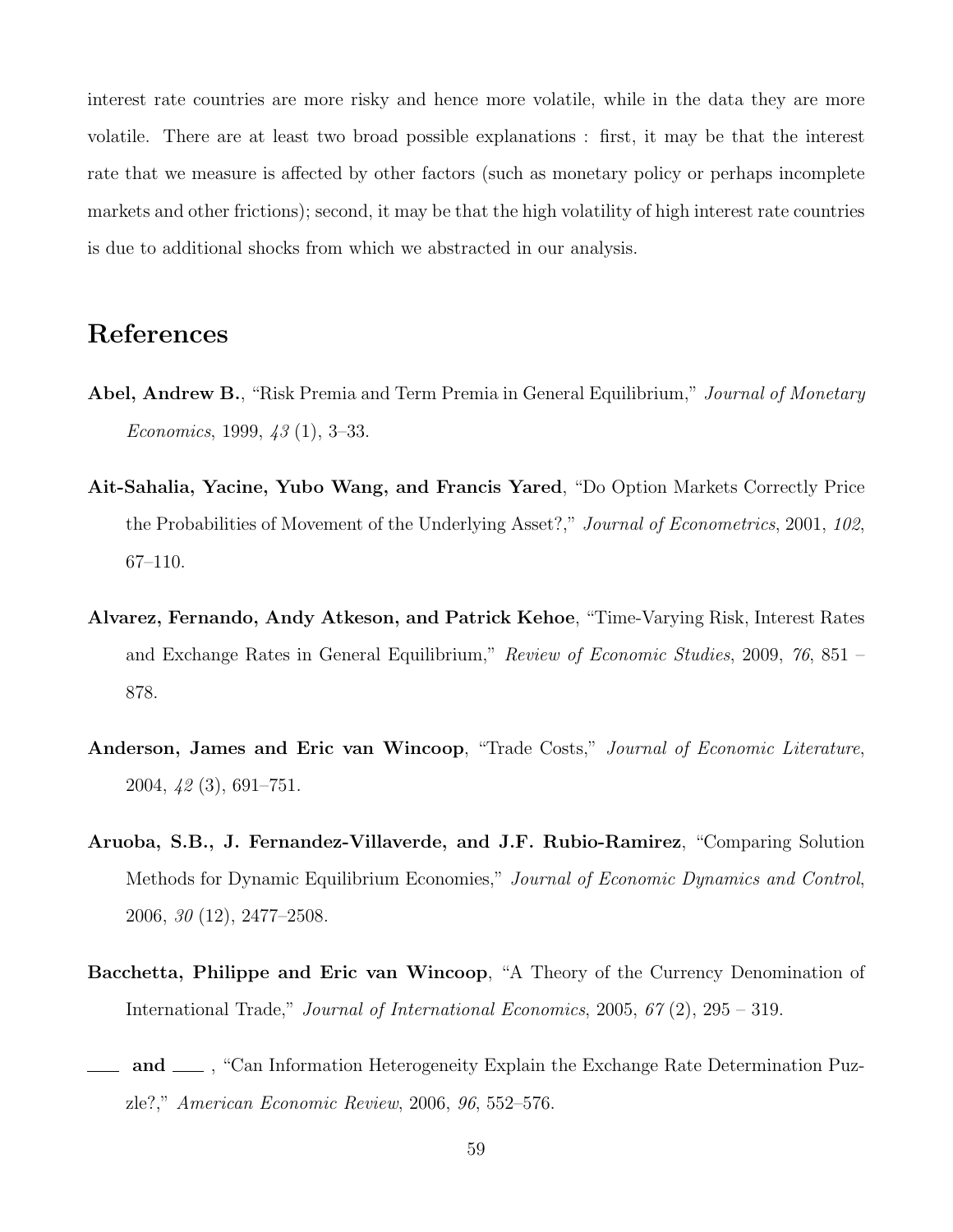- and  $\mu$ , "Infrequent Portfolio Decisions: A Solution to the Forward Discount Puzzle," American Economic Review, 2010, 100 (3), 870–904.
- Backus, David and Gregor Smith, "Consumption and Real Exchange Rates in Dynamic Economies with Non-Traded Goods," Journal of International Economics, 1993, 35, 297–316.
- Backus, David K., Patrick J. Kehoe, and Finn E. Kydland, "International Real Business Cycles," Journal of Political Economy, 1992, 100 (4), 745–775.
- Backus, David, Mikhail Chernov, and Ian Martin, "Disasters Implied by Equity Index Options," 2009. Working Paper.
- , Silverio Foresi, and Chris Telmer, "Affine Term Structure Models and the Forward Premium Anomaly," *Journal of Finance*, 2001, LVI (1), 279–304.
- Bansal, Ravi and Amir Yaron, "Risks for the Long Run: A Potential Resolution of Asset Pricing Puzzles," Journal of Finance, 2004, 59 (4), 1481 – 1509.
- Barro, Robert J., "Rare Disasters and Asset Markets in the Twentieth Century," Quarterly Journal of Economics, 2006, 121, 823–866.
- , "Rare Disasters, Asset Prices, and Welfare Costs," American Economic Review, 2009, 99 (1), 243–264.
- <sub>d</sub> and José F. Ursua, "Consumption Disasters in the Twentieth Century," American Economic Review, 2008, 98 (2), 58–63.
- and <sub>1</sub>, "Stock Market Crashes and Depressions," *NBER Working Paper*, 2009. Working Paper NBER 14760.
- Bates, David, "U.S. Stock Market Crash Risk, 1926 2006," 2009. Working Paper University of Iowa.
- Baxter, Marianne, "International trade and business cycles," Handbook of international economics, 1995, 3, 1801–1864.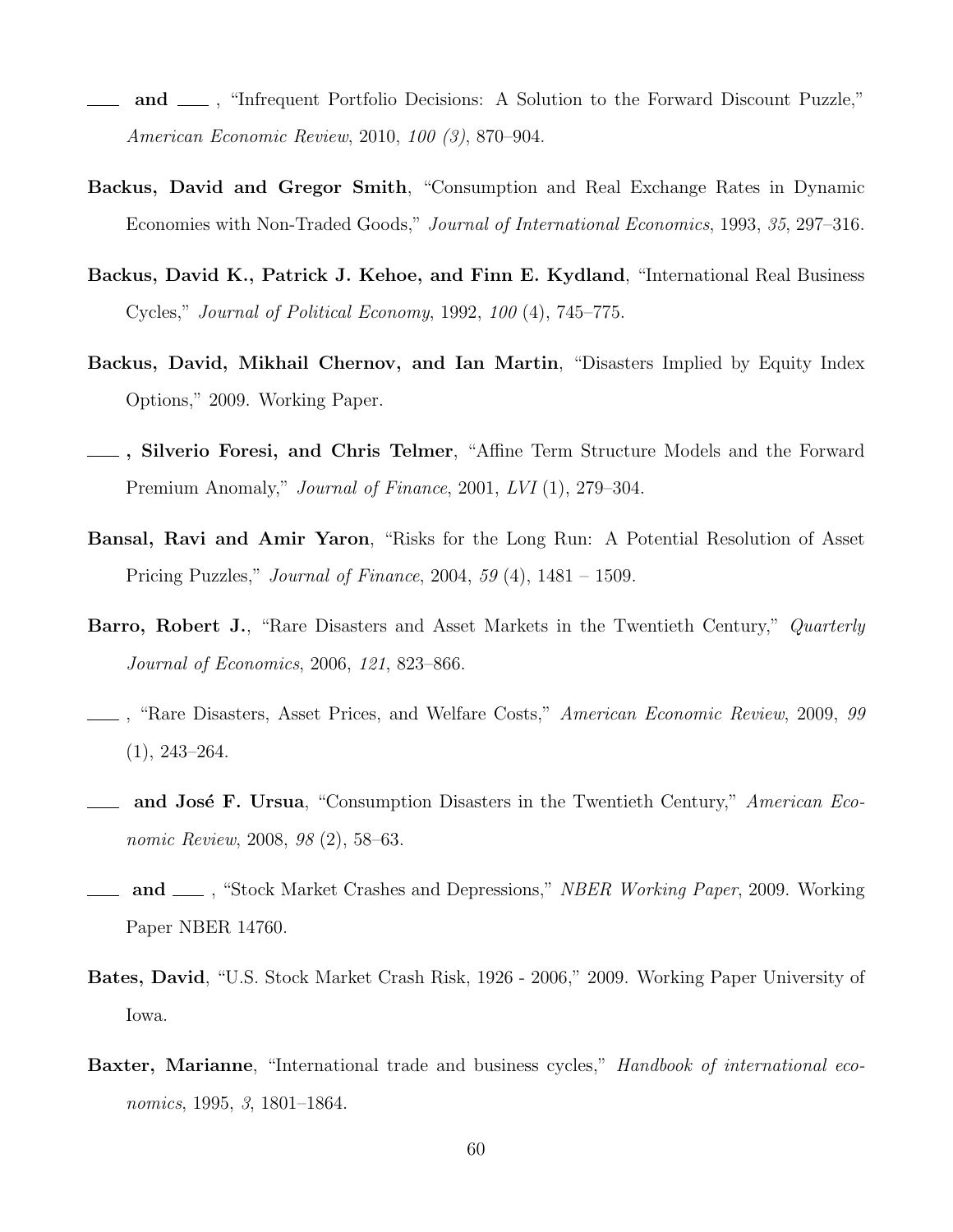- and Mario J. Crucini, "Business Cycles and the Asset Structure of Foreign Trade," International Economic Review, 1995, 36 (4), 821–854.
- Benigno, Gianluca and Christoph Thoenissen, "Consumption and Real Exchange Rates with Incomplete Markets and Non-Traded Goods," Journal of International Money and Finance, 2008,  $27(6)$ , 926 – 948.
- Bloom, Nick, "The impact of uncertainty shocks," Econometrica, 2009, 77 (3), 623–685.
- Bollerslev, Tim and Viktor Todorov, "Tails, Fears and Risk Premia," 2009. Working Paper Duke University and Northwestern University.
- Brandt, Michael W., John Cochrane, and Pedro Santa-Clara, "International Risk-Sharing is Better Than You Think, or Exchange Rates are Too Smooth," Journal of Monetary Economics, May 2006, 53 (4), 671–698.
- Burnside, Craig A. and Alexandra Tabova, "Risk, Volatility, and the Global Cross-Section of Growth Rates," NBER Working Paper, 2009.
- Chari, Varadarajan V., Patrick J. Kehoe, and Ellen R. McGrattan, "Can Sticky Price Models Generate Volatile and Persistent Real Exchange Rates?," The Review of Economic Studies, July 2002, 69 (240), 533–564.
- Coeurdacier, Nicolas, Robert Kollmann, and Phillipe Martin, "International Portfolios, Capital Accumulation and Foreign Assets Dynamics," Journal of International Economics, 2010, 80 (1), 100–112.
- Colacito, Riccardo and Mariano Croce, "Risks For The Long Run And The Real Exchange Rate," 2008. Working Paper University of North Carolina.
- Cooley, Thomas F. and Edward C. Prescott, "Economic Growth and Business Cycles," Frontiers of business cycle research, 1995, pp. 1–38.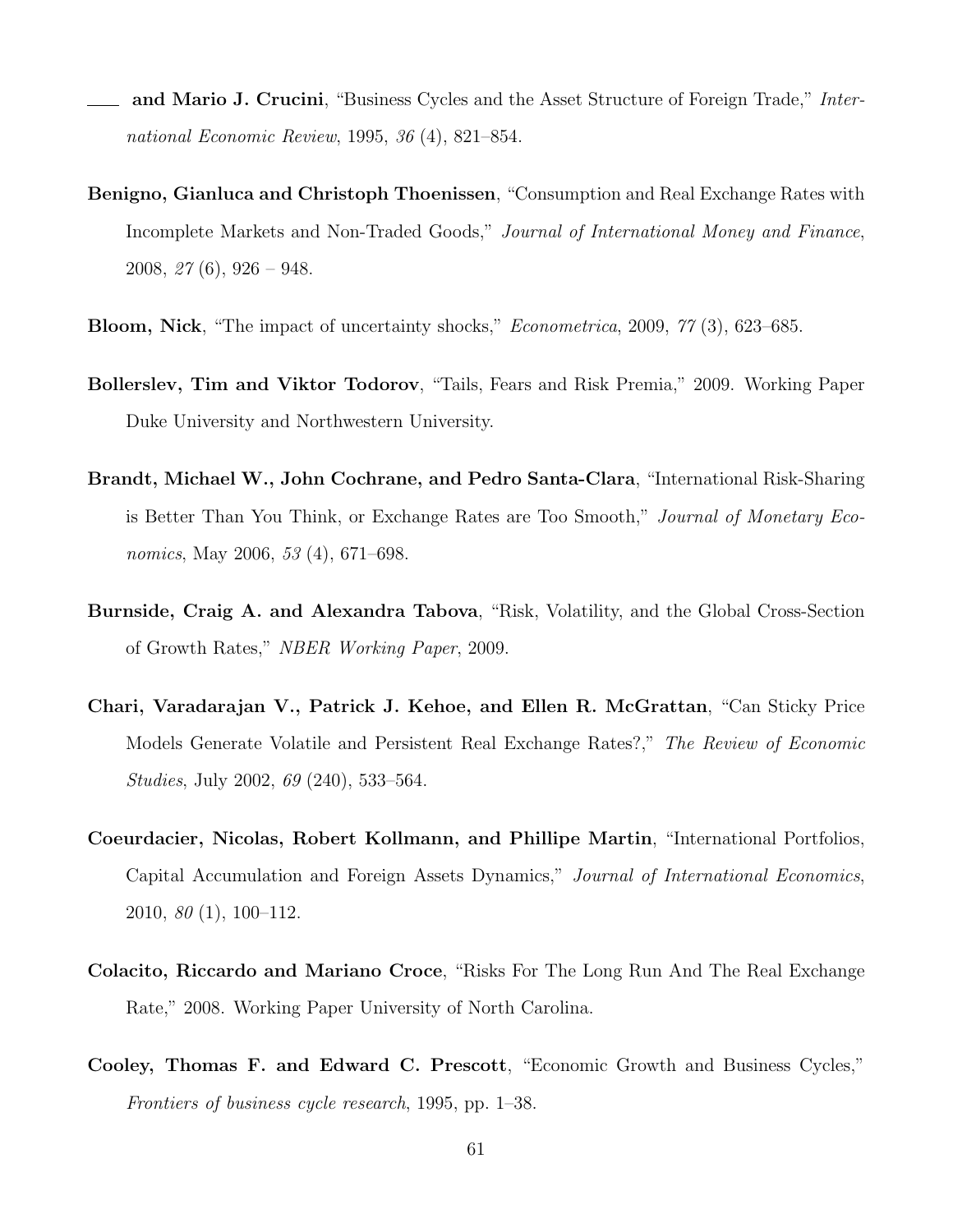- Corsetti, Giancarlo, Luca Dedola, and Sylvain Leduc, "International Risk Sharing and the Transmission of Productivity Shocks," Review of Economic Studies, April 2008, 75 (2), 443 – 473.
- Devereux, Michael B. and Alan Sutherland, "Valuation Effects and the Dynamics of Net External Assets," Journal of International Economics, 2010, 80 (1), 129–143.
- and  $\Box$ , "Country Portfolios in Open Economy Macro Models," *Journal of the European* Economic Association, forthcoming.
- Dumas, Bernard, "Dynamic Equilibrium and the Real Exchange Rate in a Spatially Separated World," Review of Financial Studies, 1992, 5 (2), 153–180.
- Engel, Charles and Akito Matsumoto, "The International Diversification Puzzle When Prices are Sticky: Its Really about Exchange-Rate Hedging not Equity Portfolios," American Economic Journal: Macroeconomics, 2009, 1, 155–188.
- Epstein, Larry G. and Stanley Zin, "Substitution, Risk Aversion and the Temporal Behavior of Consumption and Asset Returns: A Theoretical Framework," Econometrica, 1989, 57, 937–969.
- Evans, Martin D. and Viktoria V. Hnatkovska, "International Capital Flows, Returns and World Financial Integration," NBER Working Paper, 2005.
- Fama, Eugene F., "Forward and Spot Exchange Rates," Journal of Monetary Economics, 1984, 14, 319–338.
- Farhi, Emmanuel and Xavier Gabaix, "Rare Disasters and Exchange Rates," 2008. NBER Working Paper 13805.
- , Samuel P. Fraiberger, Xavier Gabaix, Romain Ranciere, and Adrien Verdelhan, "Crash Risk in Currency Markets," 2009. Working Paper.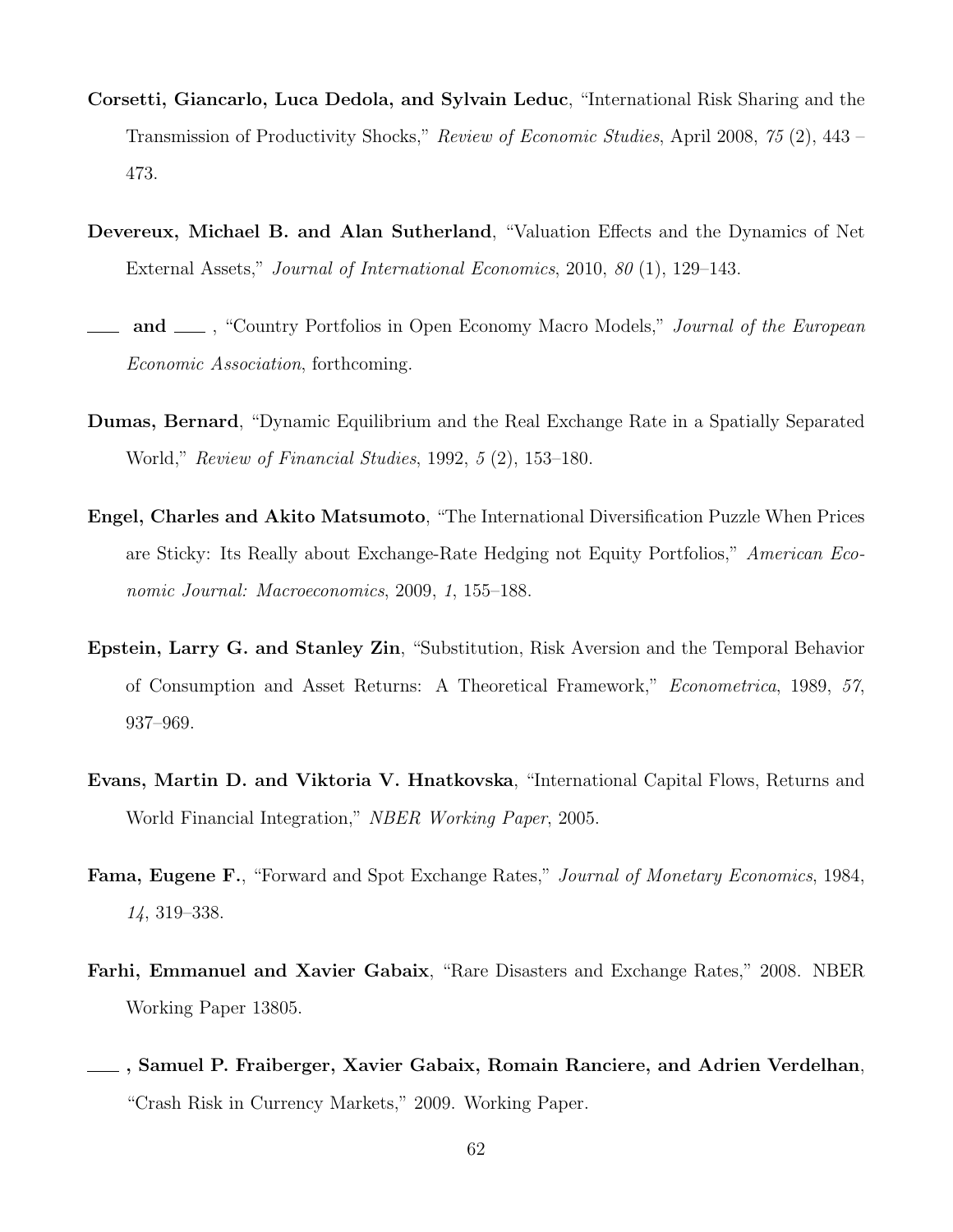- Fitzgerald, Doireann, "Can Trade Costs Explain Why Exchange Rate Volatility Does Not Feed Into Consumer Prices?," Journal of Monetary Economics, 2008, 55, 606–ñ628.
- Gabaix, Xavier, "Variable Rare Disasters: An Exactly Solved Framework for Ten Puzzles in Macro-Finance," NBER Working Paper, 2008. NBER Working Paper 13724.
- Gourinchas, Pierre-Olivier, Helene Rey, and Nicolas Govillot, "Exorbitant Privilege and Exorbitant Duty," 2010. Working Paper.
- Gourio, Francois, "Disasters and Recoveries," American Economic Review, Papers and Proceedings, 2008, 98 (2), 68–73.
- $\Box$ , "Time Series Predictability in the Disaster Model," Finance Research Letters, 2008,  $5/4$ ), 191–203.
- , "Disaster Risk and Business Cycles," 2009. Working Paper Boston University.
- , "Credit risk and disaster risk," Boston University, mimeo, 2010.
- Guvenen, Fatih, "Reconciling Conflicting Evidence on the Elasticity of Intertemporal Substitution: A Macroeconomic Perspective," Journal of Monetary Economics, 2006, 53 (7), 1451– 1472.
- Hall, Robert E., "Intertemporal Substitution in Consumption," The Journal of Political Economy, 1988, 96 (2), 339–357.
- Hansen, Lars Peter and R. Jagannathan, "Implications of Security Markets Data for Models of Dynamic Economies," Journal of Political Economy, 1991, 99, 252–262.
- and Robert J. Hodrick, "Forward Exchange Rates as Optimal Predictors of Future Spot Rates: An Econometric Analysis," Journal of Political Economy, 1980, 88, 829–853.
- Hollifield, Burton and Raman Uppal, "An Examination of Uncovered Interest Rate Parity in Segmented International Commodity Markets," Journal of Finance, 1997, 52 (5), 2145–2170.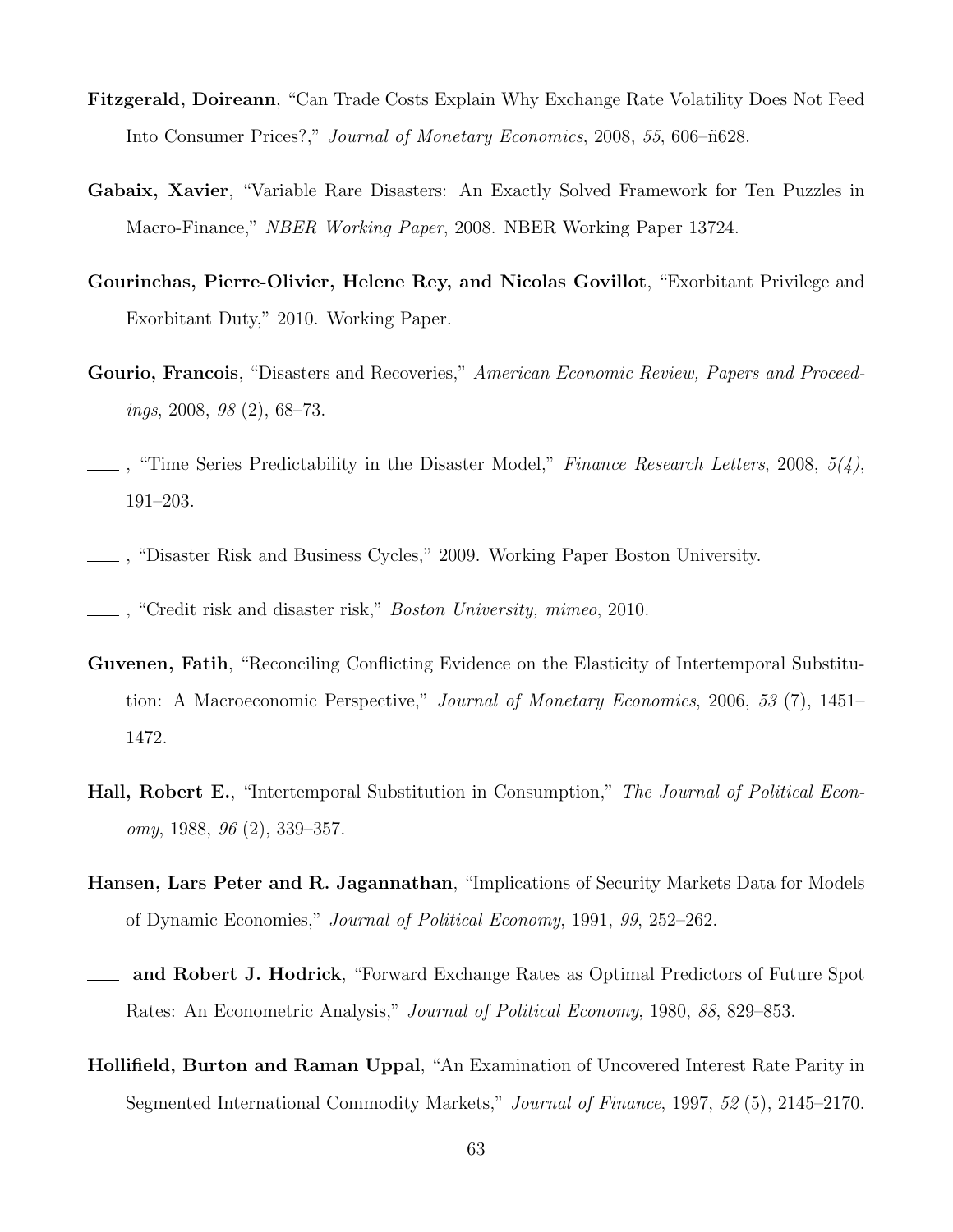- **Jermann, Urban J.**, "Asset pricing in production economies," *Journal of Monetary Economics*, 1998, 41 (2), 257–275.
- **Judd, Kenneth L.**, "Projection Methods for Solving Aggregate Growth Models," *Journal of* Economic Theory, 1992, 58 (2), 410–452.
- Julliard, Christian and Anisha Ghosh, "Can Rare Events Explain the Equity Premium Puzzle?," 2008. Working Paper London School of Economics.
- Jurek, Jakub W., "Crash-neutral Currency Carry Trades," 2008. Working Paper.
- Kollmann, Robert, "Consumption, Real Exchange Rates and the Structure of International Asset Markets," Journal of International Money and Finance, 1995, 14 (2), 191–211.
- Lane, Phillip R. and Gian M. Milesi-Ferretti, "The External Wealth of Nations: Measures of Foreign Assets and Liabilities for Industrial and Developing Countries," Journal of International Economics, 2001, 55, 263 $\tilde{m}$ 94.
- Lane, P.R. and J.C. Shambaugh, "Financial Exchange Rates and International Currency Exposures," The American Economic Review, 2010, 100 (1), 518–540.
- Liu, Jun, Jun Pan, and Tan Wang, "An Equilibrium Model of Rare-Event Premia and Its Implication for Option Smirks," Review of Financial Studies, 2005, 18, 131–164.
- Lustig, Hanno and Adrien Verdelhan, "The Cross-Section of Foreign Currency Risk Premia and Consumption Growth Risk," American Economic Review, March 2007, 97 (1), 89–117.
- and  $\equiv$ , "Note on The Cross-Section of Foreign Currency Risk Premia and Consumption Growth Risk," 2008. Working Paper NBER.
- and <sub>1</sub>, "The Cross-Section of Foreign Currency Risk Premia and Consumption Growth Risk: A Reply," January 2010. Working Paper.
- , Nick Roussanov, and Adrien Verdelhan, "Common Risk Factor in Currency Returns," 2009. Working Paper.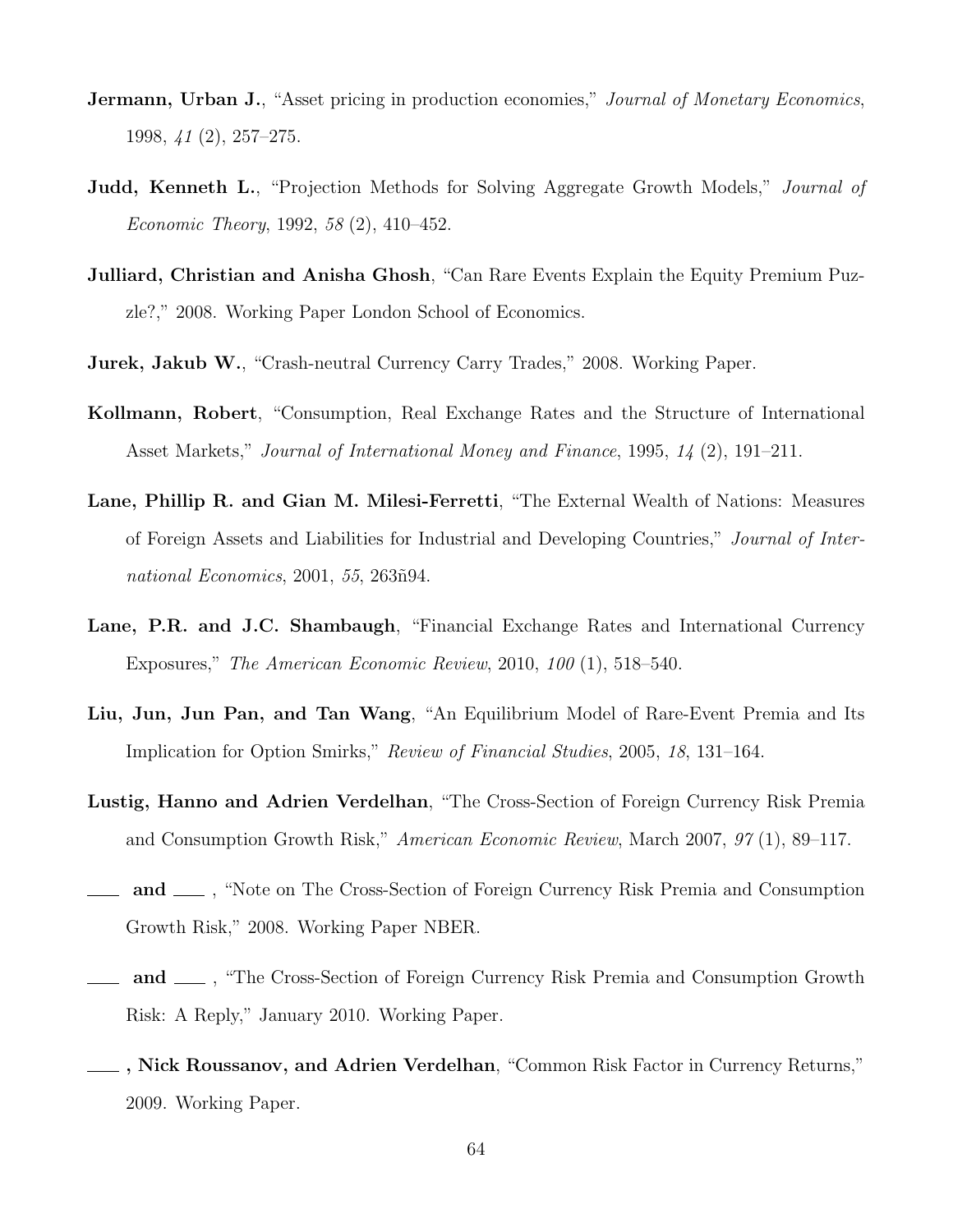Martin, Ian, "Consumption-Based Asset Pricing with Higher Cumulants," 2008. Working Paper.

- Mehra, Rajnish and Edward Prescott, "The Equity Premium: A Puzzle," Journal of Monetary Economics, 1985, 15 (2), 145–161.
- Menkho, Lukas, Lucio Sarno, Maik Schmeling, and Andreas Schrimpf, "Carry Trades and Global FX Volatility," April 2009. Working Paper MPRA.
- Mulligan, Casey B., "What do Aggregate Consumption Euler Equations Say About the Capital-Income Tax Burden?," American Economic Review, 2004, 94 (2), 166–170.
- Nakamura, Emi, Jon Steinsson, Robert J. Barro, and Jose F. Ursua, "Crises and Recoveries in an Empirical Model of Consumption Disasters," NBER Working Paper, 2010.
- Neumeyer, Pablo A. and Fabrizio Perri, "Business Cycles in Emerging Economies: The Role of Interest Rates," Journal of Monetary Economics, 2005, 52 (2), 345–380.
- Obstfeld, Maurice and Kenneth Rogoff, "The Six Major Puzzles in International Economics: Is There a Common Cause?," NBER Macroeconomics Annual, 2000, 5, 338–390.
- Pan, Jun, "The jump-risk premia implicit in options: evidence from an integrated time-series study," Journal of Financial Economics, 2002, 63 (1), 3–50.
- Rietz, Thomas A., "The Equity Risk Premium: A Solution," Journal of Monetary Economics, 1988, 22, 117–131.
- Samuelson, Paul, "The Transfer Problem and the Transport Costs, II: Analysis of Effects of Trade Impediments," Economic Journal, 1954, 64 (254), 264–289.
- Santa-Clara, Pedro and Shu Yan, "Crashes, Volatility, and the Equity Premium: Lessons from S&P500 Options," Review of Economic Studies, forthcoming, 2009.
- **Schmitt-Grohé, Stefanie and Martin Uribe**, "Closing Small Open Economy Models," *Journal* of International Economics, 2003, 61 (1), 163–185.